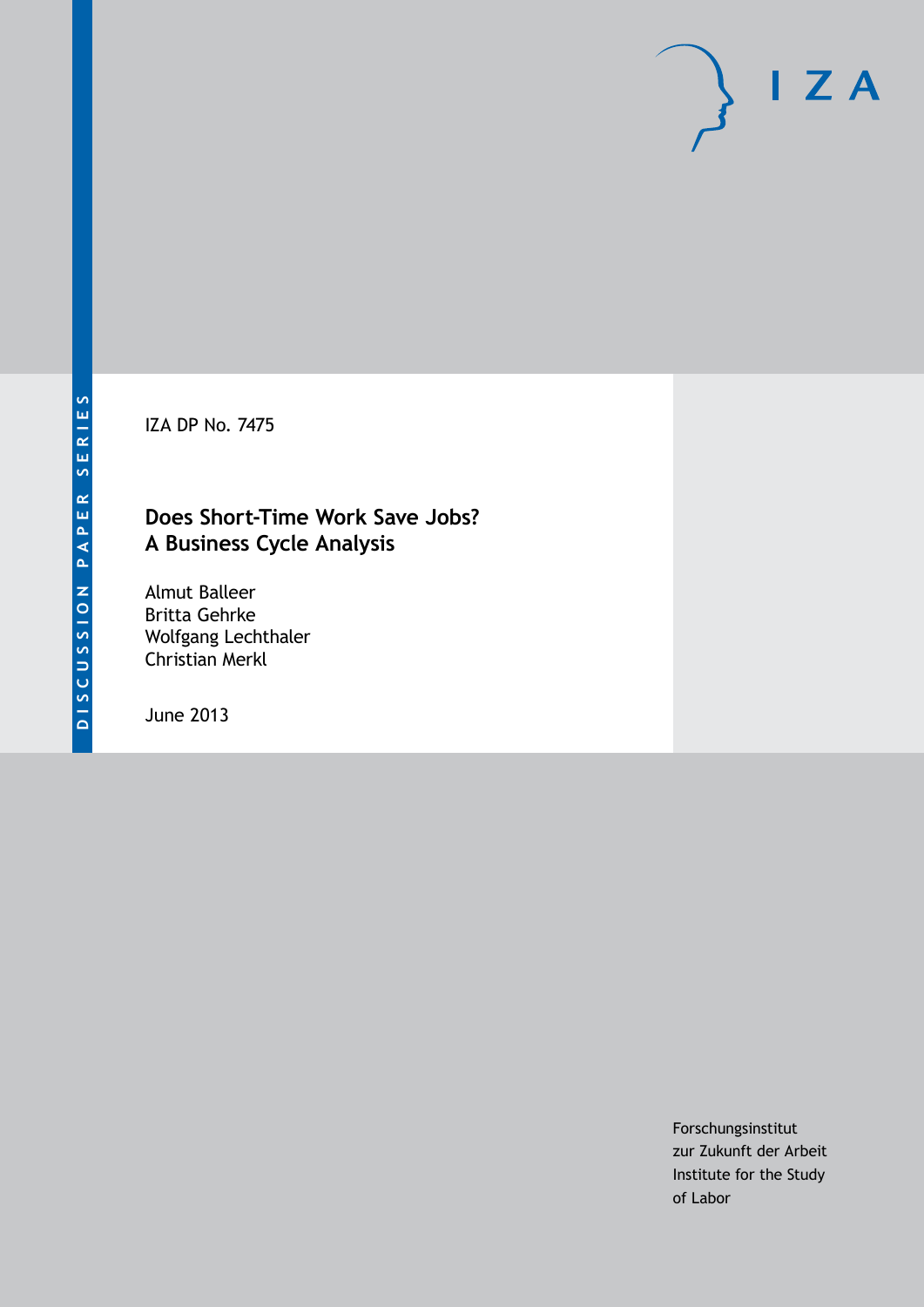# **Does Short-Time Work Save Jobs? A Business Cycle Analysis**

### **Almut Balleer**

*RWTH Aachen and IIES, Stockholm University*

## **Britta Gehrke**

*Friedrich-Alexander University Erlangen-Nuremberg*

# **Wolfgang Lechthaler**

*Kiel Institute for the World Economy*

# **Christian Merkl**

*Friedrich-Alexander University Erlangen-Nuremberg, Kiel Institute and IZA*

### Discussion Paper No. 7475 June 2013

IZA

P.O. Box 7240 53072 Bonn Germany

Phone: +49-228-3894-0 Fax: +49-228-3894-180 E-mail: [iza@iza.org](mailto:iza@iza.org)

Any opinions expressed here are those of the author(s) and not those of IZA. Research published in this series may include views on policy, but the institute itself takes no institutional policy positions. The IZA research network is committed to the IZA Guiding Principles of Research Integrity.

The Institute for the Study of Labor (IZA) in Bonn is a local and virtual international research center and a place of communication between science, politics and business. IZA is an independent nonprofit organization supported by Deutsche Post Foundation. The center is associated with the University of Bonn and offers a stimulating research environment through its international network, workshops and conferences, data service, project support, research visits and doctoral program. IZA engages in (i) original and internationally competitive research in all fields of labor economics, (ii) development of policy concepts, and (iii) dissemination of research results and concepts to the interested public.

<span id="page-1-0"></span>IZA Discussion Papers often represent preliminary work and are circulated to encourage discussion. Citation of such a paper should account for its provisional character. A revised version may be available directly from the author.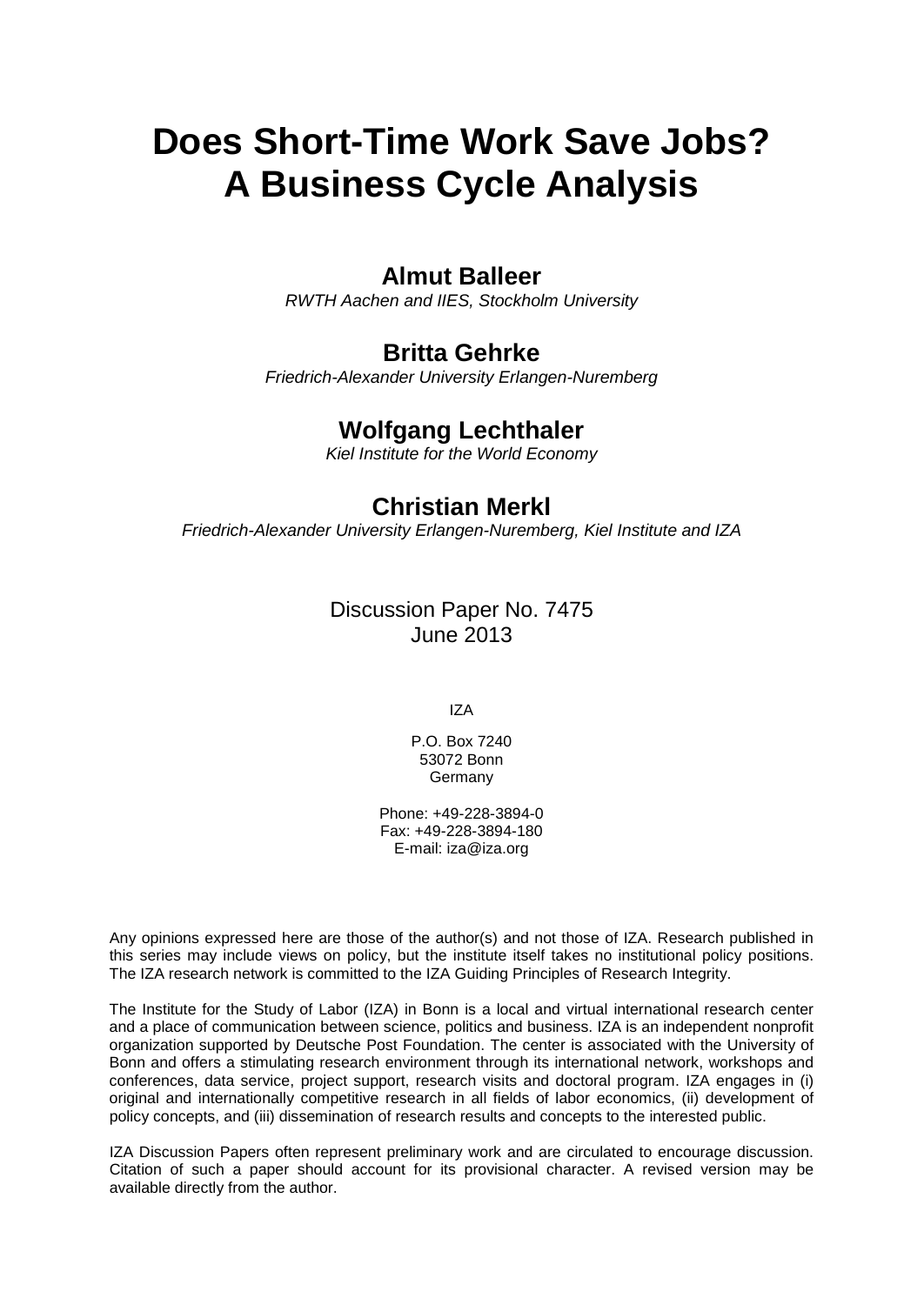IZA Discussion Paper No. 7475 June 2013

# **ABSTRACT**

# **Does Short-Time Work Save Jobs? A Business Cycle Analysis[\\*](#page-1-0)**

In the Great Recession most OECD countries used short-time work (publicly subsidized working time reductions) to counteract a steep increase in unemployment. We show that short-time work can actually save jobs. However, there is an important distinction to be made: While the rule-based component of short-time work is a cost-efficient job saver, the discretionary component appears to be completely ineffective. In a case study for Germany, we use the rich data available to combine micro- and macroeconomic evidence with macroeconomic modeling in order to identify, quantify and interpret these two components of short-time work.

JEL Classification: E24, E32, E62, J08, J63

Keywords: short-time work, fiscal policy, business cycles, search-and-matching, SVAR

Corresponding author:

Christian Merkl Lehrstuhl für Makroökonomik Friedrich-Alexander-Universität Erlangen-Nürnberg Lange Gasse 20 90403 Nürnberg Germany E-mail: [christian.merkl@wiso.uni-erlangen.de](mailto:christian.merkl@wiso.uni-erlangen.de)

We would like to thank Alan Auerbach, Jens Boysen-Hogrefe, Tobias Broer, Sanjay Chugh, Susanne Forstner, Matthias Hertweck, Pete Klenow, Per Krusell, Ryan Michaels, Conny Olovsson, Luigi Pistaferri, Chris Reicher, Emmanuel Saez, Alan Spearot, Gianluca Violante, Etienne Wasmer, Henning Weber as well as numerous participants at conferences and seminar presentations for helpful comments. We are indebted to Kai Christoffel and Alessandro Mennuni for discussing a previous version of this paper. Britta Gehrke and Christian Merkl are grateful for support from the Fritz Thyssen Research Foundation. An earlier version of this paper circulated under the title "Short-Time Work and the Macroeconomy."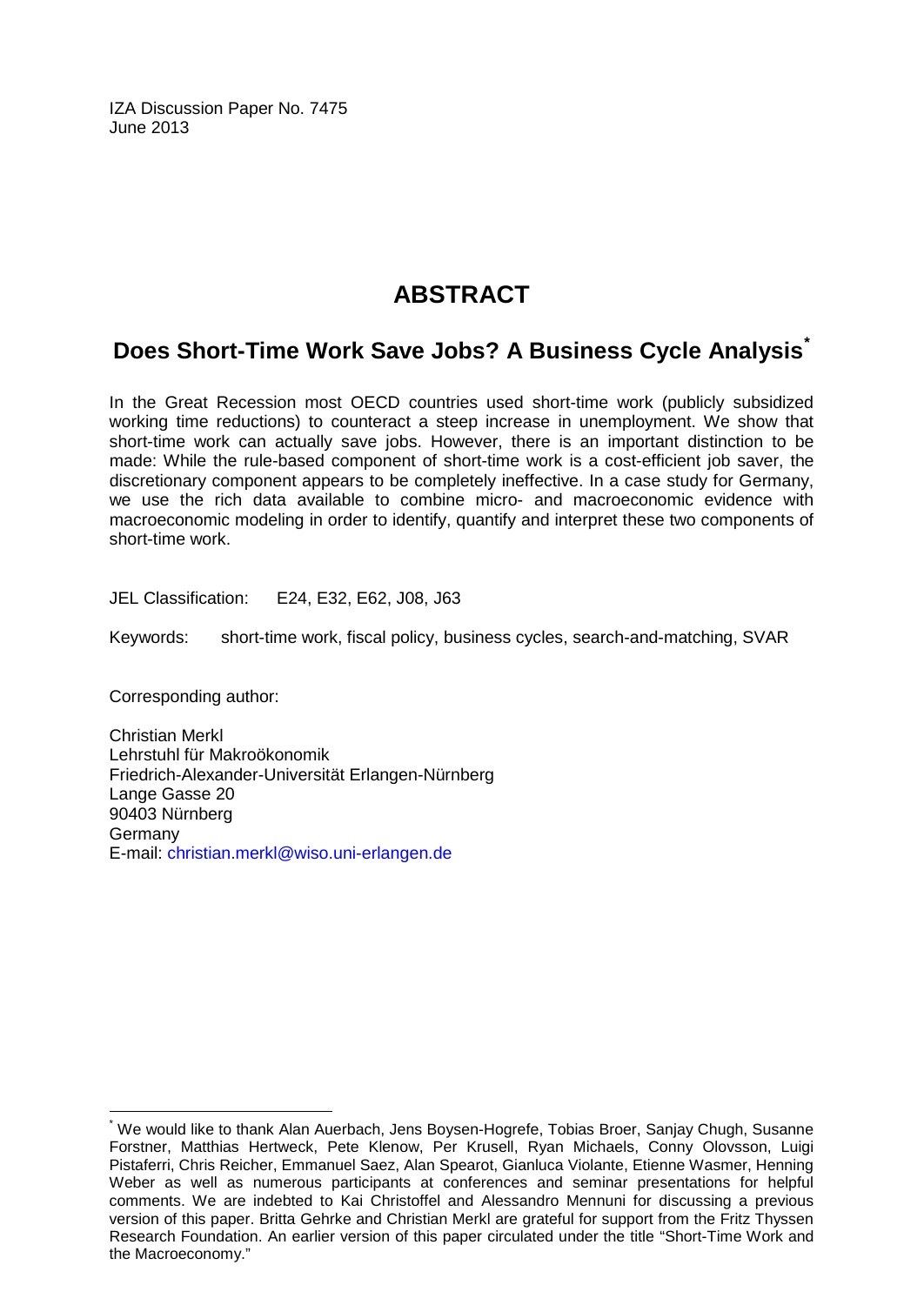### **1 Introduction**

*"Germany came into the Great Recession with strong employment protection legislation. This has been supplemented with a "short-time work scheme," which provides subsidies to employers who reduce workers' hours rather than laying them off. These measures didn't prevent a nasty recession, but Germany got through the recession with remarkably few job losses." (Paul Krugman, 2009)*

In the Great Recession 25 out of 33 OECD countries used short-time work as a fiscal stabilizer. In countries such as Germany, Italy and Japan, more than 2% of the workforce were on short-time work in 2009, leading to fiscal expenditures of more than 5 billion Euro in each of those countries (see, e.g., Cahuc and Carcillo, 2011 and Figure 7 in the Appendix or Boeri and Bruecker, 2011). Yet, our knowledge about the business cycle effects of short-time work (STW henceforth) is limited so far. The purpose of this paper is to use German microeconomic and macroeconomic data as well as a macroeconomic model of the labor market in order to study the role of STW as a fiscal stabilizer.<sup>1</sup>

Germany has had a long tradition of STW and has used STW also outside of recessions.<sup>2</sup> Furthermore, Germany offers rich microeconomic data on the use of STW in establishments. In Germany, firms can use STW at any time subject to a set of rules. In order to be eligible, a firm has to convince the Federal Employment Agency ("Bundesagentur für Arbeit") that the expected demand for the firm's products is lower than its production potential and that it thus has to reduce its labor input.<sup>3</sup> If the Federal Employment Agency approves the STW application, it partly compensates workers for their lost income. The purpose of this instrument is to encourage firms to adjust labor input along the intensive margin (hours reduction) rather than the extensive margin (firings). Typically, more firms are eligible to use STW during a recession than during a boom. Thus, similar to the tax system, the institution STW as such can have automatic stabilization effects. We call this the rule-based component of STW. Beyond this, the German government frequently facilitates the use of STW in recessions, i.e., there is also a discretionary component of this policy.

From the perspective of employers and forward-looking employment relationships, one might expect that discretionary and rule-based components of STW have rather different effects on the economy. An important goal of this paper is to disentangle the potentially different effects of these two features of STW. Fortunately, the availability of both microeconomic panel data and macroeconomic time-series data from Germany makes this possible. In contrast with existing studies, which do not discuss the possible confounding of the two features of STW, we find that whereas the rule-based component does work as an automatic stabilizer, discretionary STW appears to have no effect on unemployment. Given that many attribute much of the relatively favorable German unemployment experience during the last recession to the extra efforts at providing short-time work, this is arguably a surprising finding. It suggests more generally that the benefits of having a discretionary component of STW as a standard part of the labor-market policy toolkit are limited.

<sup>&</sup>lt;sup>1</sup>Recent empirical cross country studies on STW (Cahuc and Carcillo, 2011, Arpaia et al., 2010, Hijzen and Venn, 2011, IMF, 2010 and OECD, 2010) found positive employment effects but were restricted to the Great Recession and thus miss the time-series perspective. For microeconomic studies with German data see Bellmann et al. (2010), Bellmann and Gerner (2011) and Speckesser (2010). The macroeconomic fiscal policy literature has so far almost exclusively focused on fiscal multipliers of traditional government tax and spending instruments. Blanchard and Perotti (2002), Mountford and Uhlig (2009), and Brückner and Pappa (2012) use structural VARs for this purpose and Cogan et al. (2010) or Christiano et al. (2011) use dynamic stochastic general equilibrium (DSGE) models. See Braun et al. (2013) for a recent normative, non-dynamic study, comparing the effects of STW to unemployment insurance.

<sup>&</sup>lt;sup>2</sup>See Figure 1 (solid line) for post-unification Germany and Figure 8 in the Appendix for STW usage in Germany back to 1975.

<sup>&</sup>lt;sup>3</sup>See Burda and Hunt (2011, p. 297) for an excellent description of German "Kurzarbeit".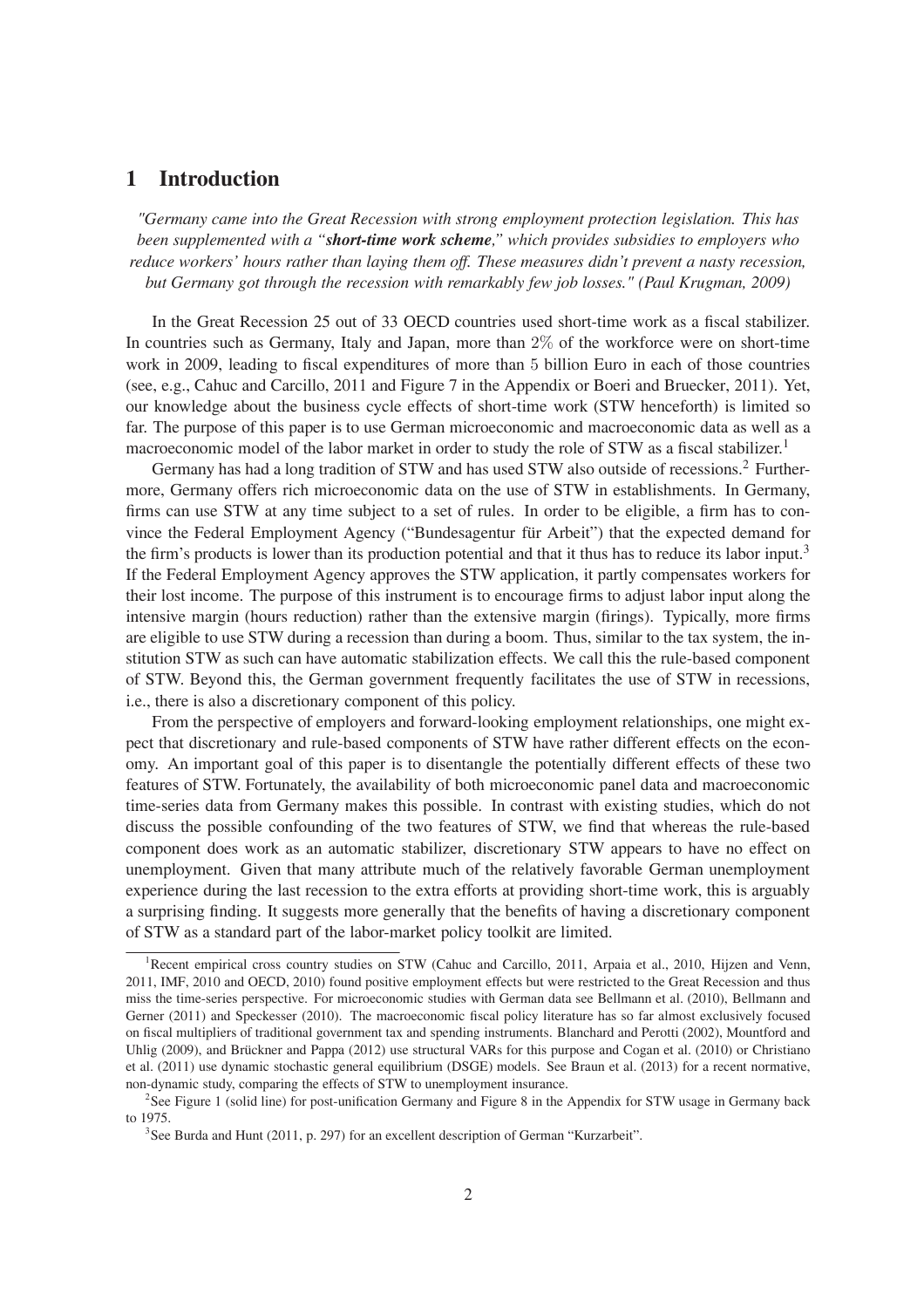How can these findings be interpreted? We attempt at an answer by formulating a model of a frictional labor market with STW. This setup allows us to study the relationship between STW and unemployment explicitly. In particular, it highlights the importance of future expectations about political institutions as an important determinant of hiring and firing on the labor market. As a matter of modeling, to our knowledge our paper is the first to integrate STW with both a rule-based and a discretionary component into a frictional labor-market model amenable to quantitative assessment.<sup>4</sup>

Our research strategy consists of three interrelated steps, namely the estimation of a microeconomic elasticity, a structural vectorautoregression (SVAR) and the simulation of a macroeconomic model of the labor market. We use establishment level data to estimate the automatic reaction of STW with respect to changes in output. Since all firms are subject to the same rules, we can use the cross-sectional dispersion of STW usage and a measure of output over time in order to estimate this elasticity. This microeconomic elasticity is required for two purposes: First, we use the elasticity as a short-run restriction on the contemporaneous variation between STW usage and output for the identification of a SVAR in the spirit of Blanchard and Perotti (2002). Second, it imposes discipline on the parametrization of our macroeconomic model.

While the SVAR allows us to estimate the effects of discretionary STW policy interventions, the macroeconomic model allows us to run a counterfactual analysis of an economy with and without STW and hence, to quantify the automatic stabilization effects. Our SVAR results show that the effect of discretionary STW interventions on employment and unemployment is not statistically signicant. However, we document a moderate stabilizing effect on output. Our counterfactual model analysis shows that STW acts as a fairly strong automatic stabilizer. In our baseline scenario, unemployment fluctuations are reduced by  $21\%$  and output fluctuations are reduced by  $4\%$  (compared to the economy without  $STW$ ).<sup>5</sup>

The model provides an explanation for the differences between automatic stabilization and the effects of discretionary policy changes. The model consists of a standard search and matching framework with endogenous separations and firing costs in which STW is the only possibility of labor adjustment along the intensive margin. This is a strong assumption which simplifies our analysis and reflects the fact that, in Germany, labor adjustment along the intensive margin mainly happens through institutional channels such as STW (see Section 2 for a discussion). Obviously, this assumption makes our setup more suitable for positive than for normative analysis.

In our model, workers are subject to idiosyncratic protability shocks each period. Whenever the profitability of a worker is low enough such that the worker would otherwise have been fired, the government allows firms to use STW for this particular worker. The firm will decide to send her on STW whenever it is more profitable to keep her at reduced working hours rather than to fire her. By reducing the losses generated by unprofitable workers, STW directly reduces firing. By increasing the value of a job, STW indirectly increases hiring. During a recession more workers become automatically eligible for STW. This implies that more of the labor adjustment can be accomplished

<sup>&</sup>lt;sup>4</sup>Faia et al., 2013 use a labor selection model and analyze STW as one of several fiscal instruments to stimulate the economy. Krause and Uhlig, 2012 use a search and matching model along the lines of Ljungqvist and Sargent, 2007 to analyze the effects of the German Hartz labor market reforms. They do not model STW explicitly but introduce labor market subsidies for the Great Recession to match the small increase in the unemployment rate during this period. Both studies do not distinguish between the discretionary and the rule-based component, while we show that this distinction is crucial for the evaluation of STW. Furthermore, our model describes the actual institutional features of STW in more detail than these existing studies. This allows us to match the stylized facts of STW that we document in the data. See Section 5 for more details.

 $5$ As laid out in more detail in Section 5, the tax system that stabilizes employment and unemployment fluctuations to a similar degree represents a much larger share of GDP than STW. Thus, we consider the stabilizing effect of STW as very strong relative to its costs.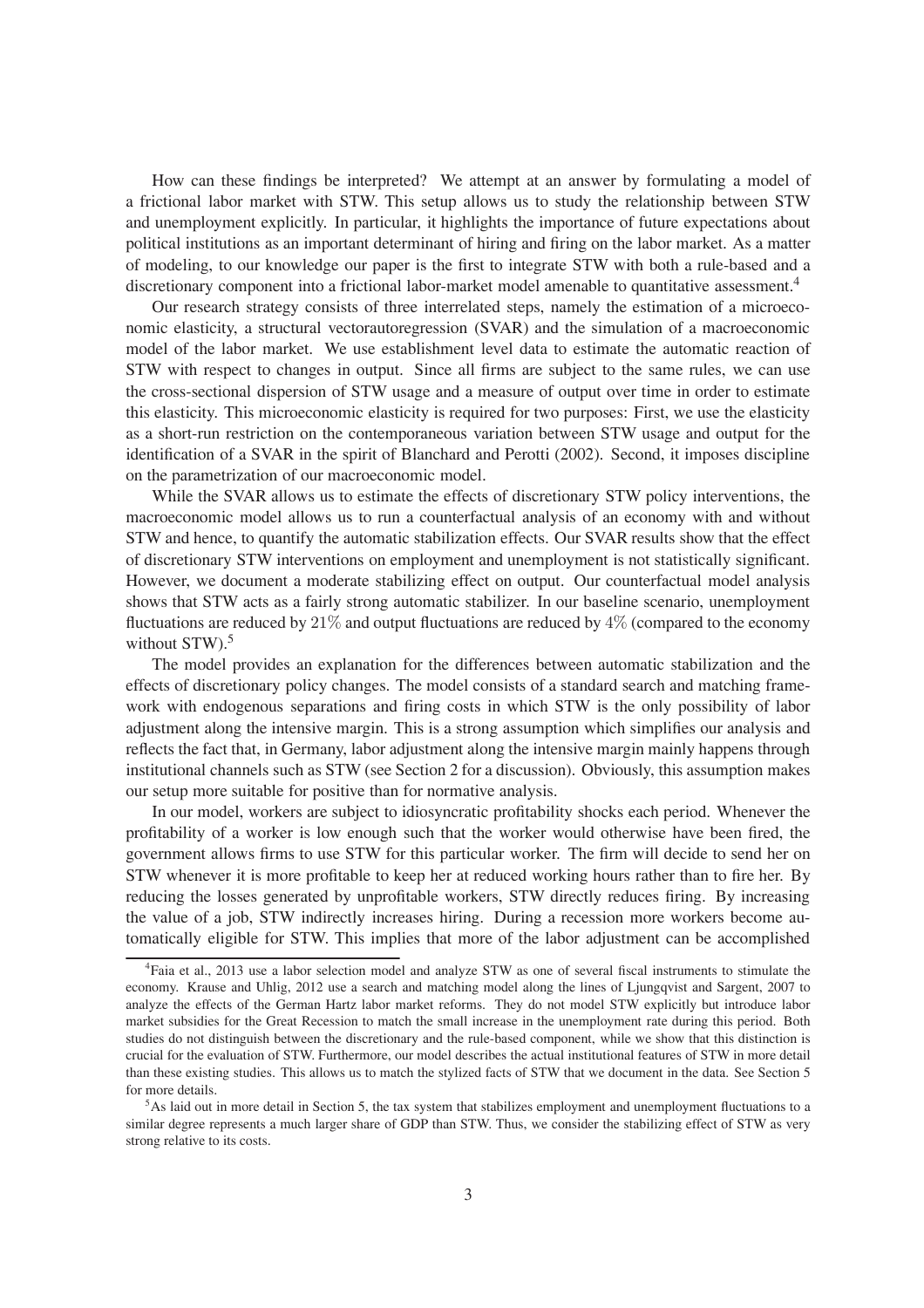through the intensive margin relative to the extensive margin, as intended by the policy. This way, STW automatically stabilizes employment and, with it, output. In contrast, discretionary changes in the eligibility criterion of STW do not lower unemployment in our model if they are not used persistently, and, hence do not affect future expectations. Then, the policy change basically subsidizes workers that would not have been fired anyway. However, the policy change may have some effects on aggregate output by reducing the working time of inefficient worker-firm pairs and by reducing aggregate firing costs.

Our baseline model encompasses institutional features such as firing costs and collective wage bargaining that describe a typical central European economy with relatively low labor market flow rates like the German one. Our analysis shows that these institutions matter for the effects of STW. In an economy with flexible labor markets (low firing costs, higher flow rates, individual bargaining), the stabilizing effects of STW are much lower than in an economy with rigid labor markets. This result corresponds neatly to the empirical fact that mainly countries with rigid labor markets make extensive use of STW (see Figure 7 in the Appendix).

The rest of the paper is organized as follows. Section 2 documents some stylized facts on STW in Germany. Section 3 presents the microeconometric evidence on STW. Section 4 discusses the evidence from the structural VAR. Section 5 describes the model. Section 6 shows the simulation results. Section 7 concludes.

### **2 Short-time work facts**

#### **2.1 Short-time work over the business cycle**

Germany has had a very long tradition of STW institutions. This allows us to assess the movements of STW over the business cycle. The year 1975 marks the beginning of the systematic use of STW schemes in Germany, although STW has been used even before. Due to the oil price shocks and the subsequent recession, the German legislature passed a law inscribing the future use of STW schemes to be targeted explicitly to support employment, not to insure workers against wage cuts. In 1975, the legislature also established the reimbursement of workers covered by STW schemes to be 60% of the current wage. This law is still in place today.<sup>6</sup>

The solid line in Figure 1 shows the quarterly fraction of workers that are covered by STW schemes relative to total employment in Germany from 1993 to  $2010$ .<sup>7</sup> We refer to this series as STW usage or the extensive margin of STW in the following. We show the series in logs for easier inspection and since this is the transformation used in the empirical exercises. The dashed line in Figure 1 depicts the intensive margin of STW, measured by the average hours reduction (relative to full time) of workers covered by STW programs. We use the post-reunification period as our baseline sample for two reasons. First, this excludes the usage of STW related to the transition period after reunification as well as the use of STW compensation in lockouts until 1986. This ensures that the VAR attributes movements in STW usage to discretionary policy changes that were implemented to stabilize employment in response to the business cycle ("konjunkturelle Kurzarbeit"). Second, we have information about the cyclical behavior of the intensive margin of STW in the shorter sample. We use this additional information to check the validity of our model.<sup>8</sup>

<sup>6</sup> See Flechsenhar (1979), Will (2010) and Brenke et al. (2013).

<sup>7</sup>Compare Table 5 in the Appendix for the data sources of all time series used in the analysis.

<sup>&</sup>lt;sup>8</sup>We have information on the extensive margin of STW since 1975, compare Figure 8 in the Appendix. The long series consists of numbers for West Germany before and West and East Germany after the reunification in 1991. The data for West Germany and total Germany perfectly co-move except for a short period after the reunification in which STW was heavily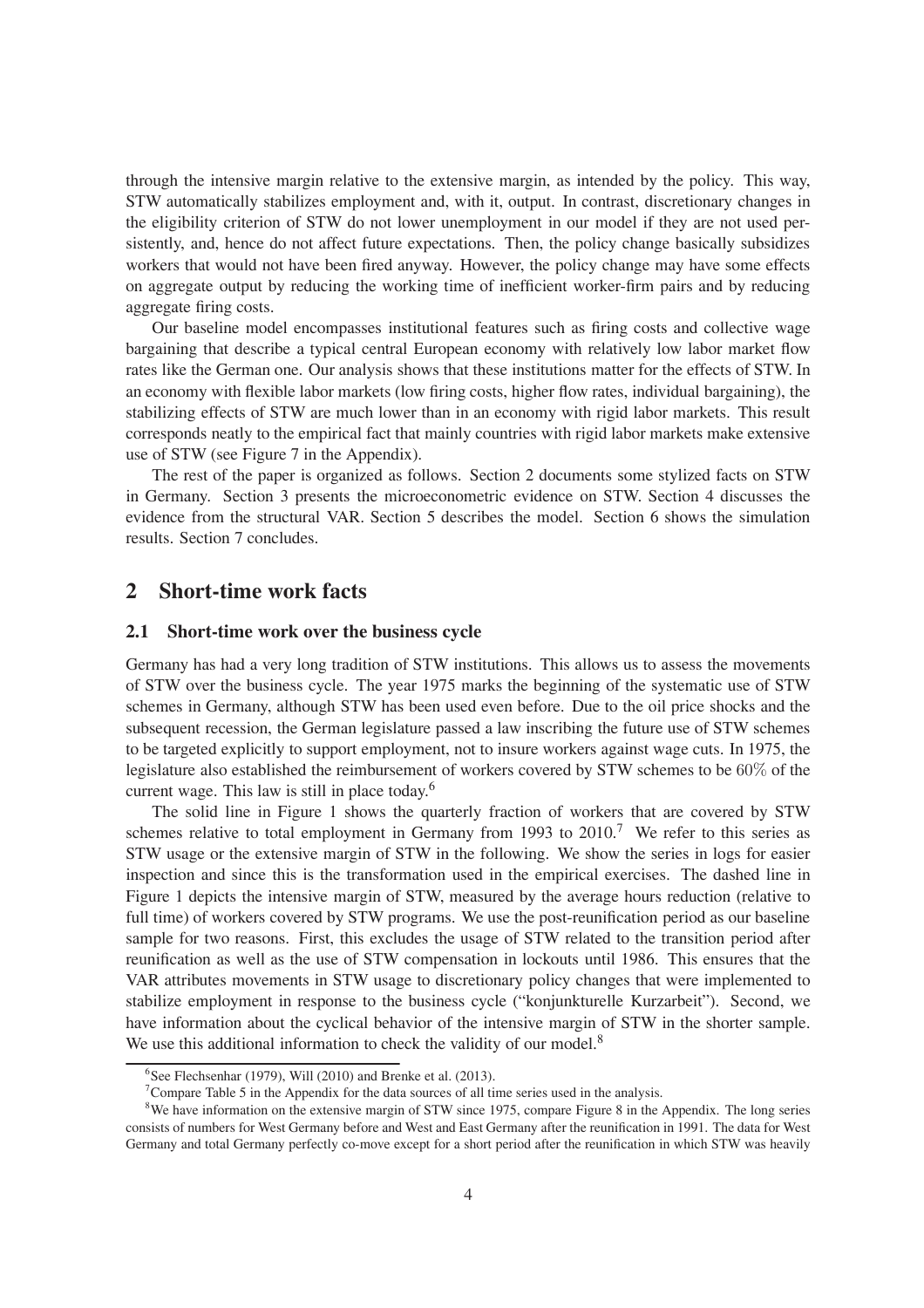

**Figure 1:** The extensive and the intensive margin of STW 1993-2010. The extensive margin of STW is measured by the log number of short-time workers as a fraction of total employment. The intensive margin of STW depicts the average hours reduction by those on STW as a fraction of hours worked when full-time employed.

On average, 0.69% percent of the workforce were working short-time in the post-reunication period (0.83% in the long sample starting in 1975). Two large peaks indicate heavy use of STW institutions and, possibly, active discretionary policy favoring the use of STW: the post-unification period of the early 1990's and the recent Great Recession (in addition, the mid 1970's and early 1980's in the long sample). About 1.5 million or 3.8% of workers in Germany were on STW at the peak of the Great Recession in May 2009. But also outside the severe recessions, the graph documents substantial variation in the series. STW usage both inside and outside severe recessions is negatively correlated with growth in GDP and employment and hence the business cycle (see Figure 9 in the Appendix). These contemporaneous correlations are potentially driven by two effects that are of interest to us: the rule-based and the discretionary component of STW. In our model in Section 5, STW automatically increases in a recession because more firm-worker pairs are unprofitable and thus eligible to use STW. Beyond this, policy makers may facilitate the access to STW in a discretionary way. In Section 3 and 4, we estimate the rule-based and discretionary component of STW in the data.

#### **2.2 Adjustment of labor input via STW**

For the cyclical adjustment of labor input (total hours worked) in Germany, the extensive margin of labor input (number of workers) is more important than the intensive margin (hours per worker). Between 1970Q1 and 2012Q2, 57% of labor input in Germany is adjusted along the extensive margin.<sup>9</sup> Outside the large recessions, the extensive margin accounts for about 63% of the overall adjustment of

used in East Germany to alleviate the transition from a planned to a market economy. We use the long time series to check the robustness of our results in Section 4.

<sup>&</sup>lt;sup>9</sup>We measure this as in Fujita and Ramey (2009) using the cyclical components (filtered with the HP filter with  $\lambda =$ 1, 600) of total hours t, hours per worker h and employment n. The proportion of the intensive margin is given by  $\frac{cov(t,h)}{var(t)}$ ,

the proportion of the extensive margin is given by  $\frac{cov(t,n)}{var(t)}$ . Similar to the case of Germany, Reicher (2012) shows that the extensive margin is most important for labor adjustment in most of the continental European countries.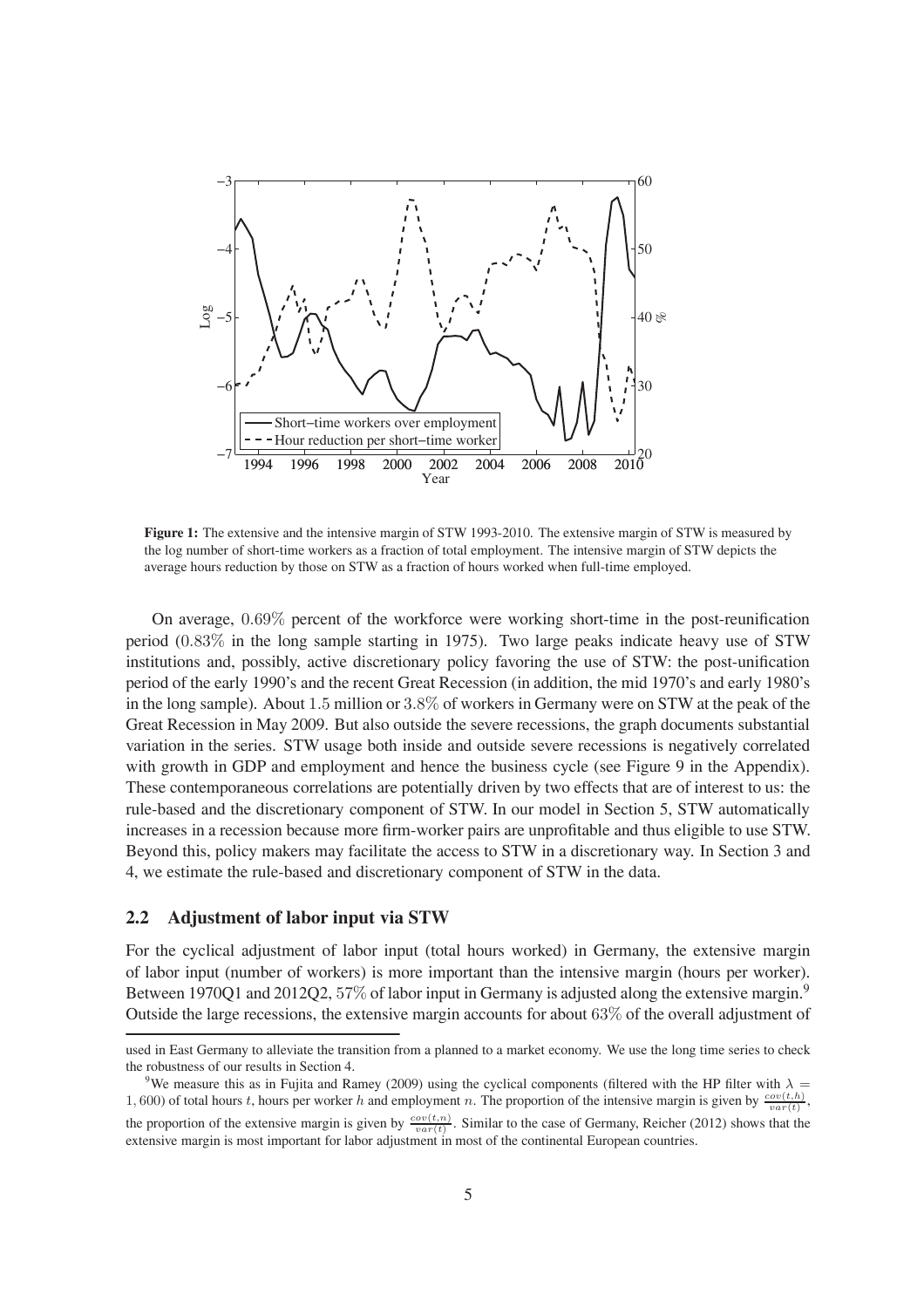

**Figure 2:** Hours per worker (solid line) are measured by total hours worked divided by employment. The hours reduction per worker due to STW (dashed line) multiplies the hour reduction per STW worker with the fraction of short-time workers in employment. The sample shows annual averages from 1993 to 2010. Both series are HP filtered with  $\lambda = 1,600$ , the hours per worker cycle is multiplied with 100 for presentational reasons.

labor input. In contrast to the US, the importance of adjustment along the intensive margin increases in recessions. This was the case in particular in the Great Recession (10% adjustment along the extensive margin versus 90% adjustment along the intensive margin), as also documented in Burda and Hunt (2011). Our model reflects the fact that labor adjustment along the intensive margin becomes more important in recessions. In particular, the model exclusively focuses on the possibility to adjust the intensive margin of labor input through STW.

The intensive margin of labor input, given by hours worked per worker, can vary because the number of workers covered by STW programs (extensive margin of STW) changes since these workers work fewer hours than the regular full-time employed. Hours per worker can also vary when those on STW programs work more or less within these programs (intensive margin of STW). Figure 1 shows that these two STW margins are negatively correlated (with a correlation of −.90). This means that when more workers are covered by STW programs, hours worked of these workers increase, i.e., the more workers are on STW, the lower is the reduction in hours worked due to STW. At first this seems surprising, but our model provides a plausible intuition: Workers whose profitability is too low to be kept full-time employed, but too high to be fired, will work reduced hours under the STW scheme. The less profitable a worker is, the shorter she will work. During a recession more workers are fired. This cleansing effect increases the average quality of short-time workers (in terms of idiosyncratic profitability), and hence lowers the optimal average hours reduction.

Figure 2 (dashed line) shows a measure of the reduction of hours worked per worker due to STW as the product of the hours reduction per STW worker and the fraction of short-time workers in employment. This measure strongly comoves with hours worked per employee (solid line) in the economy (with a correlation of −.69 measured using cyclical deviations from an HP-trend). Although this simple correlation does not provide a formal test, it suggests that STW is an important determinant of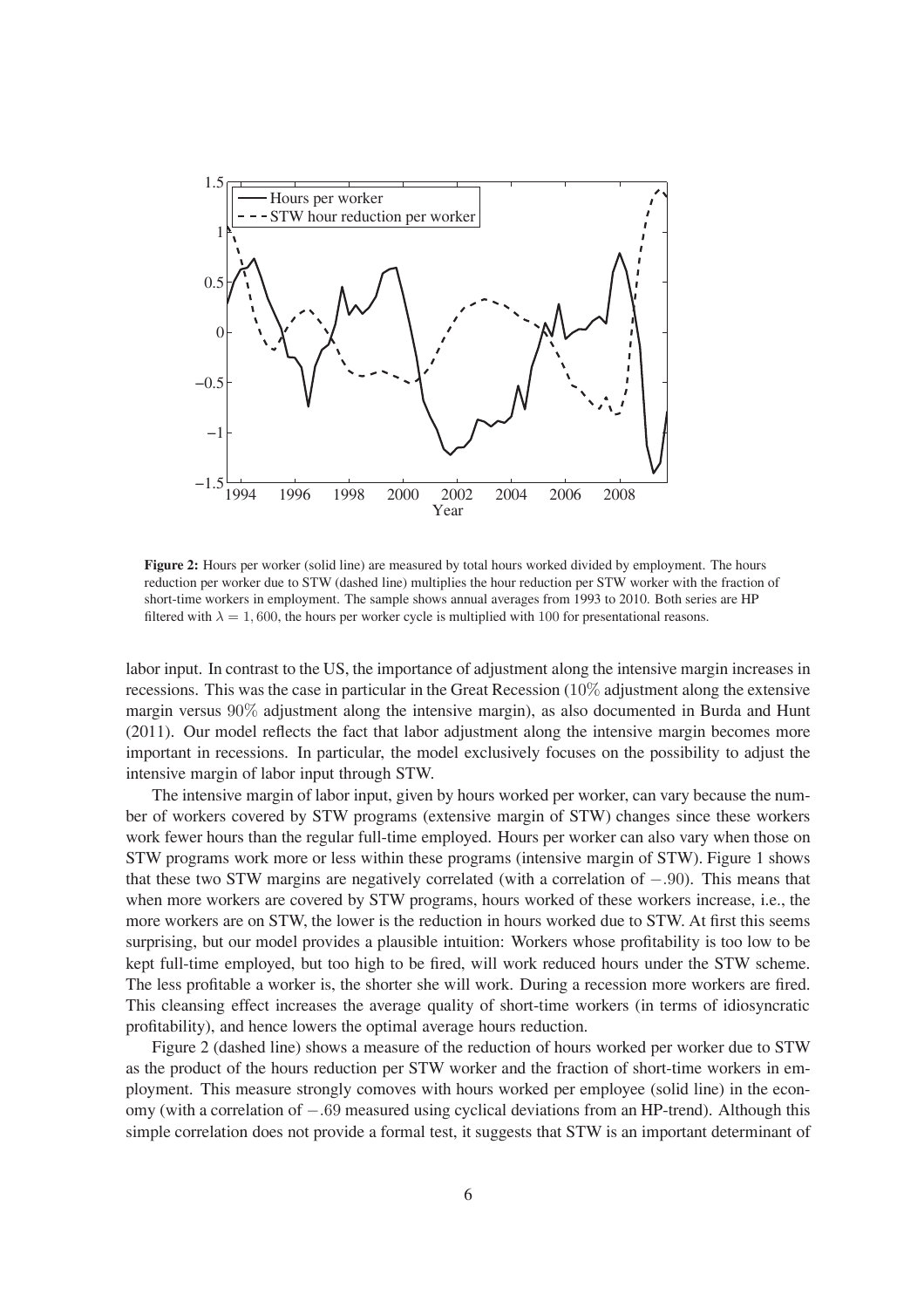labor adjustment along the intensive margin. Complementing our findings, Abraham and Houseman (1994) find in a study for the 1970's and 1980's that the existence of STW schemes renders the hours adjustment in Germany equally flexible as the US adjustment.

Burda and Hunt (2011) decompose the hours reduction in the Great Recession into various different sources of adjustment. Their results emphasize the notion that labor market frictions in Germany are such that adjustment along the intensive margin is relatively costly due to rigid institutional constraints, e.g., heavy working time regulation. Given these constraints, adjustment along the intensive margin mainly happens through institutions, such as STW, but also working time accounts, overtime or regular part-time work. STW constitutes a regulatory framework which loosens working-time regulations for worker-firm pairs with bad idiosyncratic shocks, particularly in recessions. Taking annual averages at a quarterly basis helps us to (at least partly) wash out the influence of other institutional tools through which labor input can be adjusted within the year, such as overtime or working time accounts. Complementary, Burda and Hunt (2011) identify STW as the most important source of labor adjustment along the intensive margin. In our analysis, we focus exclusively on labor adjustment through STW, not through the other potential channels.

### **3 Estimating the short-time work elasticity using microeconomic data**

#### **3.1 Specification**

In the time-series data presented in the previous section, it is not possible to distinguish whether STW usage fluctuates because of changes in the business cycle (rule-based component) or because of changes in policy (discretionary component). We estimate the automatic stabilization effects of the rule-based component of STW from microeconomic data and use it for two purposes: First, in order to disentangle the two components of STW in the structural VAR. Second, as the key calibration target of our model and the corresponding stabilization exercise. In our model, the rule-based component of STW describes the elasticity of STW usage to changes in output when STW rules remain unchanged. When output drops, more worker-firm pairs become unprofitable and thus eligible to use STW. Firm output can change because of idiosyncratic shocks or because of aggregate shocks. Irrespective of the source of the shock, the firm will adjust STW usage optimally and in the same way. We use this insight from the model in order to estimate the rule-based component from a firm panel for recent years.

The time and cross-sectional dimension of the panel allows us to identify the rule-based component of STW. STW policy in Germany is implemented at the federal level providing the same rules for all firms. Hence, the cross-sectional variation of firm output and STW usage at a given point in time provides information about the rule-based component. However, firms that use STW (or a lot of STW) may systematically differ from firms that do not use STW (or very little STW). Consequently, we use within-firm variation over time rather than between-firm variation in output and STW usage in order to estimate the rule-based component. The following relationship describes the effect of output  $x_{it}$  on the fraction of short-time workers in employment  $y_{it}$  in firm i and year t:

$$
y_{it} = \mathbf{x}_{it} \beta_1 + \alpha_i + \gamma_t + \mathbf{z}_{it} \beta_2 + u_{it}.
$$

Here,  $\alpha_i$  controls for time-invariant firm-specific effects in our estimation, hence systematic differences between firms in our sample. In order to rule out that we pick up policy changes in our estimation, we further include year-specific effects  $\gamma_t$ . The error term  $u_{it}$  is white noise,  $z_{it}$  denotes the vector of additional control variables that will be specified below. We estimate the elasticity of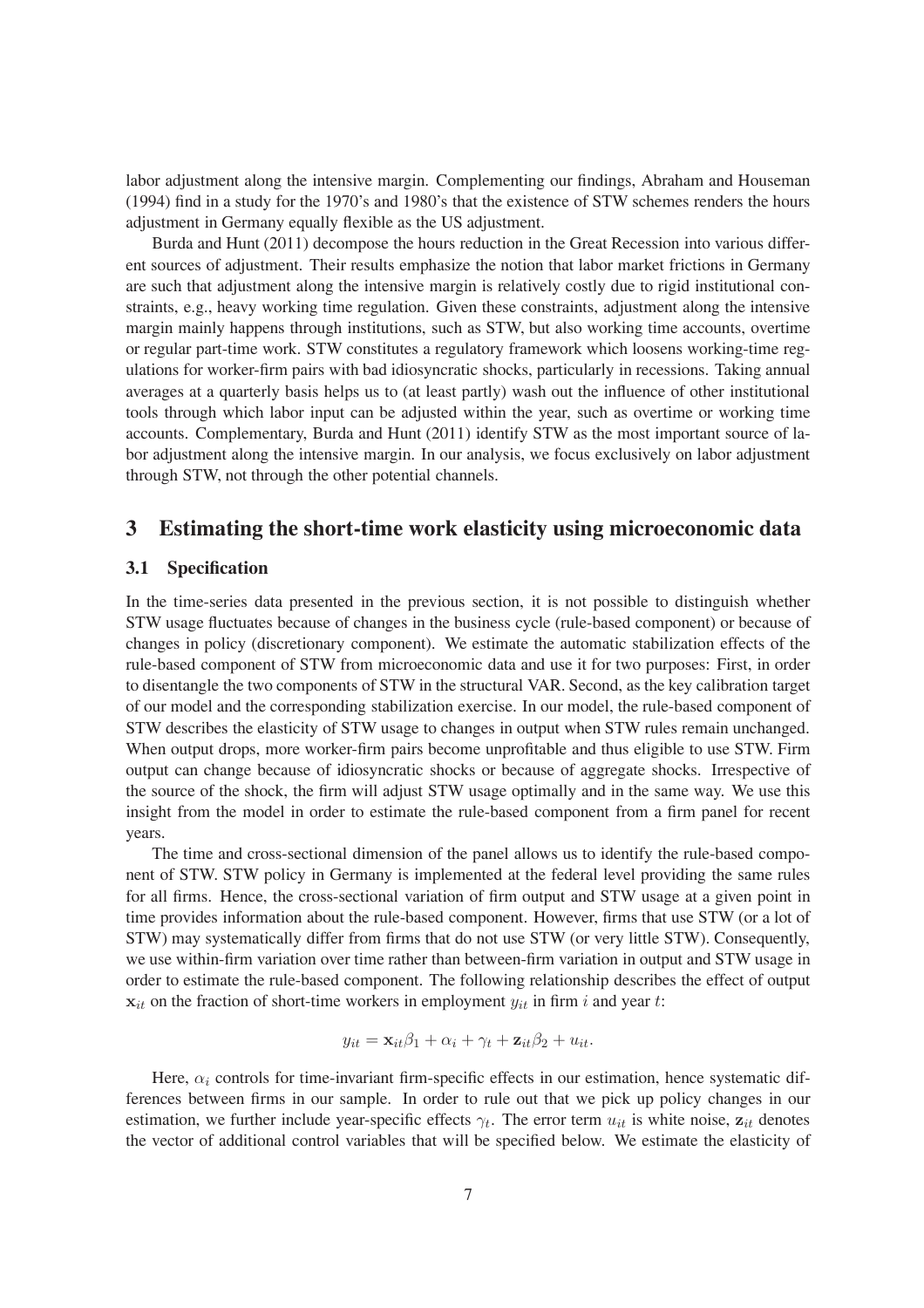STW usage to output changes using three different specifications: A linear specification and two non-linear models (a Tobit and a Heckman model) that will be described in detail in the next section.

We employ the Institute for Employment Research (IAB) Establishment Panel, a representative German establishment level panel data set that surveys information from almost 16,000 personal interviews with high ranked managers. The IAB panel contains information on the number of employees in STW in each firm in four waves:  $2003$ ,  $2006$ ,  $2009$ , and  $2010$ .<sup>10</sup> The number of short-time workers in each firm is measured in the first half of year  $t$ . In order to abstract from firm-size, we denote short-time workers relative to the total number of employees within a firm. This is also consistent with our time-series measure and the definition of STW usage in the model. Note that the fraction of short-time workers in employment can be zero for a given firm. In period  $t - 1$ , firms report their expected revenue for period  $t$ . We use these values as our measure for firm-level output in period  $t$  for three reasons: First, we argue that this is the relevant measure that the firm uses in the STW decision (firms apply at least three months before they use STW). Second, this variable reflects the notion that firms have to show their need for STW, i.e., a danger of a reduction in labor input due to a fall in revenue, already in their application to the employment agency.<sup>11</sup> Third, using expected revenue avoids a potential endogeneity problem in the estimation as the use of STW in period  $t$  affects current profits in period  $t$ , but previously expected revenue. As additional controls in the estimation, we use the number of employees in the previous year as a measure of time-varying firm size. Further, industry dummies allow for the possibility that firms within different sectors in the economy use STW differently in a systematic way.

#### **3.2 Results**

Table 1 documents the estimation results. Across linear specifications  $(1 \text{ to } 4)$ , the effect of changes in expected revenue on STW usage is precisely estimated to range between −2.80 and −3.36 depending on whether we include year fixed effects and additional controls. If we further interact the year-fixed effects with an industry dummy, the results remain virtually unchanged. These estimates measure the semi-elasticity of STW usage (in levels) to changes in expected revenue (in logs) and imply that in response to a one percent drop in expected revenue, firms have on average about  $0.03$  percentage points more workers on short-time.

The linear specification ignores an important feature in the data. The firm makes two decisions with respect to STW: First, whether to use STW or not (participation decision) and, second, how much STW to use. In fact, across our sample, only  $6.5\%$  of all firms use STW on average, while for the others the number of short-time workers is zero. We therefore estimate two further models, a Tobit model and a Heckman selection model that take these non-linearities in the data into account.

The Tobit model deals with the censored data, but does not model the participation decision explicitly. Following Wooldridge (2010, p. 835), we estimate a Tobit model with fixed effects using pooled Tobit and Mundlak terms.<sup>12</sup> We report censored marginal effects which means that our estimates summarize the aggregate effect of a one percent change in expected revenue on the STW usage of all firms. Due to the nonlinear structure of the model, marginal effects are computed for each value

<sup>&</sup>lt;sup>10</sup>This dataset is widely used in a number of different studies, see for example Dustmann et al. (2009). Data access was provided via on-site use at the Research Data Centre (FDZ) of the German Federal Employment Agency (BA) at the Institute for Employment Research (IAB) and subsequently through remote data access. Table 6 in the Appendix provides descriptive statistics of the IAB establishment panel with respect to STW.<br><sup>11</sup>See http://www.arbeitsagentur.de/zentraler-Content/Vordrucke/.

http://www.arbeitsagentur.de/zentraler-Content/Vordrucke/A06-Schaffung/Publikation/V-Kug-101-Anzeige-Arbeitsausfall-ab-01-2012.pdf

 $12$ As introduced by Mundlak (1978), we include firm-specific means of explanatory variables to capture permanent level effects in our estimation.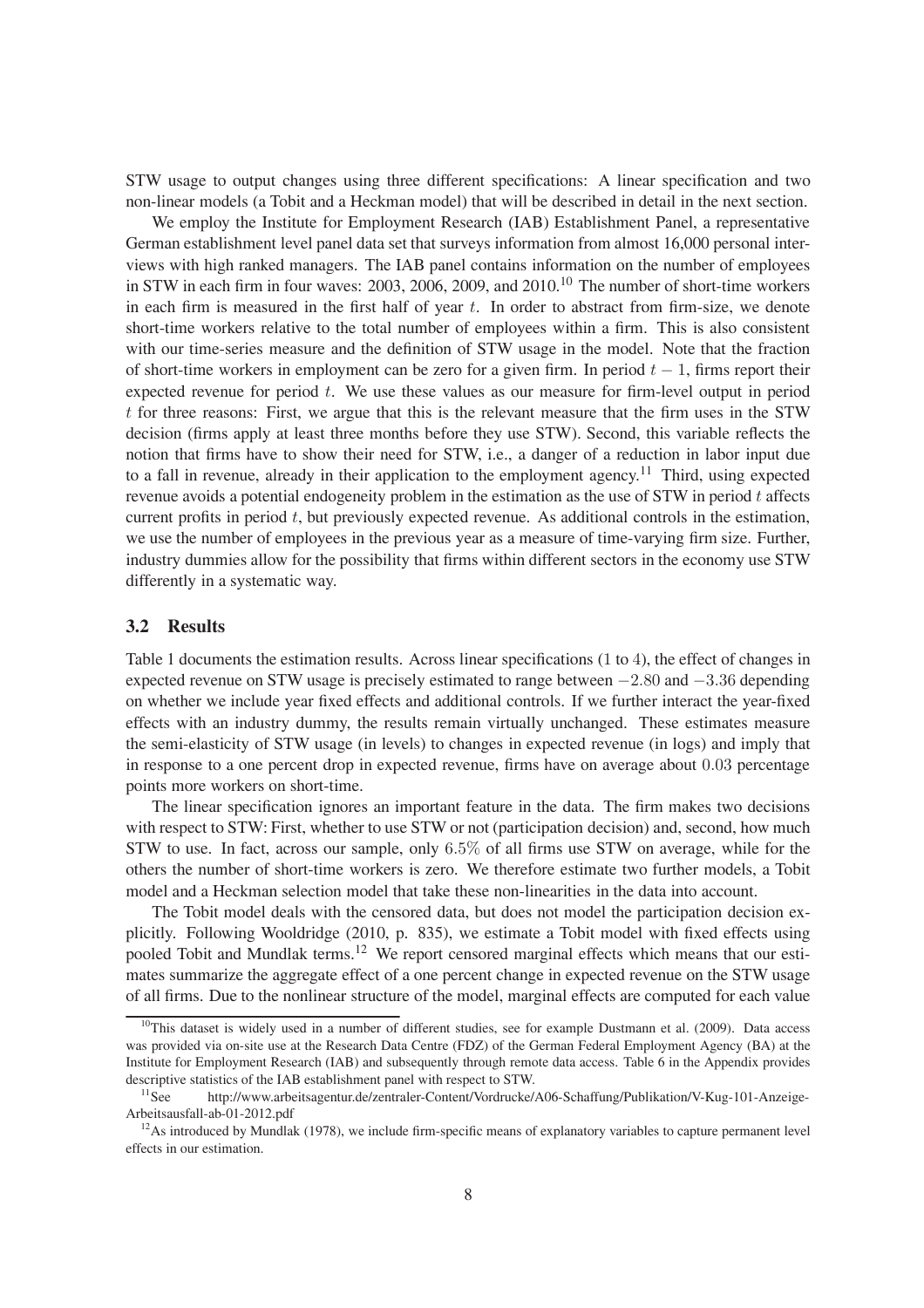|                       | log exp.<br>revenue           | derived<br>elasticity | year fixed<br>effects | employees<br>in firm | industry | observations |
|-----------------------|-------------------------------|-----------------------|-----------------------|----------------------|----------|--------------|
| Linear fixed effects  |                               |                       |                       |                      |          |              |
| (1)                   | $-2.802***$                   | $-4.003$              |                       |                      |          | 39,545       |
| (2)                   | [0.306]<br>$-2.968***$        | $-4.240$              | yes                   |                      |          | 39,545       |
| (3)                   | [0.299]<br>$-3.131***$        | $-4.473$              | yes                   | yes                  |          | 31,824       |
| (4)                   | [0.342]<br>$-3.363***$        | $-4.804$              | yes                   | yes                  | yes      | 28,671       |
| Fixed effects tobit   | [0.382]                       |                       |                       |                      |          |              |
| (5)                   | $-2.319***$<br>[0.286]        | $-3.313$              | yes                   |                      |          | 31,824       |
| (6)                   | $-2.614***$<br>[0.311]        | $-3.734$              | yes                   | yes                  |          | 31,824       |
| (7)                   | $-2.856***$<br>[0.333]        | $-4.080$              | yes                   | yes                  | yes      | 28, 227      |
| Fixed effects heckman |                               |                       |                       |                      |          |              |
| (8)                   | $-4.972**$                    | $-7.103$              | yes                   |                      |          | 31,824       |
| (9)                   | [2.57]<br>$-4.87*$            | $-6.957$              | yes                   | yes                  |          | 35, 264      |
| (10)                  | [2.75]<br>$-5.49**$<br>[2.84] | $-7.843$              | yes                   | yes                  | yes      | 34,642       |

Table 1: Elasticity estimates. Dependent variable is the number of workers in STW over total employees in the firm. ∗∗∗ denotes 1% signicance, ∗∗ denotes 5% signicance, <sup>∗</sup> denotes 10% signicance.

of the right-hand side variables and are then averaged. Our estimate ranges from −2.32 to −2.86 (specifications  $5$  to  $7$ ) which corresponds to a response of STW of about .025 percentage points to a one percent reduction in revenue. Again, our results are significant at the  $1\%$  level.

Different from the Tobit model, the Heckman selection model explicitly models the participation decision. In particular, we need to argue why and how the decision of a firm of whether to use STW or not is determined differently from the decision on how many short-time workers to use. A panel version accounting for individual fixed effects is derived in Wooldridge (1995).<sup>13</sup> We use the fraction of firms using STW in the firm-specific industry sector as the exclusion restriction to identify our Heckman model. We argue that a large fraction of direct competitors using STW increases the individual firm-specific probability of using STW (as the stigma of admitting the need of STW is gone), while it does not drive the firm-specific number of workers in STW. Indeed, substantial variation in this variable exists across industries and we find significant effects on the STW decision in our estimation. In analogy to above, we want to measure the marginal effect of changes in expected revenue on STW

<sup>&</sup>lt;sup>13</sup>Estimation is pursued by first estimating a probit for the selection in STW separately for each year  $t$ . In a second step, we run a pooled OLS regression on the selected sample accounting for the inverse Mills ratios from step one and time fixed effects. We correct for firm fixed effects by including Mundlak terms and obtain standard errors using a panel bootstrap. See Wooldridge (2010, p. 835).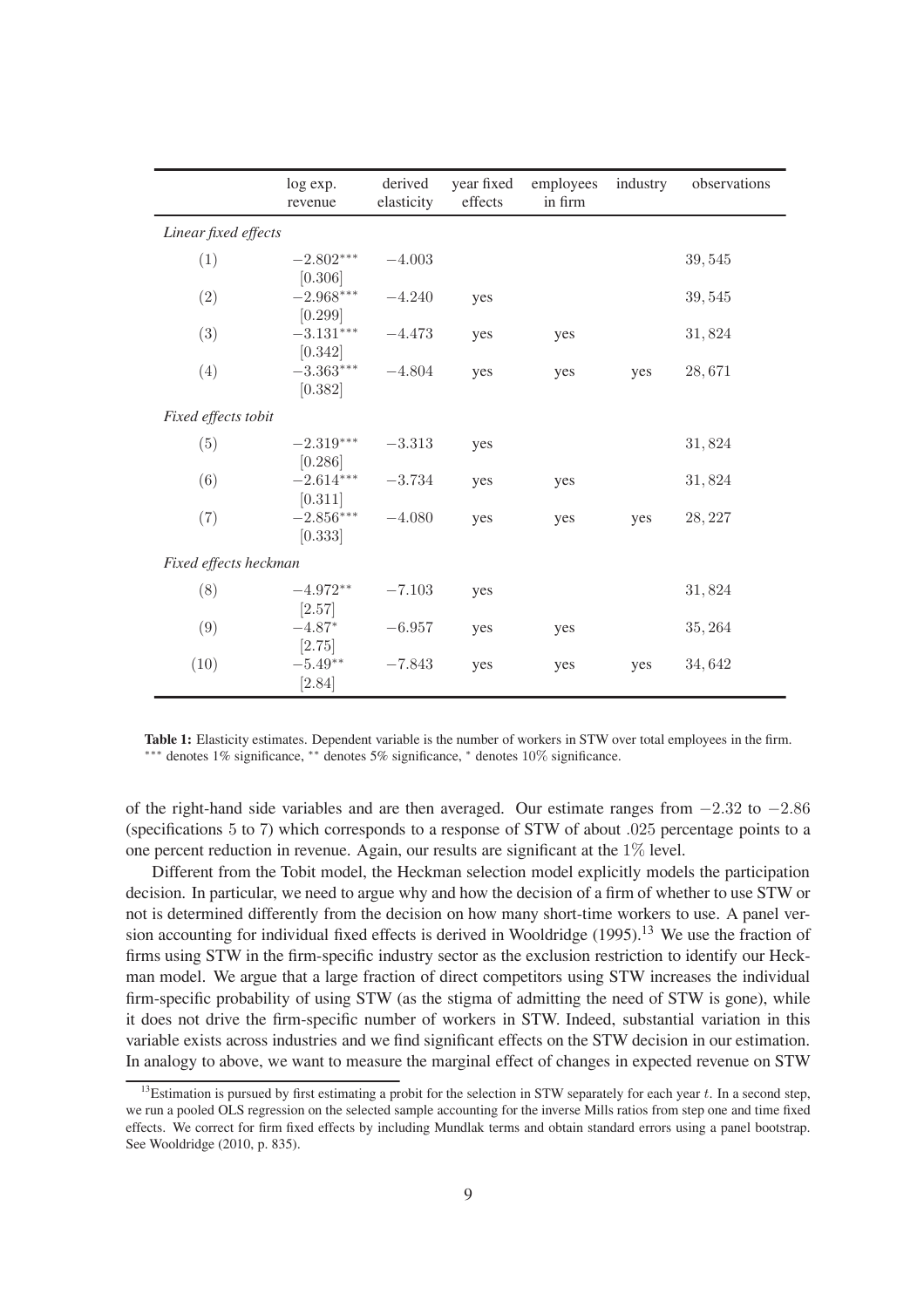over the whole sample of firms, and not only on those that use STW. In the Heckman approach, this is equivalent to the coefficients from the pooled OLS estimation controlling for selection into STW. Across Heckman specifications (8 to 10), our estimates range from  $-4.97$  to  $-5.49$  which means that a one percent drop in expected revenue generates an increase of about 0.05 percentage points in STW. Our estimates are signicant, at least at the 10% level. Standard errors of the inverse Mill's ratios indicate that selection is present in our model specification.

Since we have estimated the automatic feedback effects of changes in expected revenue on the use of STW in levels (a semi-elasticity), but use elasticities in the structural VAR and calibration of the model, we transform this estimate into an elasticity by dividing it by the average STW use in the sample of interest. For our baseline sample of 1993Q1-2010Q4 this corresponds to dividing by an average STW use of 0.69%. We report the derived elasticity estimates in the second column of Table 1. Our most conservative estimate of the STW elasticity across specifications is −3.31, while we obtain −7.84 at maximum.

### **4 SVAR evidence**

#### **4.1 Identifying short-time work shocks in a structural VAR**

In the SVAR exercise we estimate the effects of discretionary STW policy on macroeconomic variables such as output and unemployment. The challenge when estimating these effects is that we do not explicitly observe exogenous discretionary changes in STW policy. The reason is that STW policy is effective along many dimensions, e.g., with respect to the eligibility criteria of firms (which are loosely defined and can potentially be interpreted very differently<sup>14</sup>), the legal allowances of the duration of workers in STW, or the degree to which the government can additionally reduce the firms' cost that is related to the use of STW (such as covering social security contributions of workers in  $STW^{15}$ ). Instead of using a direct measure of STW policy, we use a SVAR in the tradition of Blanchard and Perotti (2002)<sup>16</sup> to estimate the effects of discretionary STW policy shocks based on a simple assumption: Policy reacts with a one period implementation lag to changes in output. This seems to be a reasonable assumption in quarterly data.

The general VAR setup is based on a reduced-form estimation of

$$
Y_t = B(L)Y_{t-1} + e_t, \qquad t = 1, ..., T,
$$

where  $Y_t$  is a  $N \times 1$  vector of endogenous variables, and the lag polynomial  $B(L)$  represents  $N \times N$ coefficient matrices for each lag up to the maximum lag length  $k$ . The reduced-form innovations are denoted by the  $N \times 1$  vector  $e_t$ , which are assumed to be independent and identically distributed with mean zero and covariance  $\Sigma_e$ . We seek to identify the underlying structural shocks  $\omega_t$  from transforming the reduced-form innovations  $e_t$  using a transformation matrix A such that

$$
Ae_t = \omega_t.
$$

In order to correspond to economic shocks in a model, the structural innovations  $\omega_t$  are assumed to be orthogonal (i.e.,  $\Sigma_{\omega}$  is diagonal). Without loss of generality, we normalize the diagonal elements of  $\Sigma_{\omega}$  to unity. From orthogonality and normalization, we obtain  $N(N+1)/2$  restrictions to identify

<sup>&</sup>lt;sup>14</sup>See the discussion in Burda and Hunt (2011).

<sup>15</sup>See Bundesministerium für Arbeit und Soziales, 2011.

<sup>&</sup>lt;sup>16</sup>Blanchard and Perotti (2002) seek to identify the effects of a shock in fiscal policy on output, hence the output multiplier. We apply their framework in order to identify STW policy shocks.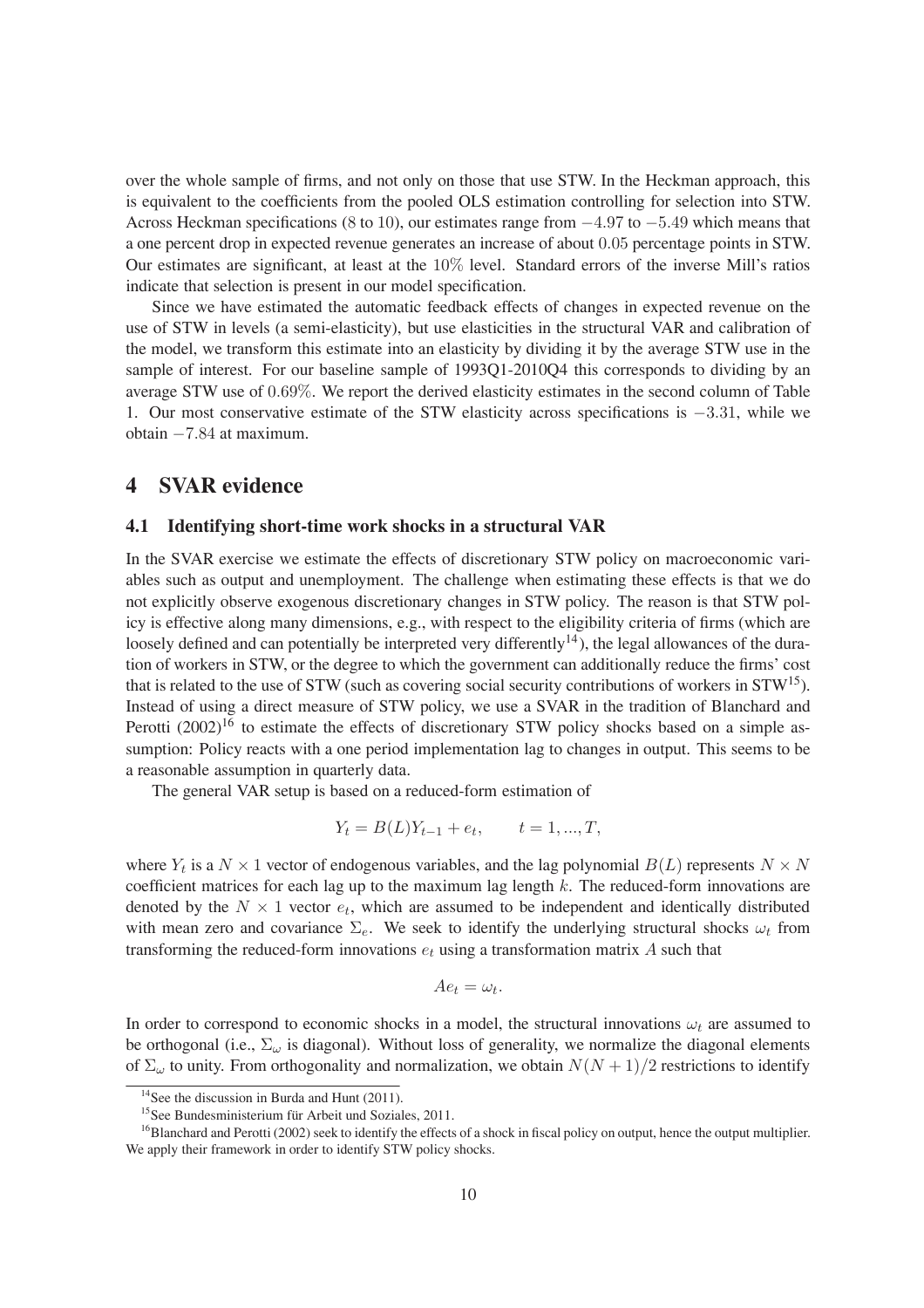the  $N^2$  elements of the transformation matrix A. In order to exactly identify this matrix, we need  $N(N-1)/2$  additional restrictions in order to obtain the underlying structural shocks. In a simple bivariate VAR, we hence need one additional restriction in order to find  $A$ .<sup>17</sup>

Two variables are important for identification in the VAR: output and STW usage. Key to the VAR exercise is to decompose the negative correlation between these two variables into an output (or business cycle) shock and a discretionary STW policy shock. Note that the assumption about the implementation lag of policy implies that all contemporaneous covariation of the STW usage and output is described by the rule-based component of STW. Put differently, output (or business cycle) shocks are defined through their automatic effects on STW usage in the short-run. We impose the value estimated from the microeconomic data in the previous section as the additional restriction on A as described above. Given that we have identified business cycle shocks via the rule-based component of STW, all remaining variation of STW usage and output is then attributed to discretionary changes in STW policy. Clearly, if the imposed automatic feedback effects from the business cycle onto STW are negative and large, the effect of the policy shock on output is small. In fact, if the negative automatic feedback effect is larger in absolute value than the negative covariation between STW and output, the effect of policy shocks on output becomes positive on impact. Hence, the value of the elasticity potentially plays a crucial role for the estimated effects of the discretionary policy shocks.<sup>18</sup> We look at robustness of the results to different values of this elasticity below and find that, within a reasonable range, the elasticity only matters for the impact period.

Note that we identify the VAR with a microeconomic elasticity describing how STW usage reacts to output changes on the firm level. This elasticity is not necessarily equal to a macroeconomic measure of the output elasticity of STW usage that would take into account general equilibrium effects. Informing the VAR with the microeconomic elasticity means that we assume that the two are the same (or very similar). In our model below, we argue that this is the case when labor market tightness does not play an important role in the wage bargaining. This result naturally arises in a model of collective wage bargaining, because the threat-point of the firm bargaining with a union cannot be to dismiss the whole workforce. Collective wage bargaining is a realistic description of European labor markets like the German one. If wages were allowed to adjust to changes in labor market conditions, our model predicts the macroeconomic elasticity to be smaller than the microeconomic one. Intuitively, wages that react more to business cycle conditions stabilize the value of a worker and thus rely less on STW. This suggests that if micro- and macroeconomic elasticities are different, we use a value too low for our identification. Our robustness checks below show that smaller elasticities generate the same qualitative results.

#### **4.2 Results**

In our baseline estimation of the effects of business cycle shocks and exogenous STW policy changes, we specify a VAR with three variables: the fraction of short-time workers in employment (in logs), GDP growth and the log unemployment rate. We specify GDP in growth rates, since unit root tests suggest that this variable has a unit root.<sup>19</sup> In addition, we use GDP growth as measuring the business

<sup>&</sup>lt;sup>17</sup>The identification in the bivariate VAR can be extended in a straightforward way to include more shocks and more variables. The restrictions to identify output and policy shocks remains unchanged in this case and it is assumed that additional shocks have no effect on output and the policy variable on impact. See Blanchard and Perotti (2002) or Caldara (2010) for a detailed description of the implementation.

<sup>&</sup>lt;sup>18</sup>Caldara (2010) has pointed this out with respect to the estimation of government spending and tax shocks.

<sup>&</sup>lt;sup>19</sup>In the case of unemployment, unit root tests give ambiguous results. If unemployment was integrated, it is clearly not cointegrated with GDP. In line with the model and the literature, we treat unemployment as a stationary variable.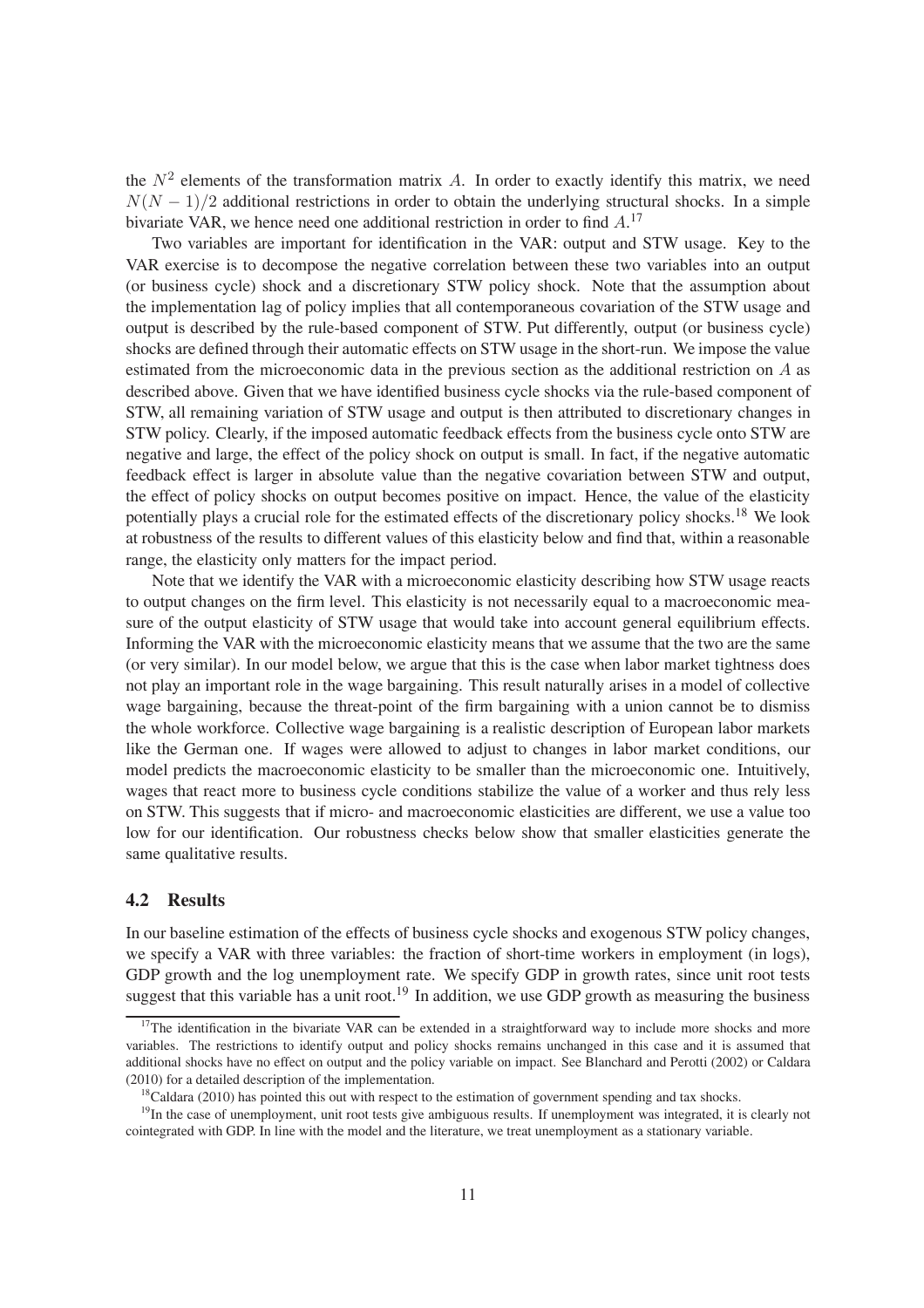cycle component of this variable, since we can compare this to the output of a model with a constant steady state as the one presented below. We estimate the reduced form VAR as described above with four lags in the specification. We then use the formal relationship between the output elasticity of STW and the coefficients in the matrix  $A$  (as derived by Caldara (2010) in the case of government spending or tax shocks) in order to implement the short-run restrictions. Here we use our lowest elasticity estimate of −3.3 as our baseline. We estimate the VAR for our baseline sample 1993Q1-2010Q4.



**Figure 3:** Impulse responses to output and STW policy shocks. SVAR estimated with log STW per employed workers, GDP growth and the log unemployment rate for 1993Q1 to 2010Q4. Quarterly responses to a positive one-standard deviation shock. Confidence intervals are  $90\%$  bootstrapped bands with 10,000 draws.

Figure 3 shows the quarterly responses of output, STW usage and unemployment to positive onestandard-deviation shocks in output and policy. To be comparable to the model output in Section 5, we show the response of output as deviations from a linear trend, i.e., in growth rates not in levels, and the responses of the unemployment rate in percentage points. The condence intervals depict 90% bootstrapped bands that were calculated in line with Kilian (1998). The left column of Figure 3 shows the responses to a positive business cycle shock. After this shock, output increases, while STW falls reflecting the imposed short-run restriction of the automatic feedback effects along the business cycle. Unemployment falls in a boom. The right column of Figure 3 depicts the responses to a positive discretionary STW policy shock. After a positive policy shock, STW is used more. Since we have not imposed any restriction on this response, it is reassuring that it is in fact positive. Output does not show any signicant impact response to a STW policy shock, except for a marginally statistically significant increase after two quarters. Strikingly, the unemployment rate does not significantly react to a STW policy shock. This is a surprising result, as STW schemes were initially designed to support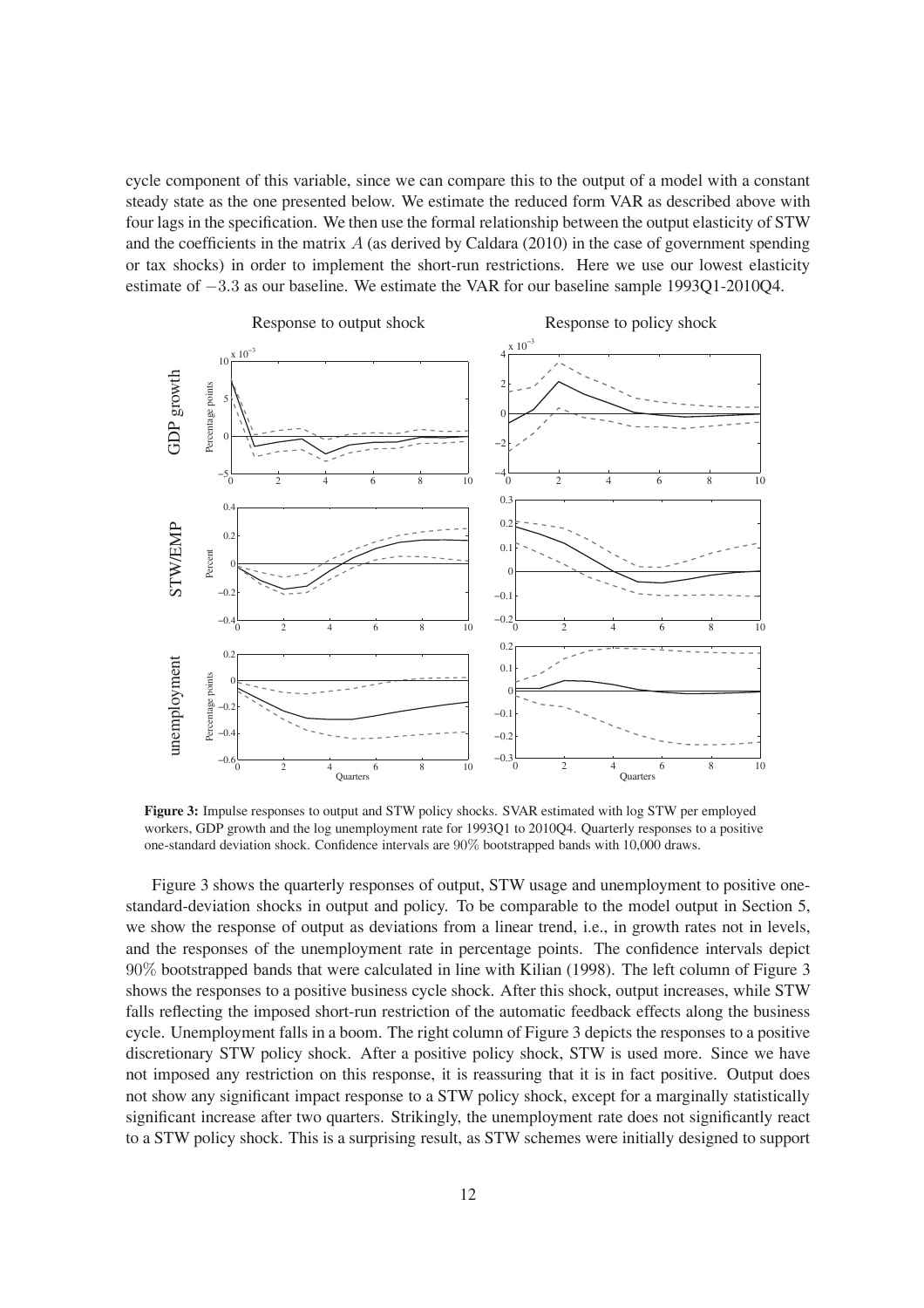employment. Our model will provide an interpretation of this result: temporary discretionary changes in STW policy do not affect future expectations, and therefore hiring and firing decisions.

Figure 10 in the Appendix shows the historical time series of the estimated output and STW policy shocks. Since these shocks are calculated from the reduced form residuals in the VAR, they occur every period, but differ in sign and magnitude. We do not literally interpret every one of these small shocks as an actual output shock or discretionary policy shift. Rather, a moving average of the two shocks indicates periods of economic as well as discretionary policy expansion and contraction. Note that, except for the same quarter, we do not assume whether or how strong policy shocks are related to output shocks. Our identifying assumption merely states that output shocks and policy shocks cannot exactly coincide. Our results show that economic contractions and discretionary policy expansions generally have a positive correlation, i.e., discretionary policy changes are related to the business cycle. The graph shows that policy expansions (contractions) sightly lag the economic contractions (expansions), e.g., in the contraction in the late 90's, the expansion around 2008 and in the Great Recession. The graph also shows that discretionary policy was not implemented in the economic contraction in the mid-2000's. These relationships reflect the usage of STW that was documented in Figure 1. Generally, STW policy works along many dimensions most of which we cannot directly observe. One exception is the legal maximum period of eligibility which is shown in Figure 12 in the Appendix. The Great Recession episode illustrates that our estimated policy shocks coincide with periods in which this aspect of discretionary policy is changed such as the reduction in 2008 and the expansion of the eligibility period in 2009 and its reduction in 2010.

#### **4.3 Robustness**

Above, we have discussed the importance of the imposed short-run restriction for the output elasticity of the policy variable. Given this, we would like to know how different assumptions about this elasticity affect the results, in particular the estimated responses of output and unemployment after a policy shock. Figure 11 in the Appendix compares these responses for various values of the elasticity. Varying the elasticity does affect the impact response of GDP to the policy shock<sup>20</sup>. In line with our intuition from above, the more of the negative correlation between output and STW usage is explained by the automatic feedback effects, the larger and possibly positive are the effects of the policy shocks on output. In fact, if the automatic feedback effects are relatively large, output significantly increases on impact. If they are zero or positive, output falls, signicantly in the latter case. Note, however, that the estimates for later periods hardly change when different elasticities are used.

The effect of policy shocks on unemployment behaves similarly when varying the elasticity. Unemployment falls for relatively large negative elasticities and increases for zero or positive elasticities. However, except for positive elasticities of unplausibly high values, these effects are all insignicant. If we consider variation of the elasticity between  $-2.90$  (corresponding to our most conservative estimate in column one of Table 1 plus the estimated standard deviation), −4.56 (corresponding to our largest Tobit estimate minus the respective standard deviation) and −11.90 (corresponding to our largest Heckman estimate minus the respective standard deviation), the responses of output and unemployment to policy shocks change very little.

We address the robustness of our results along various other dimensions. Table 7 in the Appendix summarizes the results of our robustness checks.<sup>21</sup> Most importantly, we consider whether the two major recessions with a large use of STW in our sample reflect different dynamics in the response to

<sup>&</sup>lt;sup>20</sup>This is similar to what Caldara (2010) has shown in the case of tax shocks.

 $21$ Compare Table 5 in the Appendix for the data sources of all time series used in the analysis. More detailed results are available upon request.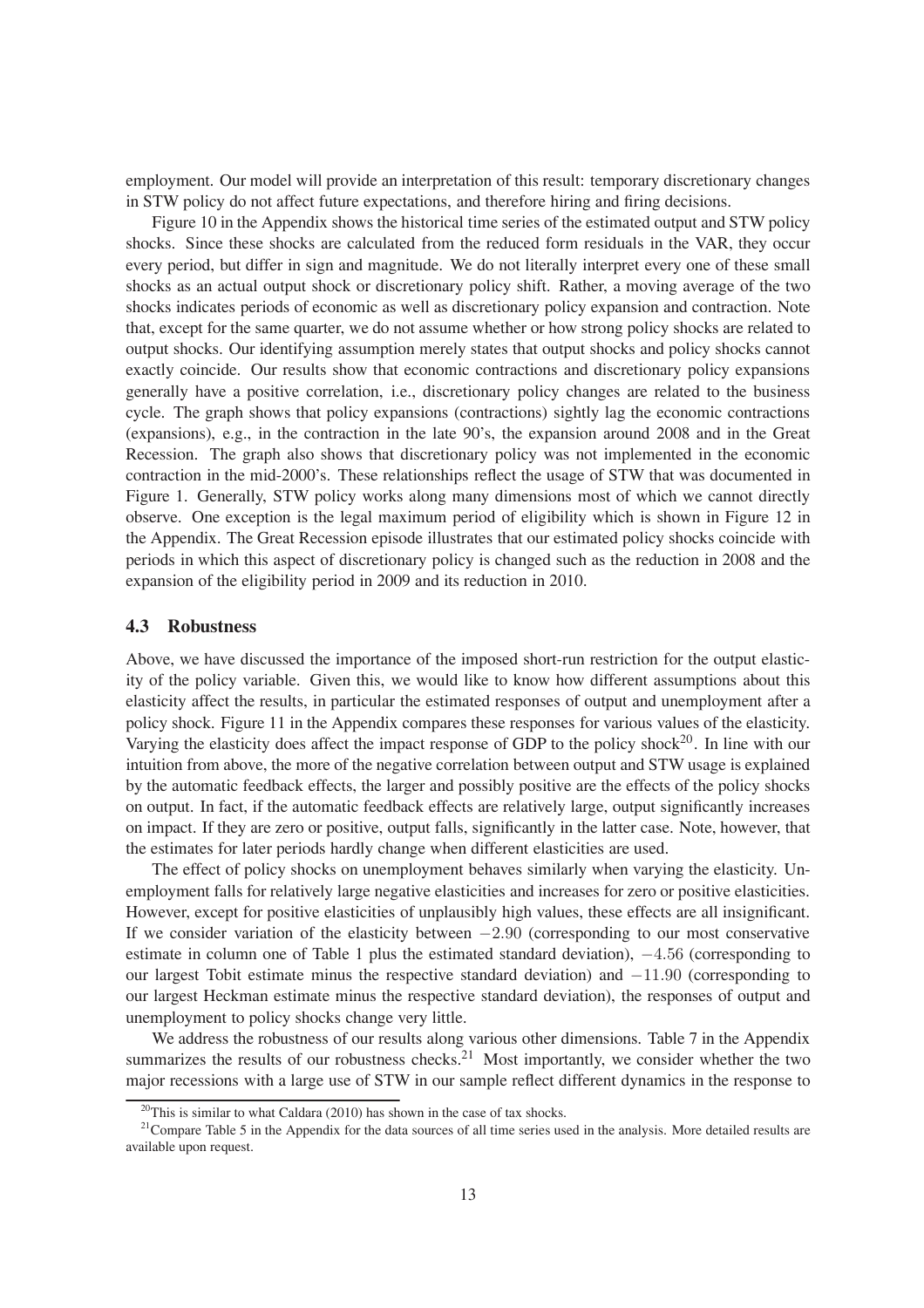policy shocks than more normal times. In other words, there may be business cycle asymmetries that affect our identification of the dynamics. In order to address this, we estimate our baseline specification including recession dummies for  $1991Q1-1993Q1$  and  $2008Q1-2009Q2^{22}$  and show that the results are not affected in any signicant way.

As argued above, identification of STW policy shocks is difficult, as it potentially works along many dimensions and we do not directly observe policy changes. One exception is the legal maximum period of eligibility for a particular worker in STW. We have information about this for our baseline sample, Figure 12 in the Appendix shows a plot. One may associate periods with legal changes to this maximum period as episodes of particular political focus on STW schemes. In order to exclude the possibility that STW policy was conducted in a systematically different way together with these legal changes, we incorporate a dummy controlling for these changes into our VAR. This is similar in spirit to Blanchard and Perotti (2002) who incorporate a dummy for particularly large tax reforms into their fiscal VAR. Table 7 in the Appendix shows that our results are robust to controlling for legal changes this way.

In our model, business cycle shocks are measured by changes in output or labor productivity. Table 7 shows that our results are robust to replacing GDP with GDP per employed worker in the speci cation. This result may reflect the fact that relatively unproductive workers work short-time, while relatively productive workers continue to work full time or even increase their labor input. Hence their weight in aggregate productivity increases. We also use the GDP deflator instead of the CPI to de flate output. This does not change our results substantially. In order to consider the robustness of the unemployment response to policy shocks, we replace the unemployment rate by employment and total hours worked respectively. As with unemployment, both variables react insignificantly to the policy shock. Clearly, policy shocks do not have a signicantly positive effect on hours or employment. Output does not react significantly to policy shocks in this setup.

One may wonder whether our identified shocks pick up the effects of other shocks that are important for the macroeconomy. One candidate are shocks that cover future information about the business cycle, so-called news shocks. In order to control for the presence of news shocks or any type of anticipation effects in the economy, we include a business condence indicator (the ifo business climate index) into our specification. With this indicator, both unemployment and output do not react significantly to policy shocks. Another candidate shock that may be captured in the business cycle shock is a monetary policy shock. In order to control for this shock, we further include the interest rate as measured by the 3-months money market rate into the specification. Table 7 shows that including the interest rate into our specification does not change our baseline results. Moreover, we control for movements in aggregate consumption and investment in two further VAR specifications. Again, this does not change our results (cp. Table 7 in the Appendix).

Finally, we consider the long sample which covers 1975 to 2010. Starting our estimation in 1975, we capture important economic events such as the oil crises in the data. However, we also face a severe structural break in the macroeconomic data due to the German reunification in 1991. To eliminate the level effect in the data, we regress the growth rates of GDP and unemployment on a reunication dummy. We further account for a general structural break in the VAR using a broken constant before 1991 and afterwards. In order to circumvent potential problems with the heavy use of STW in East Germany directly after reunification for reasons not related to the business cycle, we only use STW data for West Germany.<sup>23</sup> Since the mean STW usage in the long sample is higher than in the short

<sup>&</sup>lt;sup>22</sup>We measure recessions, also in the long sample, as peak to trough of the GDP series that is HP-filtered with  $\lambda = 1,600$ .

<sup>&</sup>lt;sup>23</sup>As mentioned above, the series for the number of short-time workers in total and West Germany excluding the reunification period have a strong correlation of 0.99.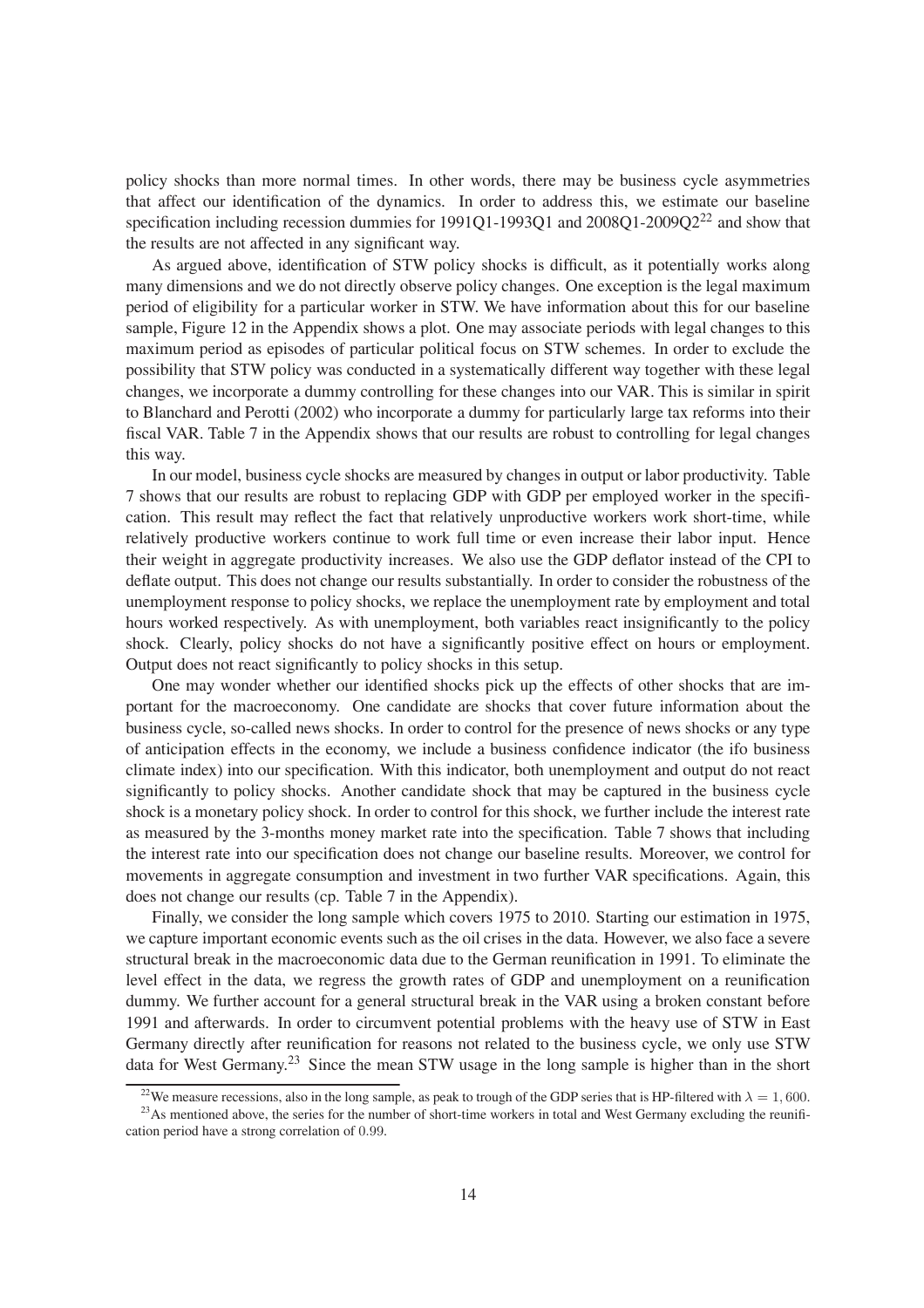sample (0.83%), we correct our elasticity estimate down to  $-2.79$ . Note that our elasticity estimate stems from microeconomic survey data for the years 2003, 2006, 2009 and 2010. Thus, our estimate possibly deviates from the true elasticity estimate in the long sample. This is less of a concern in the short sample. In addition to estimating our baseline specification in the long sample, we also add recession dummies (1973Q1-1975Q2, 1980Q1-1982Q2, 1991Q1-1993Q1 and 2008Q1-2009Q2). Table 7 shows that the results are quite similar to the ones from the short sample. In contrast to the short sample, output does not show any significant increases anymore. Unemployment increases, though insignicantly. This documents that when taking into account early recessions, discretionary STW policy changes have on average not been very successful in stabilizing employment or output in recessions.

### **5 A labor market model with short-time work**

#### **5.1 Model description**

Our paper quantifies the effects of the rule-based and the discretionary component of STW. While the SVAR has shown the non-effects of discretionary policy changes on unemployment, it is silent about the underlying economic rationale. In addition, we analyze the automatic stabilization of the rule-based component of STW for which we need to model the counterfactual economy without STW. Thus, we need a model that integrates important institutional features of the German economy to deliver credible results and that is rich enough for quantitative analysis. We use the search and matching framework of Diamond (1982) and Mortensen and Pissarides (1994) to model job findings and endogenous job separations assuming that worker-firm pairs are subject to idiosyncratic shocks. We then incorporate STW in this model.

A few words on specific assumptions of the model are in order: First, we assume that STW is the only way to use the intensive margin of labor adjustment. This assumption can be justified on the grounds that in normal times the extensive margin is far more important than the intensive margin, while in deep recessions, STW plays a very important role in rendering the intensive margin more flexible (see Section 2). Hence, we do not consider the role of instruments other than STW that may make the intensive margin more flexible such as working time accounts. This issue would only be worrisome if we calibrated our model such that STW is responsible for the adjustment of the entire intensive margin in deep recessions. Instead, we calibrate our model to the elasticity of STW with respect to output that we have estimated in Section 3.

Second, firms in our model would reduce the working time of unprofitable workers to zero unless they are subject to some form of adjustment cost. The data shows that a 100% working time reduction rarely happens. Only for 8% of workers on STW the working time is reduced to zero. On average the working time for workers on STW is reduced by approximately one third.<sup>24</sup> To allow for a working time reduction of less than  $100\%$  and to keep our model tractable, we assume that firms are subject to convex costs of reducing working time. Below we provide some institutional underpinnings, but we do not provide deep microfoundations for the observed firm behavior.

Third, we assume that wages are determined on the collective level (which is true for the majority of contracts in Germany) and that the wage for a full-time worker is unaffected by the STW decision of the rm (although a working time reduction obviously reduces the paid-out wage for a worker on short-time). We also check for the robustness of our results by simulating a US style economy with

 $^{24}$ From 1993-2010, 44% of all employees who used STW in Germany reduced their working time up to 25%, 33% between 25 and 50%, 8% between 75 − 99% and 8% to 100% (Source: Federal Employment Agency).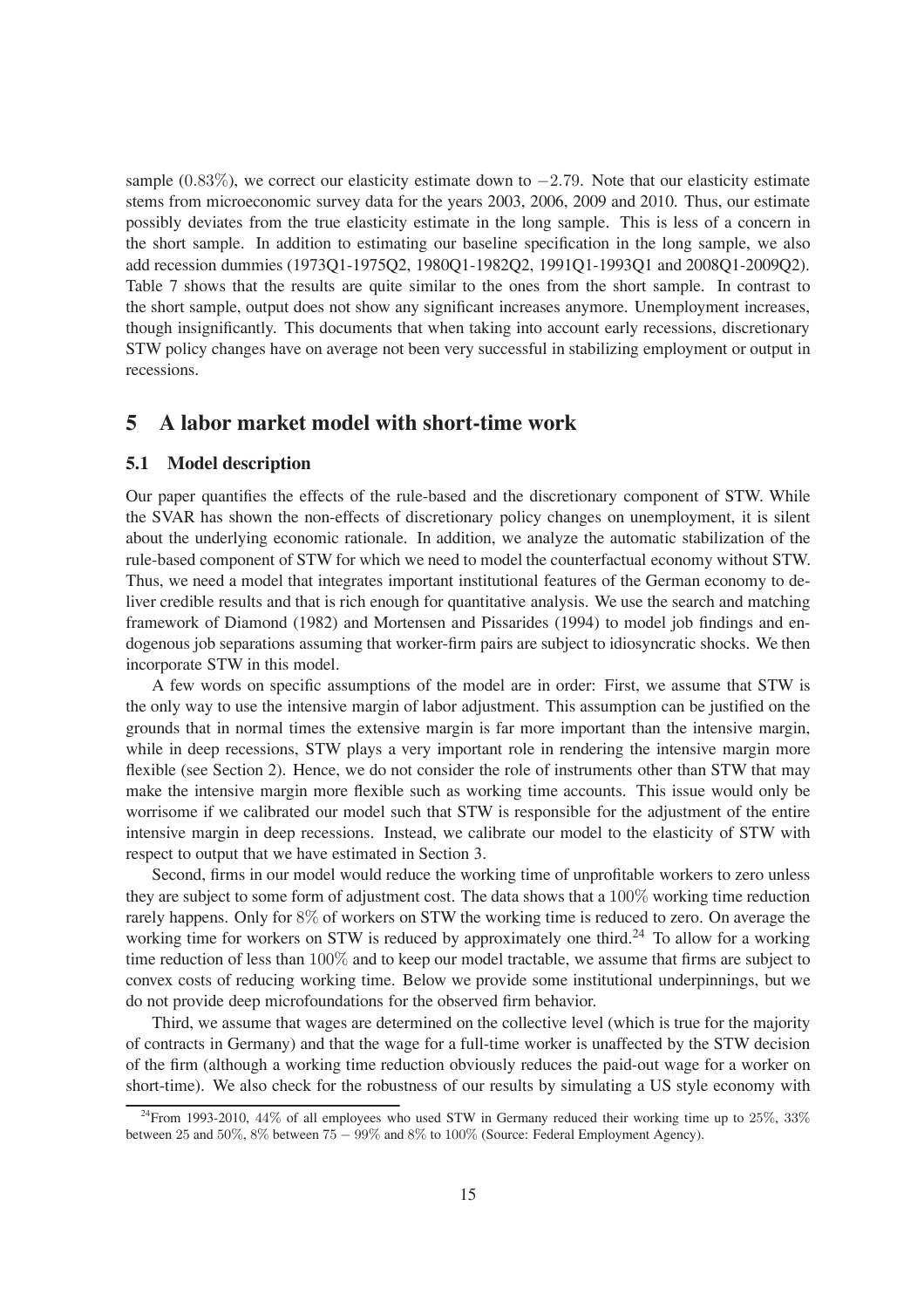individual bargaining.

For normative work, it is crucial to provide a deep microfoundation as well as a constrained ef ficient benchmark for the interaction between the firm and the worker with STW. For our purposes, i.e., the quantification of the rule-based component and an interpretation of the SVAR results, these limitations are only of second order. Most importantly, the model does a very good job in replicating the business cycle features of the extensive and intensive margin of STW and offers a plausible explanation for the SVAR results. We further check the robustness of our results with respect to some of the above mentioned assumptions, such as changing the bargaining rule or varying the level of firing costs.

The timing in the model is as follows: First, agents in the economy learn about the level of aggregate productivity. Second, unemployed workers search for a job and firms post vacancies. Third, the matching function establishes contacts between workers and firms. Fourth, new contacts and incumbent workers are hit by an idiosyncratic shock. Fifth, the wage is determined. Finally, firms make their endogenous separation and STW decisions, based on the idiosyncratic shock realization.

#### **5.2 Separation and short-time work decisions**

Since STW is targeted at reducing separations, we start by deriving the separation decision and show how it is affected by STW. As is standard in the literature we endogenize separations by assuming that the profits generated by a worker depend on the realization of an idiosyncratic shock,  $\varepsilon$ . We assume that the idiosyncratic component is additive and has the interpretation of a protability shock. With additivity, worker-firm pairs may generate negative contemporaneous value added, even with zero fixed costs.<sup>25</sup> The shock  $\varepsilon_t$  is drawn from the random distribution  $g(\varepsilon)$  and is i.i.d. across workers and time. We will first describe the STW decision and then the firing decision because the latter depends on the former.

The value of a worker with a specific realization of the idiosyncratic shock  $\varepsilon$ , who is not on STW, is given by

$$
J(\varepsilon_t) = a_t - w_t - \varepsilon_t - c_f + \beta E_t J_{t+1},\tag{1}
$$

where a is aggregate productivity, w is the wage of the worker,  $c_f$  is a fixed cost of production,  $\beta$ is the discount factor and  $J_{t+1}$  the expected value of the worker next period (see equation (11) for the definition). The fixed cost of production  $c_f$  was introduced by Christoffel and Kuester (2008) to generate the large volatility of unemployment over the business cycle found in the data, without resorting to wage rigidity or using a large value of unemployment benefits/home production.<sup>26</sup>

We assume that the government defines an eligibility criterion  $D$  for STW such that only workers whose value is below that threshold are allowed to be sent on STW

$$
a_t - w_t - \varepsilon_t - c_f + \beta E_t J_{t+1} < D_t. \tag{2}
$$

<sup>&</sup>lt;sup>25</sup>Interestingly, negative contemporaneous value added allows us to provide an interpretation for the SVAR results, i.e., why discretionary short-time work may have a positive effect on output. Note, however, that our result that discretionary STW leaves employment unaffected does not depend on the additivity of the shock.

 $^{26}$ It is well known from the literature that the search and matching model has trouble to replicate the labor market amplication effects over the business cycle from the aggregate data (Shimer, 2005). See Costain and Reiter (2008) for a discussion. We choose fixed costs as proposed by Christoffel and Kuester (2008) to solve this problem because it seems the most innocuous assumption in the context of our approach (the alternative of larger unemployment benefits would, for example, show up in the government budget constraint and thereby distort the cost and benefit analysis of STW).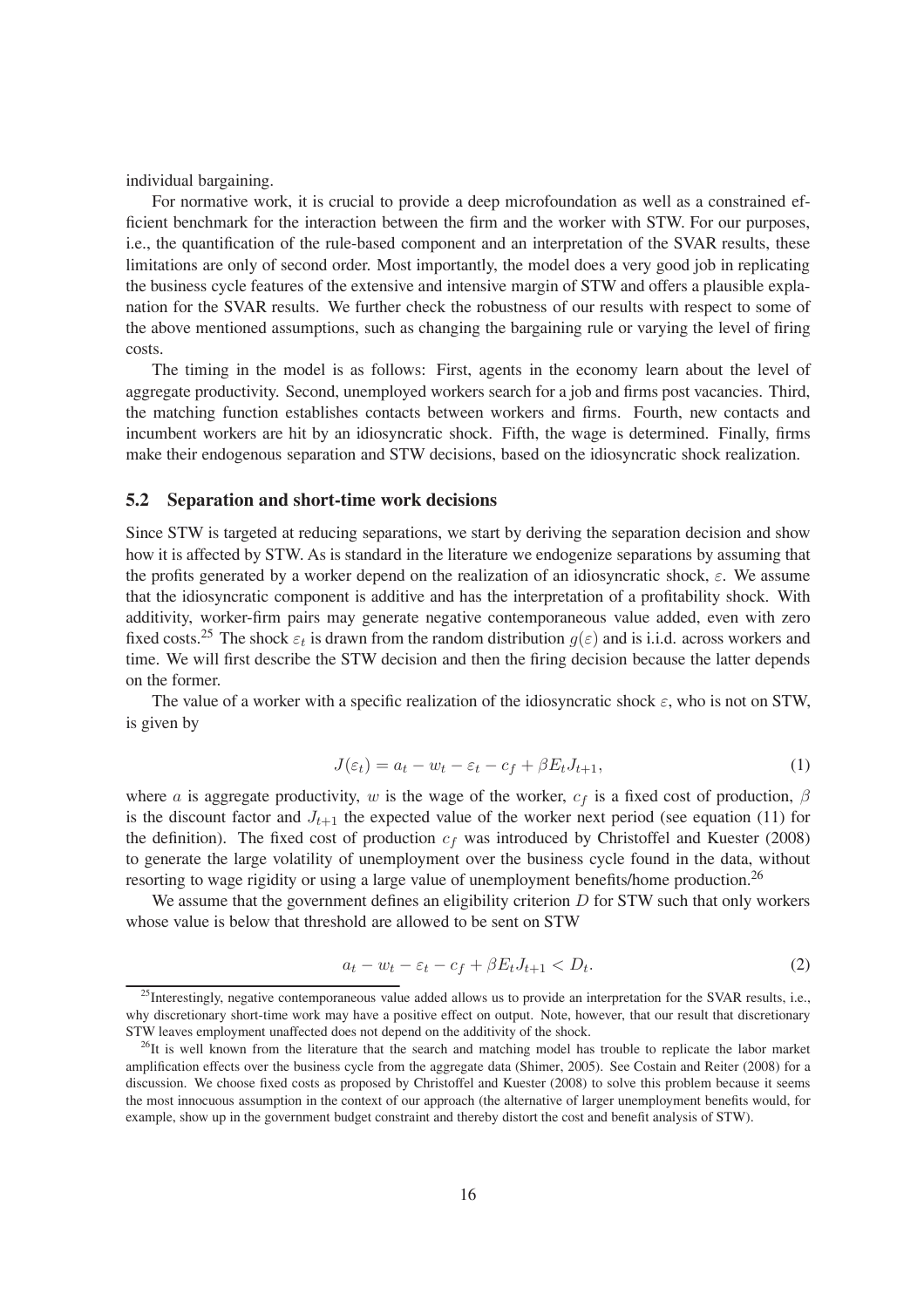We interpret  $D$  as an instrument to conduct discretionary STW policy. By lowering  $D$ , the government makes the eligibility criterion more stringent and, thus, directly reduces the number of workers on STW. In our benchmark calibration, we assume  $D = -f$ , where f is the cost of firing a worker. This implies that the STW-threshold in equation (2) coincides with the firing condition of an equivalent matching model without STW. This assures that only those workers are allowed to be sent on STW that would otherwise have been fired. With this modeling choice we replicate the German rule that says that any firm that is in difficulties such that it would otherwise have to fire a substantial part of its workforce, can apply for STW. When quantifying and simulating the model in Section 6, we show the effects of loosening the eligibility criterion, i.e., of increasing D.

Based on equation (2) we can define a threshold-level  $v^k$  for the idiosyncratic component  $\varepsilon$ 

$$
v_t^k = a_t - w_t + \beta E_t J_{t+1} - c_f - D_t,\tag{3}
$$

such that workers with  $\varepsilon_t < v_t^k$  work full-time, while workers with  $\varepsilon_t > v_t^k$  are allowed to be sent on  $STW<sup>27</sup>$ 

When a worker is eligible for STW, the firm has the option to adjust along the hours margin. Without any further restrictions, firms would choose 100% STW for unprofitable workers in our model. However, as described above, the average working time reduction is only about one third. Assuming a linear cost function would not solve this problem because it would imply corner solutions such that workers either work full time or their working time is reduced by 100%. Therefore, we assume that the optimal working time reduction K is subject to convex STW costs  $C(K(\varepsilon_t))$ , with  $\frac{\partial C(K(\varepsilon_t))}{\partial K(\varepsilon_t)} > 0$ and  $\frac{\partial C(K(\varepsilon_t))^2}{\partial^2 K(\varepsilon_t)} > 0$ , which assures interior solutions. There are many institutional reasons in Germany for such a convexity. First, although the employer reduces the labor costs with STW, the reduction is not necessarily proportional to the working hours reduction because the employer has to pay the social security contributions for the full time equivalent.<sup>28</sup> Second, the implementation of STW must be approved by the workers' council.<sup>29</sup> As long as there is no approval, workers have the right to obtain their full wage. Workers' councils are generally more willing to approve small working time reductions than larger working time reductions because employees only receive a partial compensation for their wage loss. Our convex adjustment function is a short-cut for the interaction of many factors (besides the institutional features, the shape of the production function or variable capital utilization may matter in reality). We defend our short-cut based on its empirical performance. We will show in the simulations that our model replicates the cyclical movement of the number of workers on STW and the average hours reduction due to STW very well.

The firm chooses the optimal level of the working time reduction  $K$  by maximizing the contem-

 $^{27}$ In contrast to Faia et al. (2013), this defines the rule-based component of STW. Worker-firm pairs with a lower profitability level can automatically use STW and choose an optimal hours reduction. This allows us to calibrate our model with the estimated microeconomic elasticity and to quantify the automatic stabilization effects of STW.

 $^{28}$ See Bach et al. (2009) who show that these institutional features generate a convexity in the cost of STW. See also Boeri and Bruecker (2011).

 $29$ German labor law makes it mandatory for firms from a certain size onwards to allow their employees to elect representatives ("Betriebsrat", English: workers' council).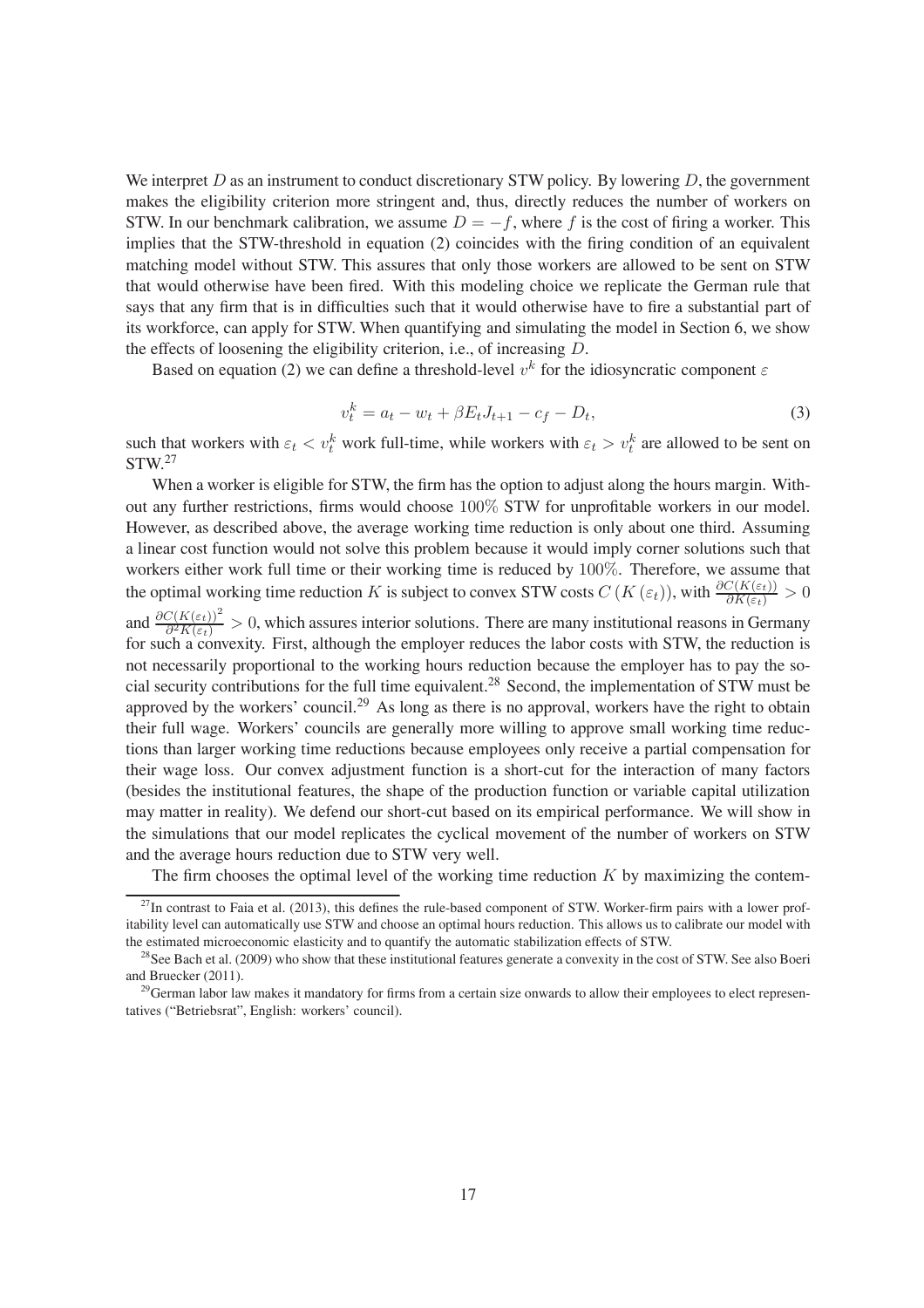poraneous profit of a worker on  $STW$ :<sup>30</sup>

$$
\max_{K(\varepsilon_t)} \pi_t = (a_t - w_t - \varepsilon_t) \left( 1 - K(\varepsilon_t) \right) - c_f - C\big(K(\varepsilon_t)\big). \tag{4}
$$

Note that the reduction in working time does not only reduce the output of the worker but also reduces the wage payments and the idiosyncratic cost. However, it does not reduce the fixed cost  $c_f$ which is independent of the production level. We impose a quadratic functional form for the costs of STW

$$
C\big(K\left(\varepsilon_{t}\right)\big)=c_{K}\frac{1}{2}K\left(\varepsilon_{t}\right)^{2}.
$$
\n(5)

This implies that the optimal hours reduction of STW for a given  $\varepsilon$  is

$$
K^*(\varepsilon_t) = -\frac{a_t - w_t - \varepsilon_t}{c_K}.
$$
\n<sup>(6)</sup>

Naturally, the lower the profitability of a worker, i.e., the higher the realization of  $\varepsilon$ , the higher the working time reduction  $\left(\frac{\partial K^*(\varepsilon_t)}{\partial \varepsilon_t}\right) > 0$ . We can now describe the firing decision of the firm, which depends on the working time reduction  $K$ . Workers are fired if the losses they generate are higher than the firing cost:

$$
\left(a_{t}-w_{t}-\varepsilon_{t}\right)\left(1-K\left(\varepsilon_{t}\right)\right)-C\left(K\left(\varepsilon_{t}\right)\right)-c_{f}+\beta E_{t}J_{t+1}<-f.\tag{7}
$$

This defines a firing threshold  $v<sup>f</sup>$  at which the firm is indifferent between firing and retaining a worker on STW:

$$
v_t^f = a_t - w_t - c_f + \frac{E_t \Lambda_{t+1} J_{t+1}}{1 - K \left(v_t^f\right)} + \frac{f}{1 - K \left(v_t^f\right)} - \frac{C \left(K(v_t^f)\right)}{1 - K \left(v_t^f\right)}.
$$
\n(8)

Thus, the endogenous separation rate is

$$
\phi_t^e = \int_{v_t^f}^{\infty} g\left(\varepsilon_t\right) d\varepsilon_t,\tag{9}
$$

and the rate of workers on STW is

$$
\chi_t = \int_{v_t^k}^{v_t^f} g\left(\varepsilon_t\right) d\varepsilon_t.
$$
\n(10)

All workers with a profitability shock realization above the STW threshold  $v_t^k$  are eligible for t STW, but workers above the firing threshold  $v_t^f$  $t_t$  are so unprofitable that they are fired despite the possibility to send them on STW.<sup>31</sup> Note that STW exists in this economy if  $v_t^f > v_t^k$ . This is the case as long as STW costs are not prohibitively high. If the scale parameter or the STW cost function  $c_K$  approaches infinity, then  $K = 0$  from equation (6), i.e., firms do not use STW. In this case the

 $30$ This is an important difference to the earlier models in Faia et al., 2013 and Krause and Uhlig, 2012. In contrast to these, firms in our model decide optimally about the working time reduction of workers on STW, while in Krause and Uhlig, 2012 hours are not reduced at all and in Faia et al., 2013 the hours reduction is exogenous and the same for all firms. Endogenous hours reduction is not only realistic but allows us to distinguish between the extensive margin and the intensive margin of STW and base them both on optimal firm decisions. As demonstrated further below our model replicates well the empirical movements of both margins.

<sup>&</sup>lt;sup>31</sup>See Figure 13 in the Appendix for a graphical illustration of the distribution of the idiosyncratic shock and both threshold values.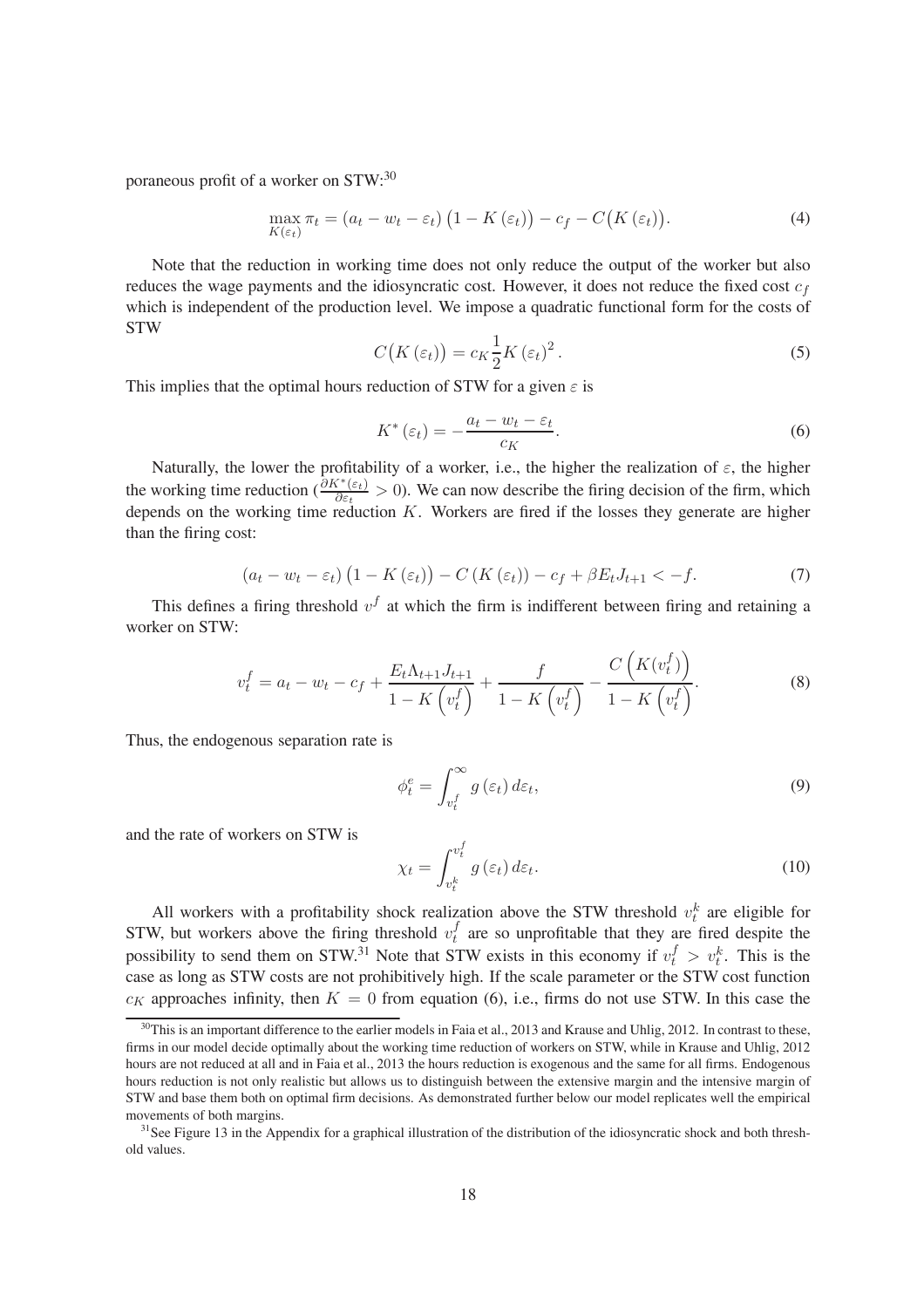STW cutoff and the firing cutoff are identical:  $v^f = v^k$ . This limiting case will be used for the counterfactual analysis in the numerical part. If  $c_K$  is smaller than  $a_t - w_t - \varepsilon_t$ , the firm optimally reduces hours worked for those on STW to zero. In that case, no firing occurs. For the value of  $c_K$  that we calibrate, the working time reduction for those on STW will be strictly between zero and 100%.

From equation (8) follows that positive values of the working time reduction  $K$  affect the firing cutoff  $v<sup>f</sup>$  positively due to a direct effect and a reinforcing indirect effect. The working time reduction directly reduces the losses generated by a worker and thereby makes the firm more reluctant to fire a worker. At the same time, the possibility to reduce the future losses generated by a worker increases the expected value of a worker, which indirectly lowers the incentives to fire. Both effects shift the threshold  $v<sup>f</sup>$  upwards relative to  $v<sup>k</sup>$  and imply both a positive range of workers on STW and a smaller range of workers being fired compared to the situation without STW in which  $v^f = v^k$ .<sup>32</sup>

Note that the existence of STW in our model does not depend on the exact bargaining regime, nor on the assumption of positive fixed costs and/or firing costs. We need the fixed costs of production to calibrate our model to the estimated microeconomic elasticity of STW with respect to output. And we add firing costs and collective bargaining to replicate realistic European institutions. But even if  $f =$  $c_f = 0$  and under individual bargaining, some workers exist who would generate contemporaneous losses, but who would not be fired. The reason is that the losses they generate are not greater than the future value of a worker (which is always positive). So even in this setup, some firms have an incentive to use STW.

It should further be noted that it is both in the interest of the firm and the worker to use STW rather than to separate the match. The firm is free to choose the optimal working time reduction. Thus, it will only use a positive level of STW if this increases profits. Although the worker has no choice in our model, her participation constraint will not be violated. Even though STW reduces her income relative to full employment, the worker is even worse off if she quits. In that case the income in the current period would be just the unemployment benefit b, while it is  $bK + (1 - K)w$  if the worker stays employed and on STW (as usual under German STW rules). Thus, since  $w > b$ , a quit would imply a loss in contemporaneous income. Furthermore, quitting the job implies a lower chance of having a job in the next period and, thus, reduces the continuation value of the worker.

We are now in a position to define the expected value of a worker, before the realization of the idiosyncratic shock  $\varepsilon$  is known:

$$
J_{t+1} = (1 - \phi^x) \int_{-\infty}^{v_{t+1}^k} (a_{t+1} - w_{t+1} - \varepsilon_{t+1}) g(\varepsilon_{t+1}) d\varepsilon_{t+1}
$$
  
+ 
$$
(1 - \phi^x) \int_{v_{t+1}^k}^{v_{t+1}^f} [(a_{t+1} - w_{t+1} - \varepsilon_{t+1}) (1 - K(\varepsilon_{t+1})) - C(K(\varepsilon_{t+1}))] g(\varepsilon_{t+1}) d\varepsilon_{t+1}
$$
  
- 
$$
(1 - \phi_{t+1}) c_f - (1 - \phi^x) \phi_{t+1}^e f + (1 - \phi_{t+1}) E_{t+1} \Lambda_{t+2} J_{t+2}.
$$
 (11)

Here,

$$
\phi_{t+1} = \phi^x + (1 - \phi^x) \phi_{t+1}^e,\tag{12}
$$

is the overall rate of job destruction, which depends on the endogenous rate of job destruction defined in (9) and on the exogenous rate of job destruction  $\phi^x$ . The first integral in equation (11) is the expected revenue of workers who work full-time. The second integral is the expected revenue of workers on STW. Here, we need to take into account that these workers have reduced working time,

<sup>&</sup>lt;sup>32</sup>Note that the increase in  $J_{t+1}$  also indirectly shifts the STW threshold. However, the described direct effect is absent and therefore  $v^f$  shifts by more than  $v^k$ .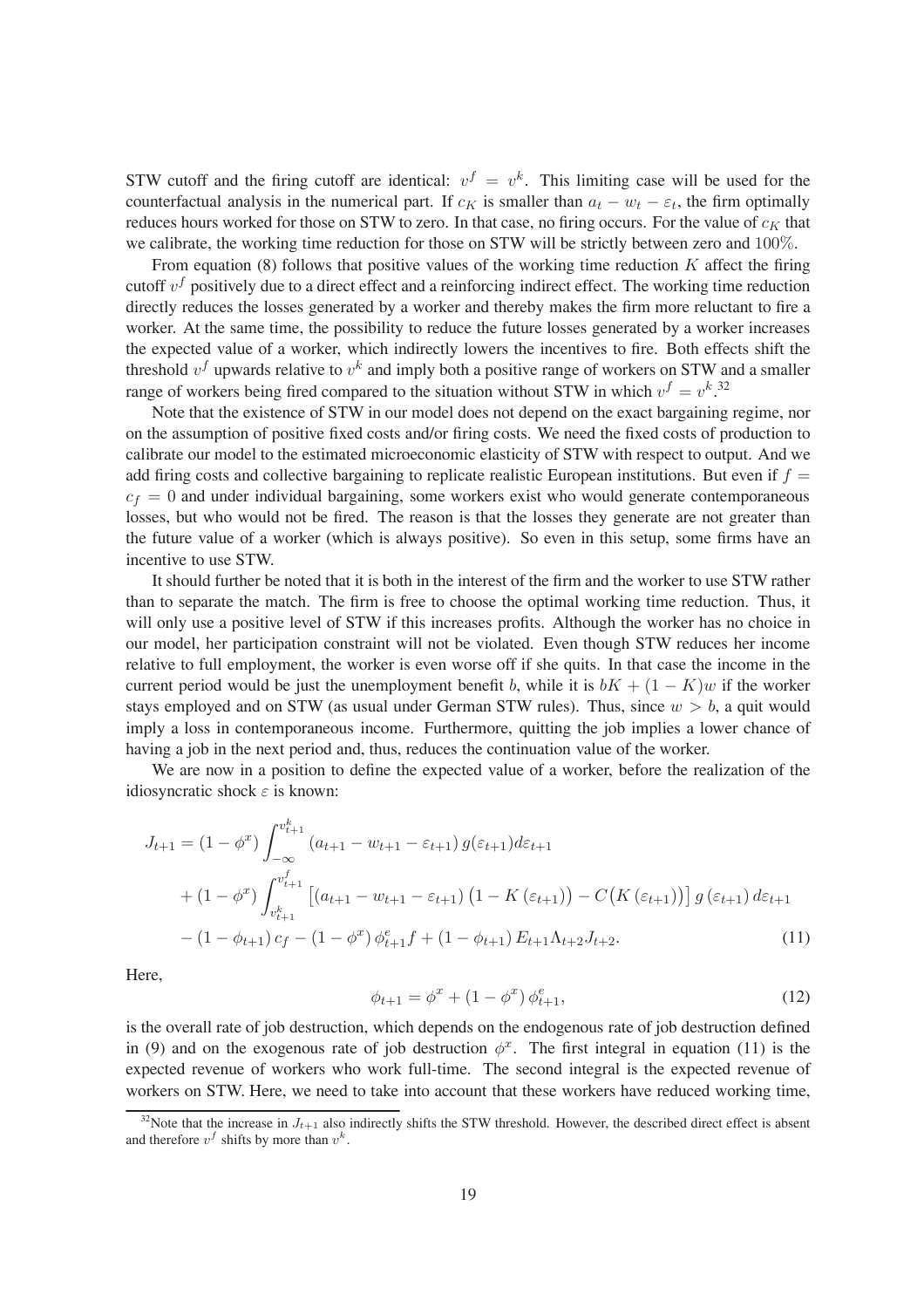but that the firm has to incur the cost of STW. The fixed cost has to be paid for all employed workers. The firing cost has to be paid only for endogenous, not for exogenous separations.

#### **5.3 Matching on the labor market**

While we have focused on the firing and STW decision of the firm so far, we now formulate the rest of the labor market. Matches  $m$  are determined by a Cobb-Douglas matching function

$$
m_t = \mu u_t^{\alpha} v_t^{1-\alpha},\tag{13}
$$

where u is unemployment, v are vacancies and  $\alpha$  is the matching elasticity with respect to unemployment. The parameter  $\mu > 0$  is the matching efficiency. We assume free entry of vacancies. The worker finding rate  $q$  (i.e., the probability of a firm to fill a vacancy) is

$$
q_t = \mu \theta_t^{-\alpha},\tag{14}
$$

where  $\theta = v/u$  is the labor market-tightness. Consequently, the job finding rate  $\eta$  (i.e., the probability of an unemployed worker to find a job) is

$$
\eta_t = \mu \theta_t^{1-\alpha}.\tag{15}
$$

The present value of a vacancy is defined  $as^{33}$ 

$$
V_t = -\kappa + \beta E_t q_t J_{t+1} + E_t \Lambda_{t+1} (1 - q_t) V_{t+1}
$$
\n(16)

where J is the value of a job and  $\kappa$  are the vacancy posting costs. Free entry implies that in equilibrium  $V_t = 0$   $\forall$  t which simplifies the above equation to

$$
\kappa = \beta E_t q_t J_{t+1}.\tag{17}
$$

Thus, in equilibrium the vacancy posting cost has to equal the expected payoff of the vacancy, which consists of the probability to find a worker and the value of a successful match.

#### **5.4 Employment evolution**

The evolution of the employment rate  $n_t = 1 - u_t$  in this economy is described by

$$
n_{t} = (1 - \phi_{t}) n_{t-1} + (1 - \phi_{t}) n_{t-1} (1 - n_{t-1}). \qquad (18)
$$

Thus, the employment rate in the current period includes workers of the previous period who were not fired and unemployed workers who got newly matched. As stated above, this law of motion reflects that both existing and new matches are subject to the separation risk. Workers on STW are treated as employed, corresponding to the official German employment statistics (although they do not work full time).

<sup>&</sup>lt;sup>33</sup>Note that we have assumed that new matches are also subject to separation risk. This is taken into account in the definition of  $J_{t+1}$  in equation (11).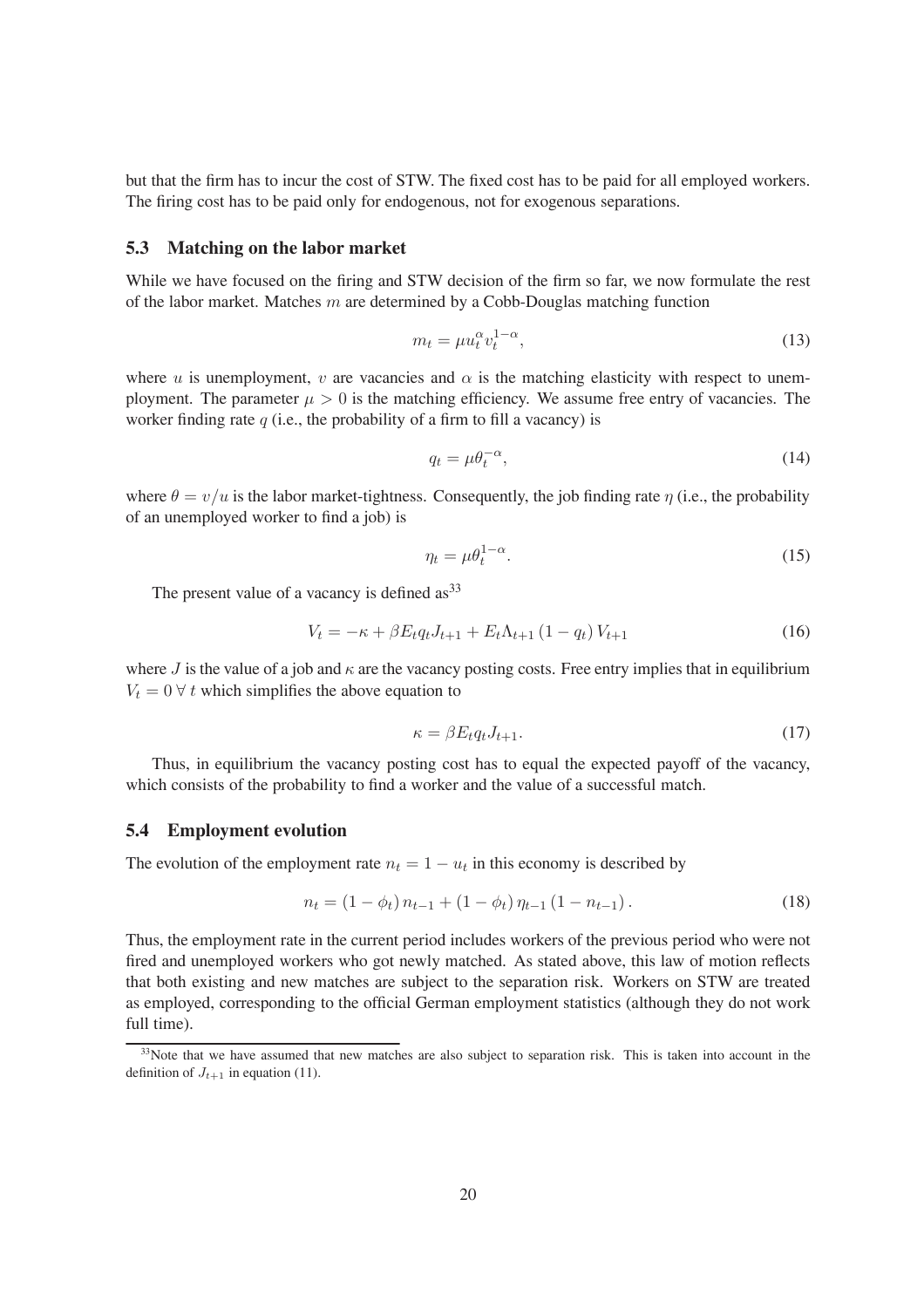#### **5.5 Wage bargaining**

Finally, we specify wage formation. Collective wage bargaining is the predominant regime in continental Europe and especially in Germany.<sup>34</sup> Therefore, we use a simple model of collective wage bargaining for our baseline simulation. We assume that the wage is bargained between the representative firm and the incumbent worker for whom the realization of the profitability shock equals its expectation of zero. Every worker who is working full time earns this wage. Every worker who is on STW gets a share of this wage, according to her working time (plus some reimbursement for the lost wage income). Hence, the wage does not depend on the idiosyncratic profitability of a worker, which implies inefficient separations. However, we will also show the results for individual wage bargaining.

The profit of the median worker-firm pair (with idiosyncratic profitability shock zero) of a match  $is^{35}$ 

$$
F_t = a_t - w_t - c_f + \beta E_t (1 - \phi_{t+1}) J_{t+1}.
$$
\n(19)

In case of disagreement, production will come to a halt (e.g., due to a strike), and bargaining will resume in the next period. Hence, the match stays intact in the case of disagreement. This particular feature of the bargaining setup is described in more detail in Hall and Milgrom (2007) and used in Lechthaler et al. (2010) or Christiano et al. (2012). It is especially plausible under collective bargaining since it is unlikely that all workers become unemployed in case of a disagreement. Thus, the fall-back option of the firm is

$$
\tilde{F}_t = -c_f + \beta E_t (1 - \phi_{t+1}) J_{t+1}.
$$
\n(20)

The median workers' surplus  $W$  from a match is

$$
W_t = w_t + \beta E_t (1 - \phi_{t+1}) W_{t+1} + \beta E_t \phi_{t+1} U_{t+1}
$$
\n(21)

where U is the value of unemployment, defined as  $U_t = b + \eta_t (1 - \phi_{t+1}) W_{t+1}$  +  $(1 - \eta_t (1 - \phi_{t+1})) U_{t+1}$ . The workers' fall-back option under disagreement is then

$$
\tilde{W}_t = b + \beta E_t (1 - \phi_{t+1}) W_{t+1} + \beta E_t \phi_{t+1} U_{t+1}.
$$
\n(22)

This means that in case of no production, workers are assumed to obtain a payment b, which is equal to the unemployment benefits in the economy.

Defining  $\gamma$  as workers' bargaining power and maximizing the Nash product yields the following wage equation:

$$
w_t = \gamma a_t + (1 - \gamma) b. \tag{23}
$$

In the Section 6, we will check for the robustness of our results by using individually bargained wages (including the profitability shock and the market tightness).

#### **5.6 Government budget constraint**

The government has a balanced budget and finances STW expenses and unemployment benefits through a lump-sum tax:

$$
bn_t \int_{v_t^k}^{v_t^f} K(\varepsilon_t) g(\varepsilon) d\varepsilon_t + bu_t = T_t.
$$
\n(24)

<sup>&</sup>lt;sup>34</sup> According to OECD (2012a), the collective bargaining coverage (share of contracts covered by collective bargaining) in Germany was 72% in 1990 and 62% in 2009.

 $35$ Note that the median worker-firm pair does not use STW (empirically, only 0.69% of German firms use STW on average).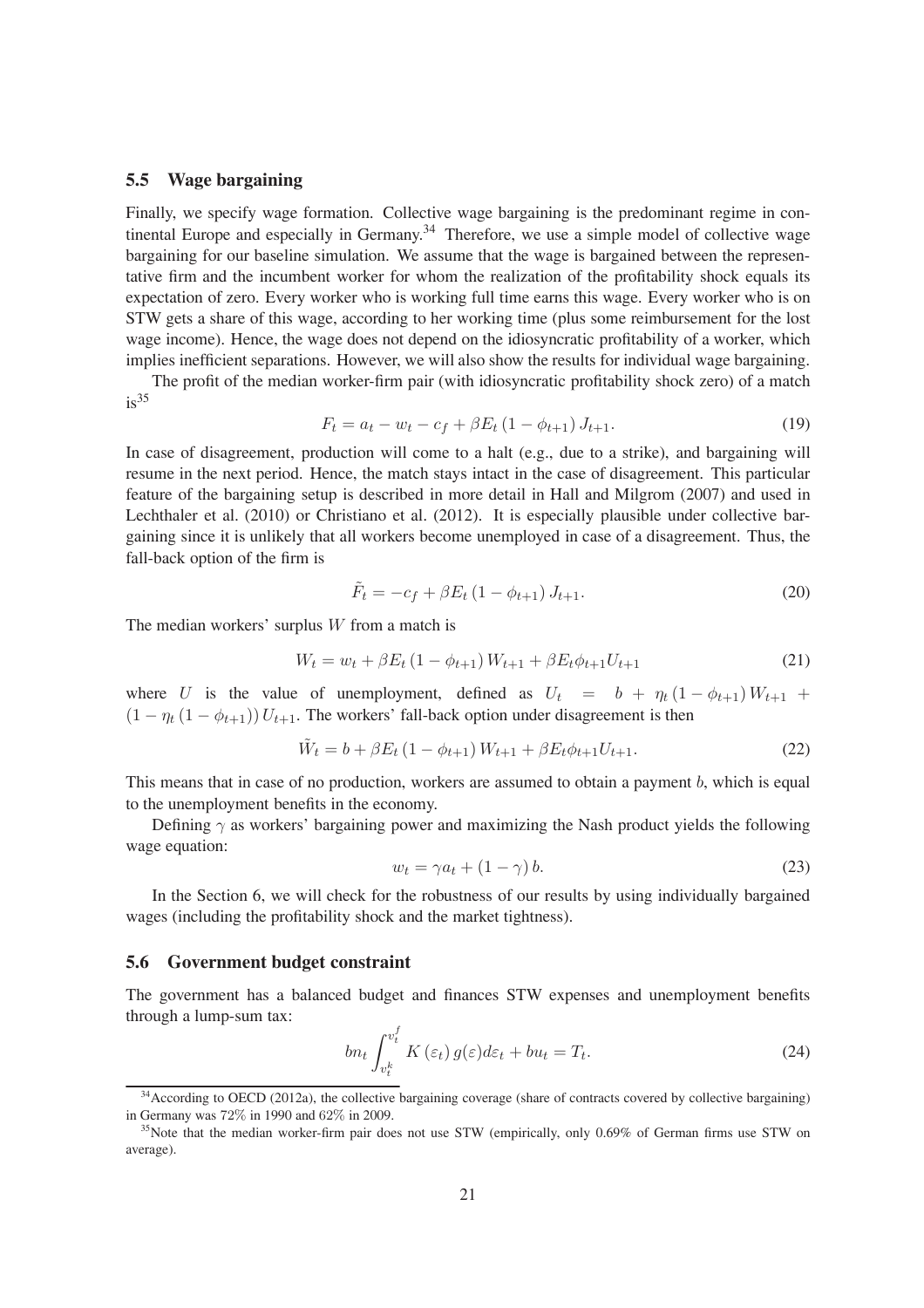We explore the robustness of our results to the possibility to finance STW through (distortionary) income taxation instead of lump-sum taxes below.

#### **5.7 Equilibrium and aggregation**

The labor market equilibrium is defined by equations  $(3)$ ,  $(7)$ ,  $(8)$ ,  $(9)$ ,  $(10)$ ,  $(18)$  and  $(23)$ . Aggregate output  $(Y)$  in our model is defined as

$$
Y_{t} = \frac{n_{t}}{1 - \phi_{t}^{e}} \int_{-\infty}^{v_{t}^{k}} (a_{t} - \varepsilon_{t}) g(\varepsilon_{t}) d\varepsilon + \frac{n_{t}}{1 - \phi_{t}^{e}} \int_{v_{t}^{k}}^{v_{t}^{f}} (1 - K(\varepsilon_{t})) (a_{t} - \varepsilon_{t}) g(\varepsilon_{t}) d\varepsilon
$$

$$
- n_{t} c_{f} - \frac{n_{t}}{1 - \phi_{t}^{e}} \phi_{t}^{e} f - v_{t} \kappa.
$$
(25)

Aggregate output equals production (first line) minus resource costs (second line). Note, that  $n_t$  is the number of all workers employed in period  $t$ , i.e., after taking into account the separation risk. Therefore, we need to divide  $n_t$  by  $(1 - \phi_t^e)$  to get the number of available workers before endogenous separations. When determining production we need to take into account the idiosyncratic profitabilities of all relevant workers, i.e., those that work full time and those that work reduced hours on STW. The resource costs include vacancy posting costs, firing costs and fixed costs of production. Since our model does not contain any other aggregate demand components, aggregate output equals aggregate consumption in our model.

#### **6 Numerical simulation**

This section first describes our calibration strategy. Then we present the results of numerical simulations. Our model allows for two types of shocks: a discretionary change in STW policy and a business cycle shock. We first analyze the effects of the policy shock and compare them to our SVAR results. Then we analyze how large the automatic stabilizing effects of STW are in response to business cycle shocks.

#### **6.1 Calibration**

We calibrate the baseline model to the German economy. Table 2 summarizes our parameters and our calibration targets. The quarterly discount factor  $\beta$  is 0.99, which matches an annual real interest rate of 4.1%. Following Christoffel et al. (2009), we target a steady state value for the quarterly worker finding rate q of 70% and a separation rate of 3%. As in Krause and Lubik (2007) one third of separations is endogenous, whereas two thirds are exogenously determined. We target the quarterly job finding rate  $\eta$  to 31.2% to obtain a steady state unemployment rate of 9% (Christoffel et al., 2009). The matching elasticity  $\alpha$  is set to 0.6. We calibrate unemployment benefits b to 65% of the wage and set the bargaining power to an intermediate value of  $\gamma = 0.5$ .

We have to set several parameters to obtain the steady state values of the labor market flow rates. We assume that the idiosyncratic profitability shock follows a logistic distribution,<sup>36</sup> which we normalize to have an unconditional mean of zero. To achieve our calibration target, we set the scale parameter s of the distribution to 1.03. The costs of posting a vacancy  $\kappa$  is set to 1.21 and the efficiency of matching  $\mu$  is set to 0.43. In line with Bentolila and Bertola (1990), we set firing costs to

 $36A$  logistic distribution is very close to a normal distribution, but allows for closed form solutions.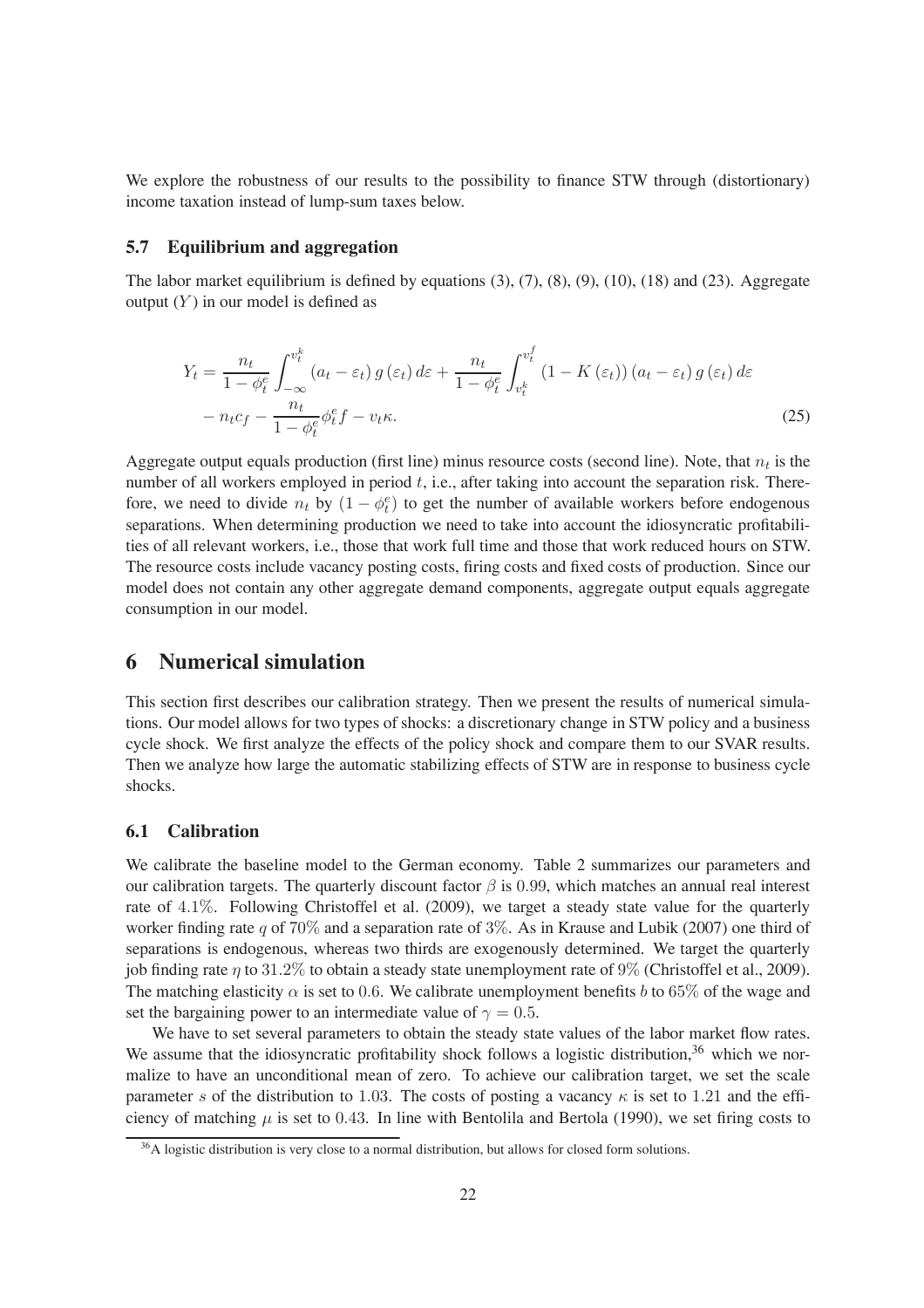| Parameter            |                                                   | Value |
|----------------------|---------------------------------------------------|-------|
| β                    | discount factor                                   | 0.99  |
| $\kappa$             | cost of posting a vacancy                         | 1.21  |
| $\alpha$             | matching elasticity w.r.t unemployment            | 0.60  |
| $\mu$                | matching efficiency                               | 0.43  |
| b/w                  | replacement rate                                  | 0.65  |
|                      | linear firing costs                               | 2.40  |
| $\mathcal{S}_{0}$    | scale parameter of the profitability distribution | 1.03  |
| $c_K$                | shift parameter in STW cost function              | 20.22 |
| $\alpha$             | productivity                                      | 1     |
| $c_f$                | fixed cost of production                          | 0.23  |
| Steady state targets |                                                   | Value |
| q                    | worker finding rate                               | 0.70  |
| Ф                    | overall job destruction rate                      | 0.03  |
|                      | endogenous 1/3, exogenous 2/3                     |       |
| $\eta$               | job finding rate                                  | 0.31  |
| $\boldsymbol{u}$     | unemployment rate                                 | 0.09  |
| $\chi$               | short-time work rate                              | 0.007 |

**Table 2:** Calibration.

60% of annual productivity. In the numerical section, we will check the robustness of our results by reducing this value to 30% and 0%.

The steady state short-time work rate  $\chi$  is targeted to 0.69%, which is in line with German data. Note that this implies a value for  $c_K$  of 20.22. This value appears to be large, but in the aggregate the convex STW costs amount to only 0.3% of output.

We set the fixed costs of production  $c_f$  to 0.23 in order to target the contemporaneous elasticity of the extensive margin of STW with respect output changes of −3.3. This estimate corresponds to our lower bound. It is well known that microeconomic elasticities may be unequal to macroeconomic elasticities. It is worth noting that in our baseline model (which does not contain any market tightness variable due to the assumed bargaining game), the macroeconomic elasticity exactly corresponds to the microeconomic elasticity. Thus, the calibration strategy is consistent with our model.

#### **6.2 Policy shock**

We simulate the responses of the model economy to a change in STW policy. More precisely, the government weakens the eligibility criteria for  $STW$ , i.e., it increases the level of  $D$ , for only one period and returns to the old rules one period later. Figure 4 illustrates the results. Due to the increase in D, the STW threshold  $v_t^k$  falls (see equation (3)). Thus, the fraction of short-time workers  $\chi$ increases. Interestingly, although the policy increases STW, it has no effects on unemployment. The policy intervention allows more workers to use STW that would not have been fired even in absence of the policy intervention and thus leaves ring unaffected (compare equation (8) which does not depend on  $D$ ). This means that the policy has a deadweight effect of  $100\%$ . Thus, our model provides a rationale for the non-effect of the discretionary policy shock on unemployment, found in the SVAR.

Despite the ineffectiveness of the policy in terms of unemployment, our model shows a one period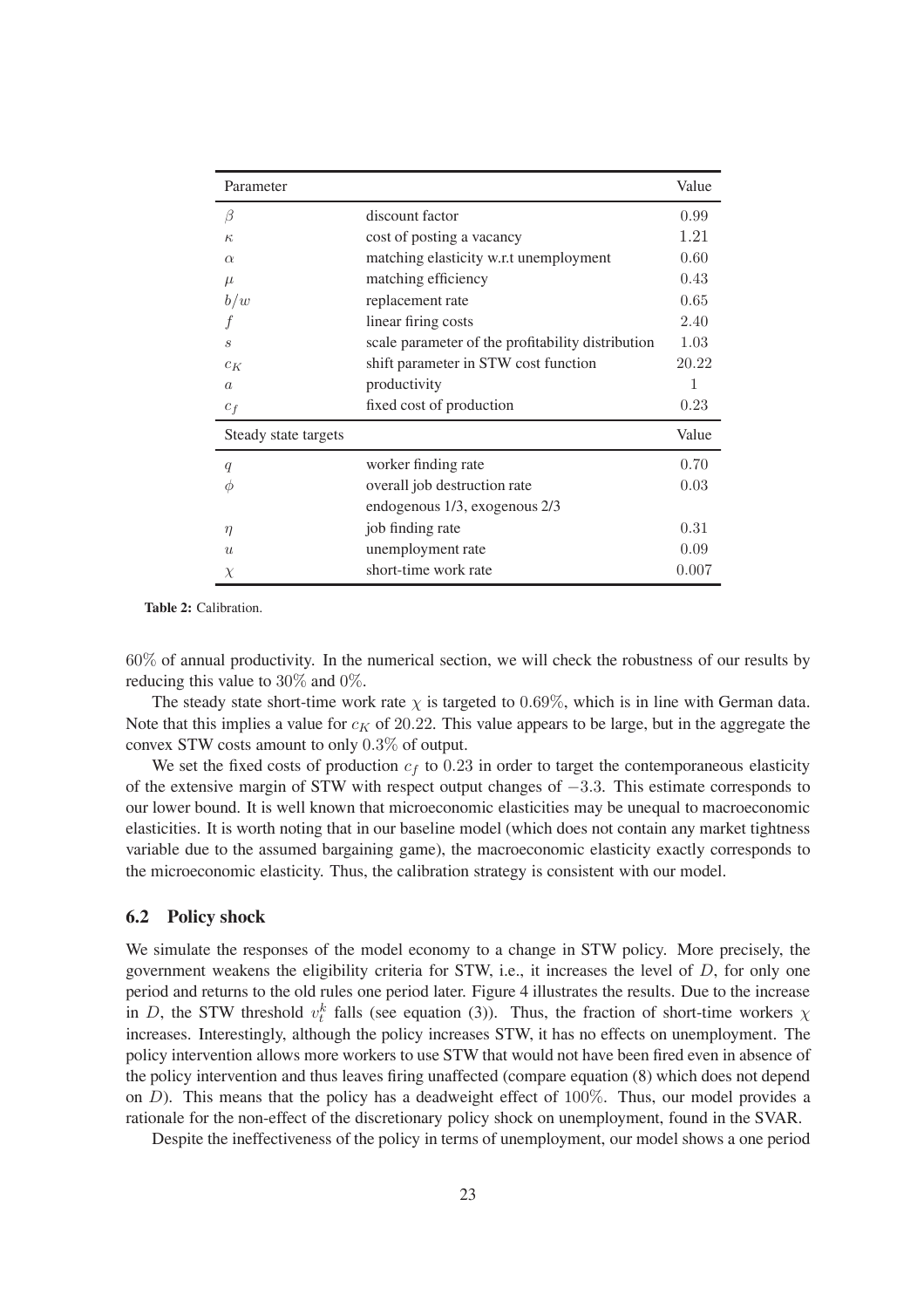effect on output. The reason is that unprofitable worker-firm pairs can reduce their working time. This leads to a positive effect in the resource constraint. At first it might seem surprising that a working time reduction can increase output, but it is in fact quite plausible that a temporary downscaling of inefficient production units has a positive effect on output. This is again in line with the results from the SVAR, albeit with a somewhat different timing.



**Figure 4:** Impulse responses of a positive one unit shock to D. Impulse responses are given as deviations from the steady state. The shock is implemented as a temporary, one-period loosening of the STW eligibility criterion.

In contrast to the SVAR, our model allows us to experiment with different policy interventions. Figure 5 illustrates this for a persistent increase in  $D$ , with an autocorrelation coefficient of 0.5. Such a policy intervention has an effect on hiring, firing and unemployment. Increasing  $D$  persistently allows firms to send more workers on STW in the future and to reduce the potential losses in case of an adverse profitability shock. Consequently, the expected value of a job  $J$  goes up, firing goes down and vacancy posting goes up (see equations  $(8)$ ,  $(11)$ , and  $(16)$ ). Note, however, that the effects of the persistent policy on unemployment are quantitatively very small.

All in all, the model results and the SVAR results are very coherent. According to the model, very temporary discretionary interventions are ineffective. However, discretionary policy interventions may have a small effect on unemployment if they are used more persistently and thus exert a stronger effect on future expectations. The results from the SVAR indicate that the discretionary policy component is used in a very temporary fashion in Germany. The significant increase of STW after a policy shock lasts for at most two periods, as Figure 3 documents. Thus, it is not surprising that firms' future expectations are hardly affected.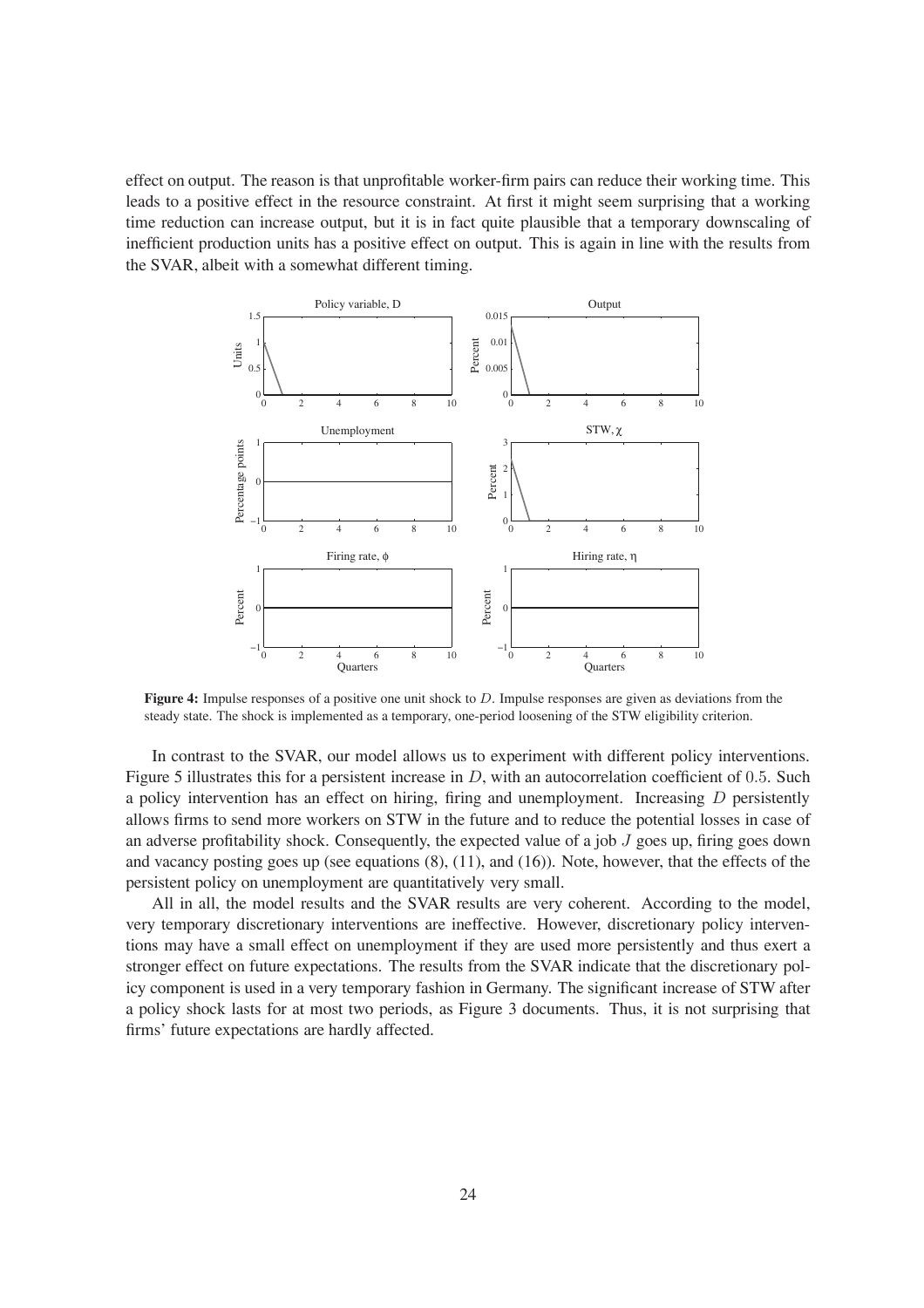

**Figure 5:** Impulse responses of a positive one unit shock to D. Impulse responses are given as deviations from the steady state. The shock is implemented as a temporary autoregressive loosening of the STW eligibility criterion.

#### **6.3 Automatic Stabilization**

#### **6.3.1 Baseline Scenario**

Figure 6 shows the impulse responses to a positive, one standard deviation shock (normalized to 1%) to aggregate productivity  $a$ , with autocorrelation 0.95 (see solid lines for IRFs in the economy with  $STW$ ). An increase in productivity increases the value of a filled job  $J$ , which implies that firms post more vacancies. Consequently, the labor market tightness  $\theta$  and the hiring rate  $\eta$  go up. The increase in productivity also has a positive effect on the firing cutoff  $v_t^f$  $t_t^f$ , i.e., the endogenous firing rate  $\phi_t^e$ goes down. The reduction in ring and the increase in hiring lead to an increase in employment and output and a decline in unemployment. Due to our assumption of fixed costs of production, our model replicates two important stylized facts of the business cycle. First, our model shows a Beveridge curve, i.e., a negative correlation between unemployment and vacancies. Second, the labor market variables are more volatile than productivity and output. The standard deviation of unemployment in our simulation is 3 times larger than the standard deviation of the underlying productivity shock.

What happens to STW in a recession? With a negative aggregate productivity shock, more workerfirm pairs are automatically eligible for STW and the share of workers on STW increases. However, the average quality of workers on STW increases in a recession, because more low-quality workers are fired. It follows that the average reduction of working hours due to STW decreases. Overall, hours per worker in the economy fall.

Remember that this is well in line with the stylized facts presented in Section 2: the extensive margin of STW (the share of workers on STW) moves countercyclically while the intensive margin of STW (the average hours-reduction of a worker on STW) is procyclical. Overall, hours per worker fall in recessions. Our model replicates all those facts very well. In the dynamic simulation, output and the share of workers on STW have a correlation of −0.96. Output and the average reduction of working hours have a correlation of 0.96.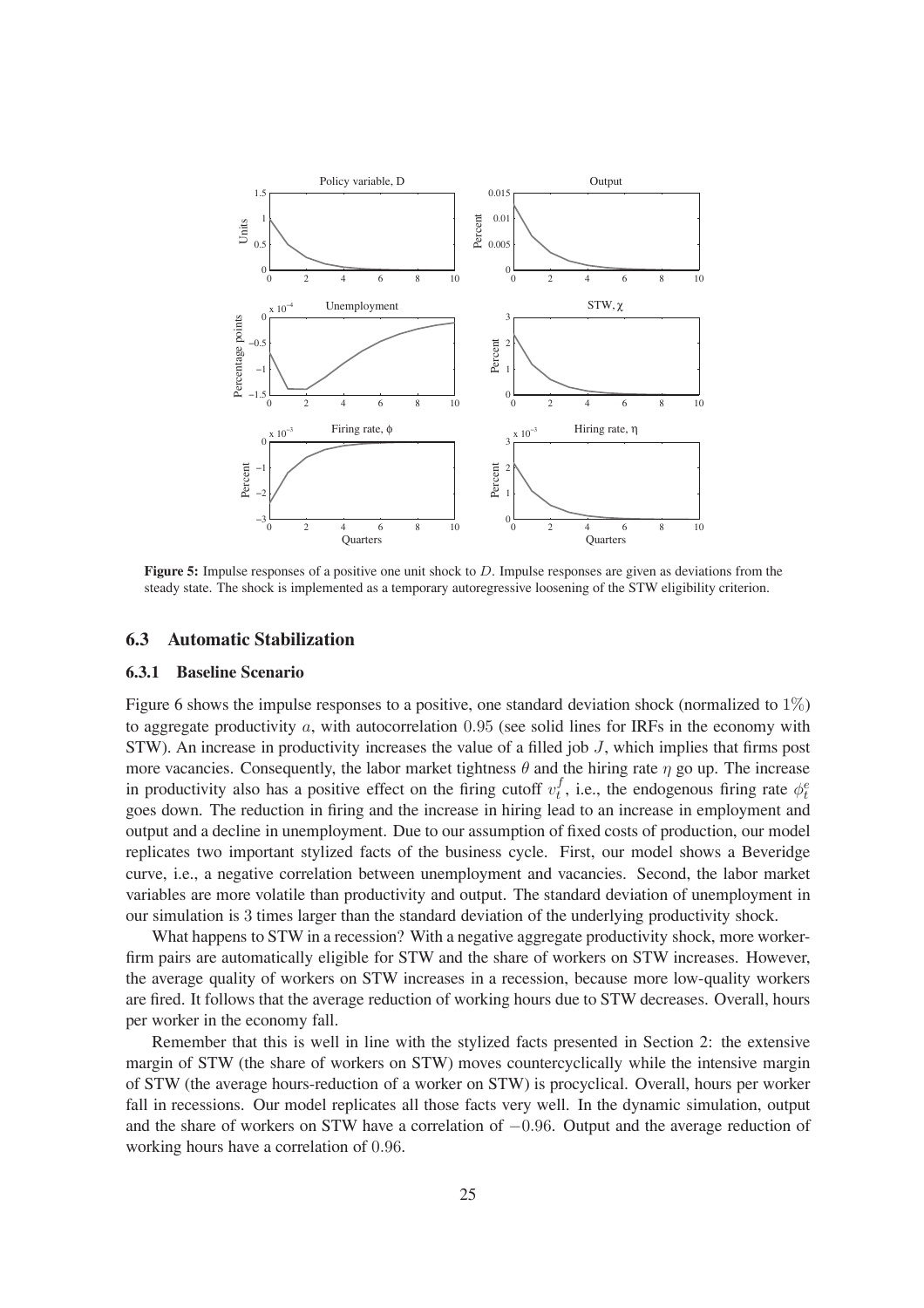

**Figure 6:** Impulse responses of a positive shock to aggregate productivity. Impulse responses are given as deviations from the steady state. The shock is implemented as a temporary autoregressive reduction in aggregate productivity.

In order to assess the role of STW as an automatic stabilizer of the labor market and the macroeconomy, we compare business cycle statistics of an economy with and without STW. We keep all parameters the same in both scenarios. This assures that our stabilization results are not driven by parameter changes, but has the drawback that the steady states differ between the two scenarios. In Section 6.3.2 below we recalibrate the model without STW so that both models yield the same steady state and show that the differing steady states are not responsible for our results.

|                  |      | Stabilization in $\%$ baseline lower firing costs distortionary |     |          |               |  | fixed |
|------------------|------|-----------------------------------------------------------------|-----|----------|---------------|--|-------|
|                  |      | $f = 1.2$ $f = 0$                                               |     | taxation | steady states |  |       |
| Output $y$       | 3.8  | 3.5                                                             | 2.7 | 3.9      | 6.3           |  |       |
| Unemployment $u$ | 21.2 | 13.1                                                            | 6.5 | 20.9     | 14.9          |  |       |

**Table 3:** Reduction of the standard deviation in the model with STW compared to the model without STW. We use HP filtered deviations from steady state (smoothing parameter  $\lambda = 1,600$ ). For output, we use log-deviations, for unemployment level deviations, since this variable is already denoted as a percentage.

The second column in Table 3 shows the difference in the volatility of output and unemployment for our baseline scenario with constant parameters. The presence of STW reduces the standard deviation of the cyclical component of output, by roughly  $4\%$  and reduces unemployment fluctuations measured by the absolute deviation of the cyclical component by roughly 21%. With a negative aggregate productivity shock, more firms are automatically eligible to use this instrument. Thus, in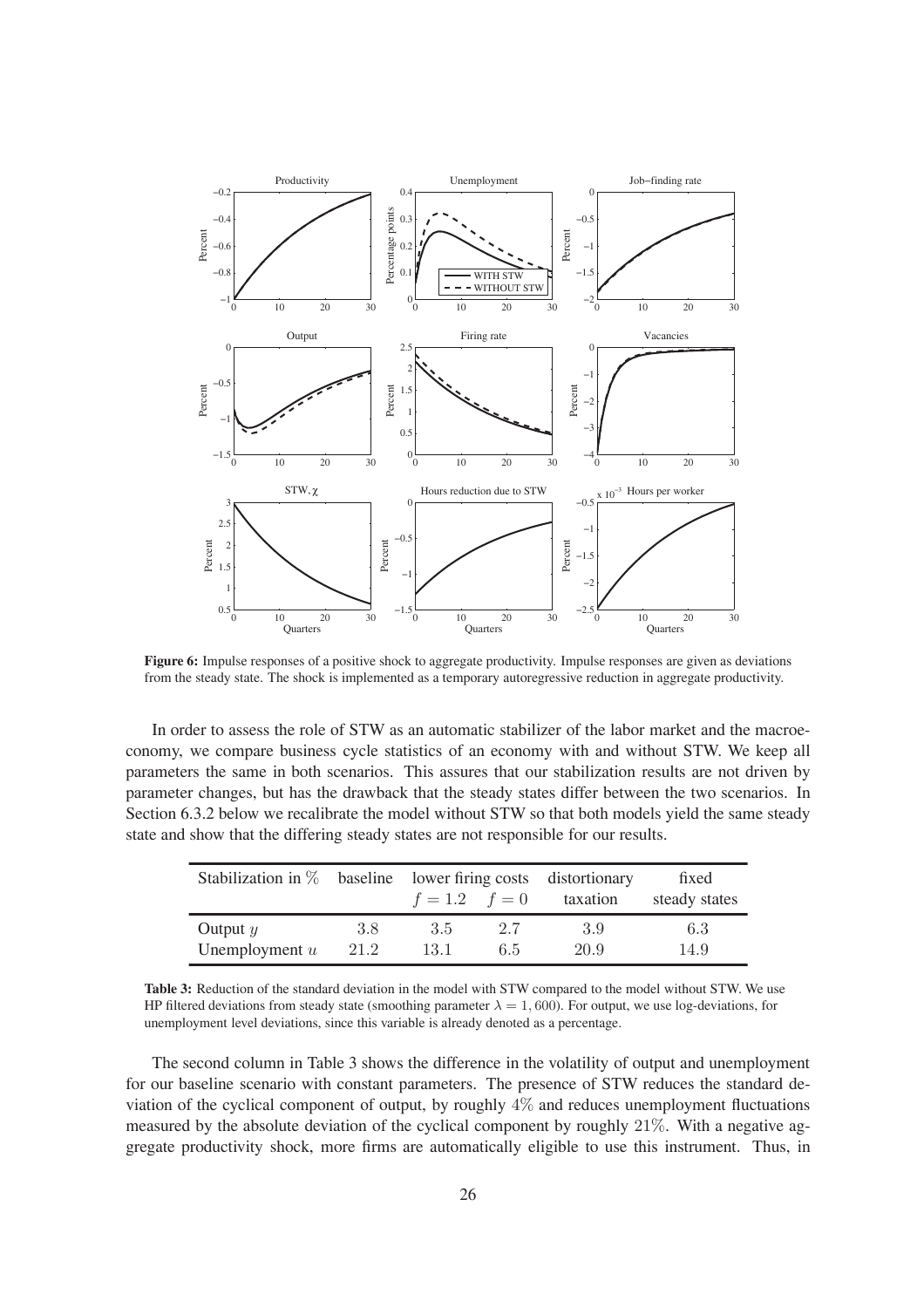contrast to the economy without STW, some firms reduce the working time instead of firing workers and, therefore, reduce unemployment fluctuations.

The stabilization of unemployment comes at the cost that STW induces firms to keep unprofitable workers employed, who would otherwise have been fired. With and without STW, the average quality of the workforce increases in a recession because relatively more unprofitable workers are fired. This effect tends to counteract the decrease in aggregate productivity and thus reduces fluctuations in aggregate output. Since less workers are fired, the average quality of the workforce increases by less in recessions in the economy with STW compared to the economy without STW. Put differently, we have two counteracting effects: On the one hand, STW reduces unemployment fluctuations and thus output fluctuations via the production function. On the other hand, STW reduces the stabilizing effect of adjustments in the quality of the workforce (smaller cleansing effect of recessions). Naturally, the first effect dominates, but the second effect implies that STW stabilizes output by less than unemployment.

Is a stabilization of  $4\%$  of GDP fluctuations and  $21\%$  of unemployment fluctuations a lot? To evaluate the cost-effectiveness of the automatic stabilization, we have to relate the stabilization effects to the expenditures. Between 1998 and 2011 on average 0.7% of all workers are on STW. The average costs of STW accounted for just 0.01% of GDP in our model. In the data, the cost of STW in terms of GDP was  $0.03\%$ .<sup>37</sup> How does this compare to other automatic stabilizers such as the tax system? The estimated size of the automatic stabilization of the income tax system depends on the employed methodology and the analyzed country. The existing literature predicts an automatic output stabilization between 8% and 30% (see Table 2 in in't Veld et al., 2012). Given that the income tax system accounts for roughly 10% of GDP in the OECD average (see OECD Statistics, OECD, 2012b), the stabilization through STW appears to be large relative to the costs.<sup>38</sup>

#### **6.3.2 Robustness**

In a first robustness check, we reduce firing costs from  $240\%$  of quarterly productivity (i.e.  $60\%$  of the annual productivity) to  $120\%$  and  $0\%$ , respectively. All the other parameters remain the same. Two results are worthwhile to be pointed out. First, lower firing costs lead to a smaller automatic stabilization effect of STW. In this case, frictional costs fluctuate less and, hence, the possibility of STW to dampen these fluctuations is reduced. Second, STW also stabilizes an economy without firing costs. This certainly does not correspond to German institutions, but it illustrates that firms have an incentive to use STW even when firing is costless. This is the case, because finding new workers is costly in a labor market with search and matching and, thus, some labor hoarding is optimal.

Next we assume that additional expenses due to the cyclical variation in STW are financed by an immediate increase in a distortionary proportional income tax.<sup>39</sup> Given that we assume a balanced budget, the bargaining outcome is directly affected by tax increases. As expected, a distortionary financing of STW reduces the unemployment stabilization effects. The reduction is surprisingly small, however. The reason is that the STW in our model is very cost-efficient and thus the extra costs in a recession due to the automatic reaction of STW are small.<sup>40</sup>

 $37$ To calculate this number, we have used the gross transfers to workers due to STW according to the balance sheet of the Federal Employment Agency. At the peak in 2009 the costs were 0.13% of GDP.

<sup>&</sup>lt;sup>38</sup>Note that we compare the income tax system to STW based on GDP-shares and stabilization effects only, not taking into account other potentially important aspects such as the effect on governmental revenue or the reduction of income inequality.

<sup>&</sup>lt;sup>39</sup>Thus, the bargaining equation changes to  $w_t = \gamma a_t + (1 - \gamma) b/(1 - \tau)$ , where  $\tau$  is the proportional income tax.

 $40$ Output fluctuations are even a little bit smaller with distortionary taxes than without. The reason is that not only employment fluctuates somewhat more with distortionary taxes, but also the frictional costs, which are deducted in the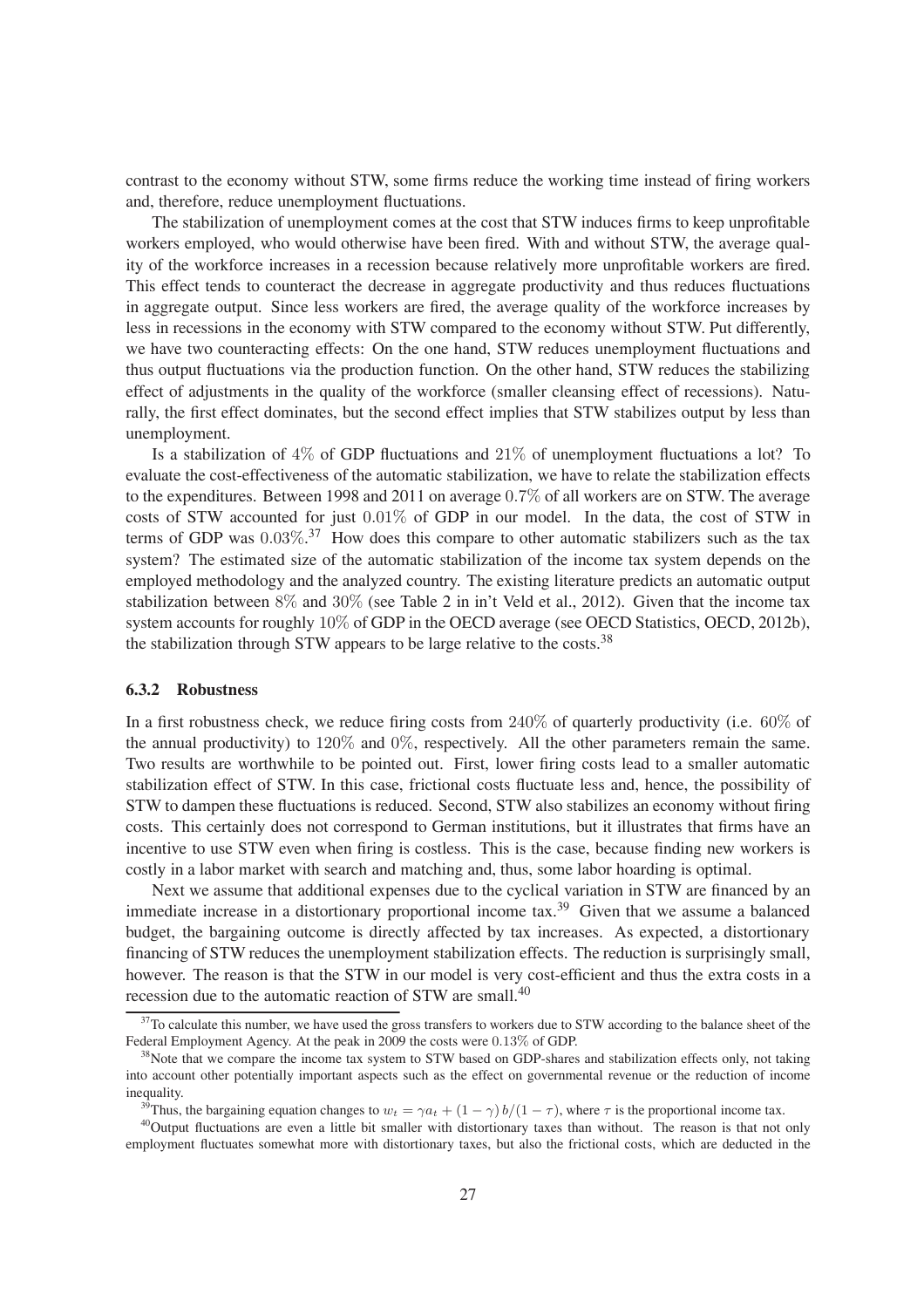In order to exclude that our results are driven by steady state shifts, we adjust the standard deviation of the idiosyncratic profitability shocks and the vacancy posting costs to obtain the same steady states for the labor market flows in all versions of the model. $^{41}$  Interestingly, with fixed steady states all results are very similar compared to the scenario with fixed parameters. In our baseline scenario, output fluctuations drop by  $6\%$  and employment fluctuations by 15%. Lower firing costs lead to somewhat less stabilization and distortionary taxes leave the results almost unchanged.

#### **6.3.3 Simulation for the US Economy**

So far, we have performed our simulations based on German labor market flows (which are roughly three times smaller than in the United States), collective bargaining and substantial ring costs. Lowering firing costs in our robustness check has indicated that labor market institutions are important for the quantitative results. To obtain an idea about the potential effects of STW in an anglosaxon country, we assume standard individual Nash bargaining, where the threat point of worker and firm is the termination of the match. We then recalibrate the model to match the US economy. Thus, the wage is given by

$$
w_t(\varepsilon_t) = \gamma (a_t - \varepsilon_t - c_f + \kappa \theta_t) + (1 - \gamma) b. \tag{26}
$$

Note that in contrast to our baseline with collectively bargained wages, the wage now depends on the tightness of the labor market and the idiosyncratic protability of a worker. The latter implies that the risk stemming from idiosyncratic shocks is better shared between worker and firm.

In our parametrization, we target US labor market flows, namely a job destruction rate of  $0.1$ , a job finding rate of  $0.81$  and a worker finding rate of  $0.7$  (Krause and Lubik, 2007). The efficiency of the matching function, the costs of posting a vacancy and the scale parameter of the idiosyncratic profitability distribution are used to match these targets. In line with US institutions, we set firing costs to zero and the replacement rate to 0.4. All other parameters remain the same (and are summarized in Table 8 in the Appendix). We run two STW scenarios: one with the German parameter  $c_K$  and one with the German steady STW rate  $\chi$ , which necessitates a recalibration of  $c_K$  (values in parentheses in Table 8 in the Appendix).

Using the same parameter value for STW costs  $c_K$  as in our baseline calibration leads to a much lower STW take up than in our previous simulations. The share of workers on STW,  $\chi$ , in the steady state drops from  $0.7\%$  to  $0.1\%$ . This is not surprising. Lower firing costs and larger labor market flows imply that adjustments via the extensive margin are much easier and less costly than in our baseline scenario. Additionally, the flexibility of individually bargained wages allows easier adjustments in response to idiosyncratic shocks. Thus, the possibility to adjust via the intensive margin appears much less attractive. This is, in fact, well in line with Figure 7 in the Appendix, showing that STW is not much used in the United States. Naturally, this leads to much lower stabilization (see Table 4). Output fluctuations are reduced by only  $0.1\%$  and unemployment fluctuations are reduced by  $0.7\%$ compared to an economy without STW.

Suppose next that the US government promotes the use of STW with the goal of achieving a similar steady state proportion of workers on STW as observed in Germany. To analyze this scenario, we recalibrate  $c_K$  to 3.5, which implies that  $\chi$  rises to 0.7%. Nevertheless, the stabilization through STW over the business cycle is still much lower than in our baseline scenario for Germany. Table 4

resource constraint.

 $41$ Note, however, that we do not adjust the fixed costs of production, which are the driving force for the amplification and the elasticity of STW with respect to output.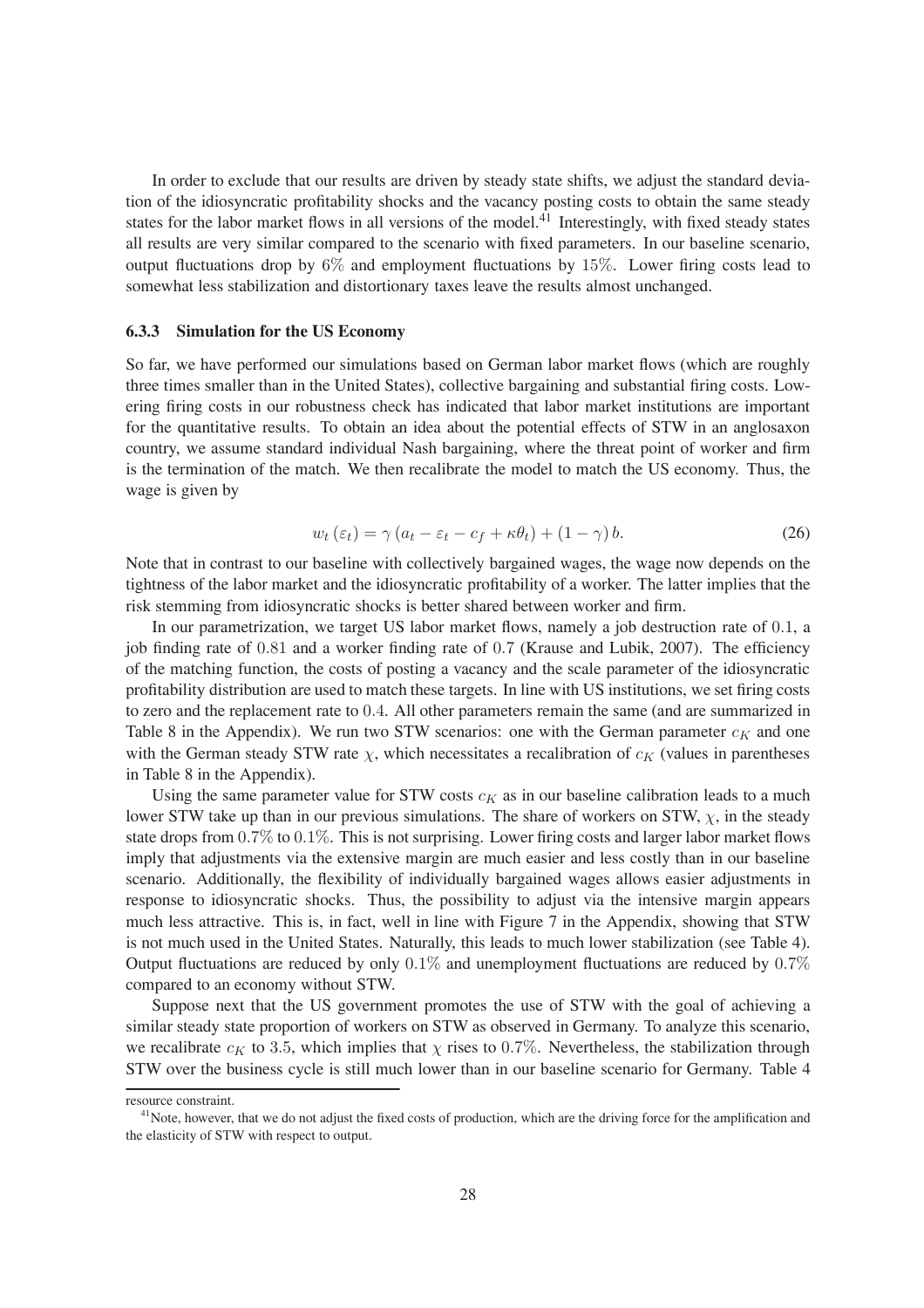| Stabilization in $\%$ German case |          | US case |                               |  |
|-----------------------------------|----------|---------|-------------------------------|--|
|                                   | baseline |         | German $c_K$ German STW share |  |
| Output $y$                        | 3.8      | () 1    | 0.5                           |  |
| Unemployment $u$                  | 21.2     | 07      | 4.0                           |  |

**Table 4:** Reduction of the standard deviation in the model with STW compared to the model without STW. We use HP filtered deviations from steady state (smoothing parameter  $\lambda = 1,600$ ). For output, we use log-deviations, for unemployment level deviations, since this variable is already denoted as a percentage.

shows that unemployment fluctuations are reduced by  $4\%$  and output fluctuations by 0.5%. Again, this is due to the higher flexibility of the US economy. Making STW cheaper, implies of course that more firms use it in steady state, but still the other margins of adjustment appear more attractive in response to business cycle shocks. Overall, our analysis suggests that STW can be an important margin of adjustment for otherwise rigid labor markets, but the additional benefit for labor markets which are already flexible is rather limited.

### **7 Lessons and Outlook**

#### *"... it's time to try something different." (Paul Krugman, 2009)*

Does our analysis suggest that Paul Krugman (2009) is right that STW was an important job saver in the Great Recession? We argue that STW can act as a powerful automatic stabilizer, but that the empirical evidence concerning discretionary policy changes is rather disappointing. According to our SVAR evidence a discretionary change in STW policy has no effect on unemployment. Our theoretical model provides a plausible explanation for this puzzling result. A discretionary loosening of the STW eligibility criterion only subsidizes worker-rm pairs that would not have been destroyed even in absence of the intervention. If the discretionary intervention is used in a transitory way, firms' future expectations remain unaffected and no additional jobs are saved. In contrast, rules both have a direct effect on unemployment through a reduction of the firing threshold and indirectly affect firm's hiring and firing decisions via future expectations.

These results suggest that it is crucial to disentangle those two components. One additional worker on STW due to a discretionary intervention may have no effect, while one additional worker on STW due to automatic adjustments may stabilize the economy. Not differentiating these two different cases may lead to biases when estimating the effects of STW on the macroeconomic level.

Our empirical results for the discretionary component of STW are derived from a SVAR for the post-reunification period (note that it is impossible to run a SVAR just for the crisis). Since the results remain largely unchanged when we include dummies for deep recessions (Great Recession, unification and oil price crises), we infer that the discretionary interventions in Germany in the Great Recession did not save jobs.

However, the automatic stabilization effects of STW were also at work in the Great Recession. When we feed a GDP shock into our SVAR that leads to a 6.6% decline of GDP, equivalent to the German peak-to-trough movement in the Great Recession (Burda and Hunt, 2011), this shock generates an increase of unemployment of 4.82 percentage points within a year according to the SVAR. To quantify the automatic stabilization effects of STW in the Great Recession, we feed an aggregate shock into our model with STW that also leads to a peak increase of unemployment of 4.82 percent points. In the model without STW the same aggregate shock leads to an increase of unemployment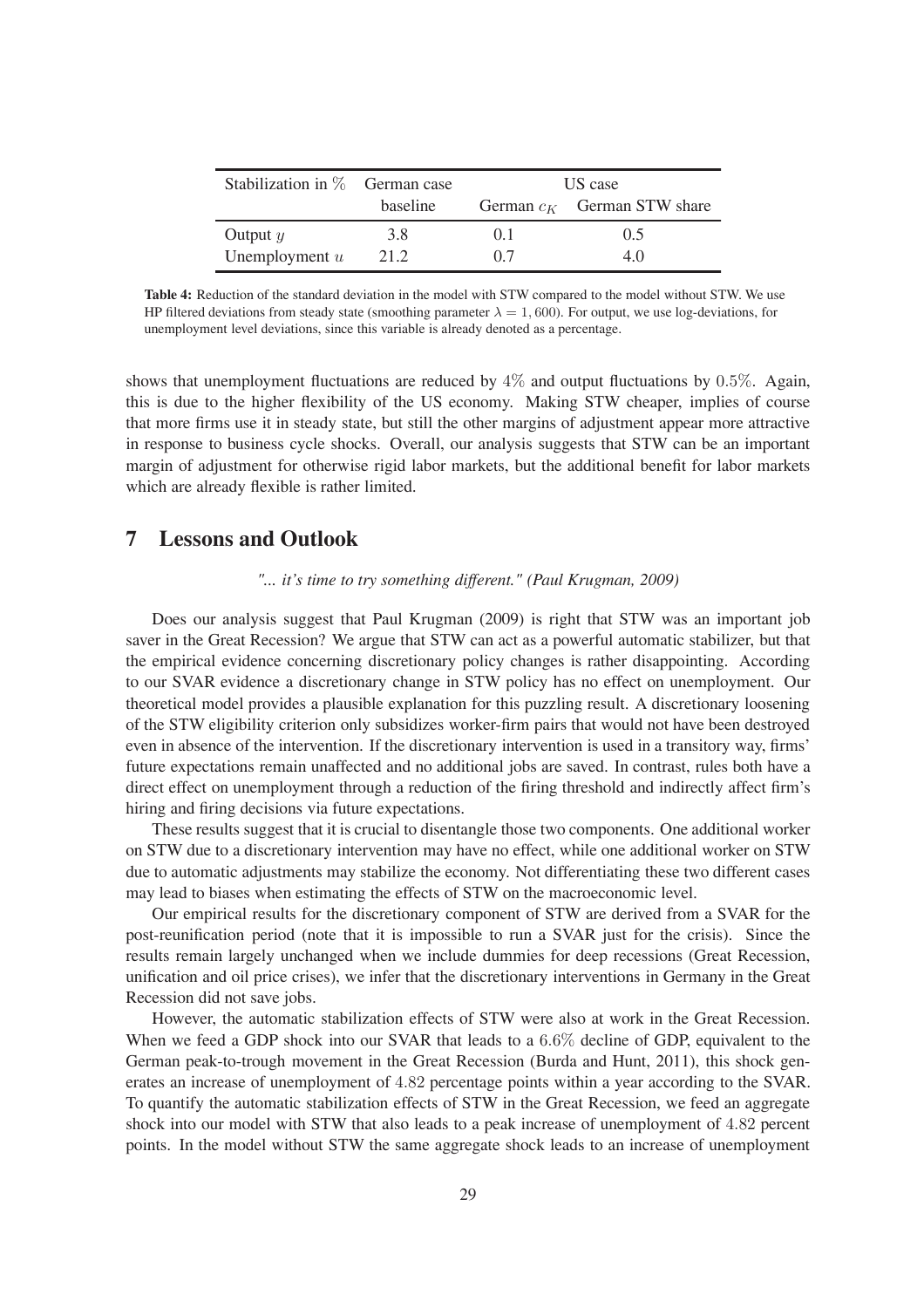of 6.11 percentage points. Thus, our counterfactual analysis predicts that the automatic component of STW has prevented an increase in German unemployment of 1.29 percentage points, i.e., it saved roughly 466, 000 German jobs in the Great Recession.

Our calculation suggests that STW saved many jobs but STW alone cannot explain the nonresponse of unemployment in Germany in the Great Recession. Thus, additional forces must have been at work. Möller (2010) and Burda and Hunt (2011) point towards the role of working time accounts, which gained importance in the recent years and have contributed to make the intensive margin more flexible in the Great Recession. Boysen-Hogrefe and Groll (2010) show that unit labor costs (wages normalized by productivity) fell a lot before the recession. This may have had an impact on firms' labor demand. Burda and Hunt (2011) argue that firms were overly pessimistic in the 2005-2007 economic upturn, did not hire enough workers and thus had to reduce the employment stock by less in the Great Recession. Clearly, some or all of these aspects could be incorporated into our model-based analysis. We leave this to future research and focus on a more detailed investigation of STW instead.

Thus, Krugman is right that STW has indeed contributed to the German labor market miracle. But our analysis also shows that the institutional setup is crucial for the automatic stabilization effects of STW. According to the model simulations, economies with larger firing costs and collective wage bargaining can expect stronger stabilization effects from STW. Individually bargained wages allow the adjustment of wages in response to idiosyncratic shock. Under collective bargaining this adjustment is precluded, implying that idiosyncratic shocks are more costly to the firm. STW partly reduces the in flexibility imposed by collective bargaining and thereby stabilizes employment.

Large firing costs make it costly to adjust along the extensive margin. In such an environment STW increases the flexibility of the intensive margin of labor adjustment and hence prevents firings that constitute resource costs to the firm and the economy. Cahuc and Carcillo  $(2011)$  show that there is indeed a positive cross-country correlation between the average level of firing costs (measured by the OECD employment protection legislation index) and the STW take-up rate in the Great Recession. Thus, policy makers seem to understand well that the largest benets of STW can be reaped in economies with large firing costs.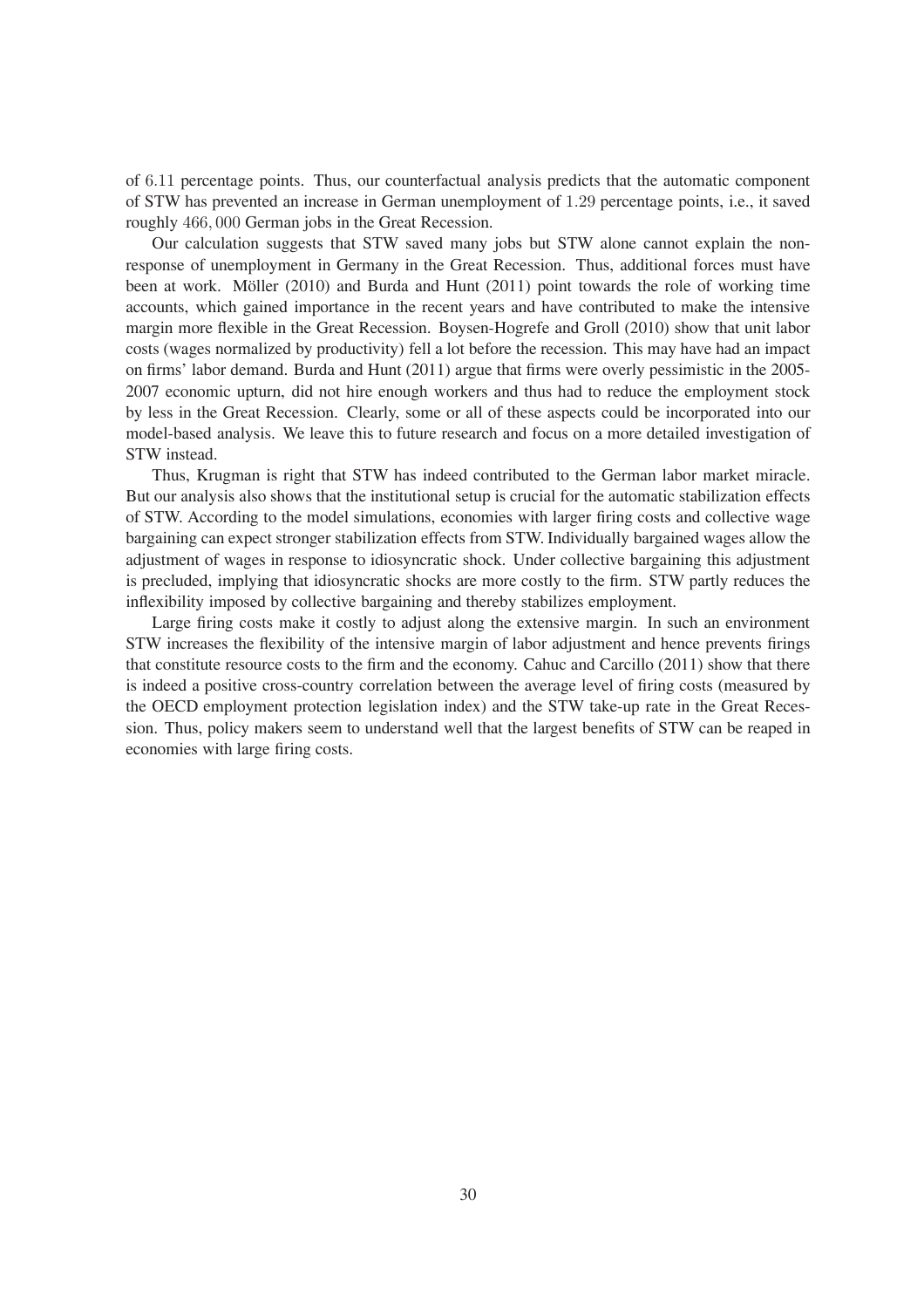### **References**

- ABRAHAM, K. AND S. HOUSEMAN (1994): "Does Employment Protection Inhibit Labor Market Flexibility? Lessons from Germany, France, and Belgium," in *Social Protection versus Economic Flexibility: Is There a Trade-Off?*, ed. by R. Blank, University of Chicago Press, 59–94.
- ARPAIA, A., N. CURCI, E. MEYERMANS, J. PESCHNER, AND F. PIERINI (2010): "Short-time Working Arrangements as Response to Cyclical Fluctuations," *European Economy Occasional Paper*, 64.
- BACH, H.-U., A. CRIMMANN, E. SPITZNAGEL, AND F. WIESSNER (2009): "Kurzarbeit: Atempause in der Krise," , IAB Forum Spezial, Institute for Employment Research (IAB).
- BELLMANN, L., A. CRIMMANN, AND F. WIESSNER (2010): "The German Work-Sharing Scheme: An Instrument for the Crisis," *Conditions of Work and Employment Series*, 25.
- BELLMANN, L. AND H. GERNER (2011): "Reversed Roles? Wage and Employment Effects of the Current Crisis," in *Who Loses in the Downturn? Economic Crisis, Employment and Income Distribution*, ed. by H. Immervoll, A. Peichl, and K. Tatsiramos, Research in Labor Economics, vol. 32, 181–206.
- BENTOLILA, S. AND G. BERTOLA (1990): "Firing Costs and Labour Demand: How Bad Is Eurosclerosis?" *Review of Economic Studies*, 57, 381–402.
- BLANCHARD, O. AND R. PEROTTI (2002): "An Empirical Characterization Of The Dynamic Effects Of Changes In Government Spending And Taxes On Output," *The Quarterly Journal of Economics*, 117, 1329–1368.
- BOERI, T. AND H. BRUECKER (2011): "Short-Time Work Benets Revisited: Some Lessons from the Great Recession," *Economic Policy*, 26, 697–765.
- BOYSEN-HOGREFE, J. AND D. GROLL (2010): "The German Labour Market Miracle," *National Institute Economic Review*, 214, R38.
- BRAUN, H., B. BRÜGEMANN, AND K. MICHALEK (2013): "Welfare Effects of Short-Time Compensation," *Mimeo*.
- BRENKE, K., U. RINNE, AND K. ZIMMERMANN (2013): "Short-Time Work: The German Answer to the Great Recession," *International Labour Review*, 152.
- BRÜCKNER, M. AND E. PAPPA (2012): "Fiscal Expansions, Unemployment, and Labor Force Participation: Theory and Evidence," *International Economic Review*, 53, 1205–1228.
- BUNDESMINISTERIUM FÜR ARBEIT UND SOZIALES (2011): "FAQs zu Kurzarbeit und Qual $i$ fizierung,", http://www.bmas.de/portal/49234/property=pdf/2010 $11$ 17\_\_KUG\_\_FAQ\_\_Kurzarbeit\_\_und\_\_Qualifizierung.pdf.
- BURDA, M. AND J. HUNT (2011): "What Explains the German Labor Market Miracle in the Great Recession?" *Brookings Papers on Economic Activity*, Spring 2011, 273–319.
- CAHUC, P. AND S. CARCILLO (2011): "Is Short-Time Work a Good Method to Keep Unemployment Down?" *Nordic Economic Policy Review*, 1.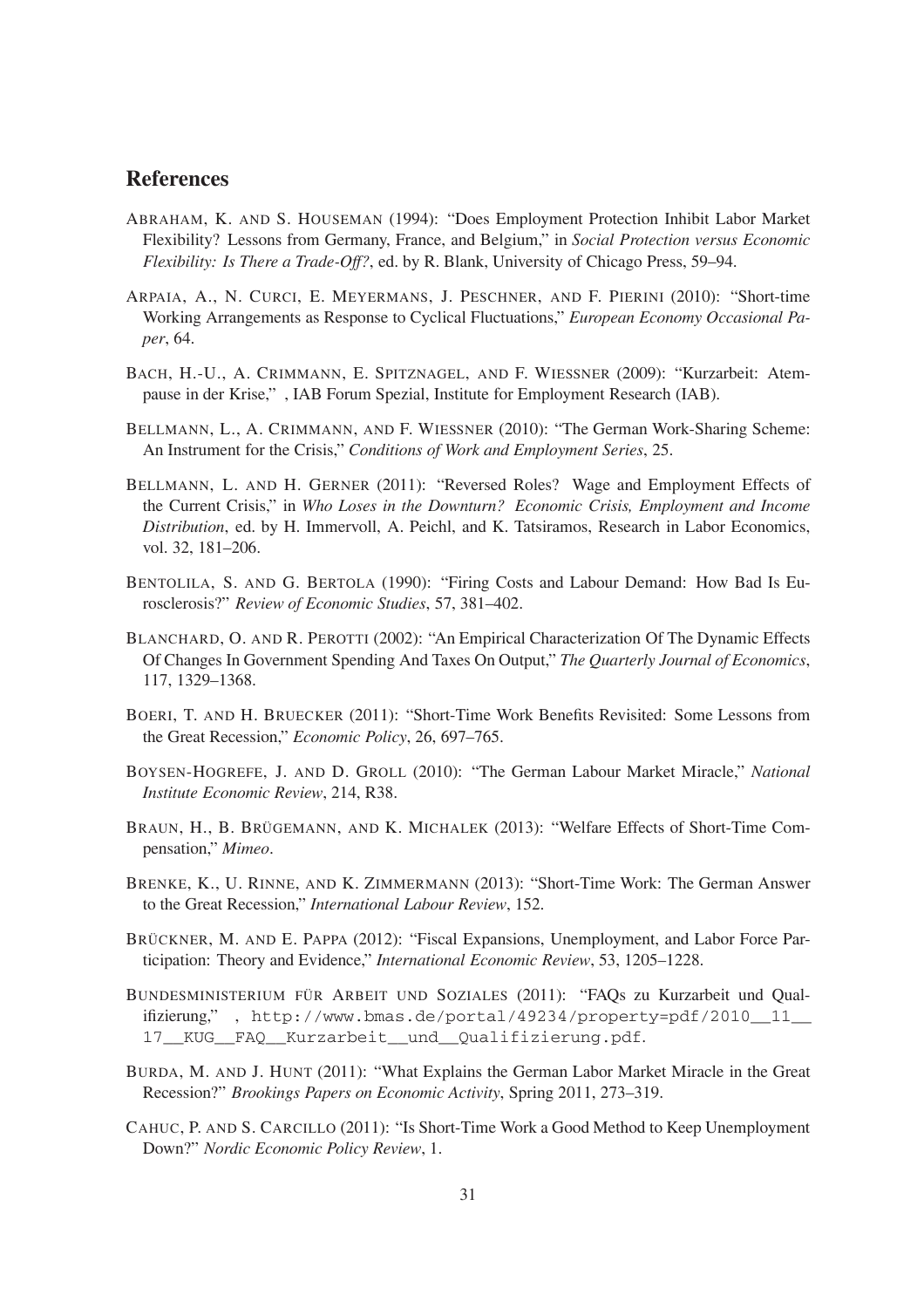- CALDARA, D. (2010): "The Analytics of SVARs: A Unified Framework to Measure Fiscal Multipliers," *Mimeo*.
- CHRISTIANO, L., M. EICHENBAUM, AND S. REBELO (2011): "When Is the Government Spending Multiplier Large?" *Journal of Political Economy*, 119, 78–121.
- CHRISTIANO, L., M. EICHENBAUM, AND M. TRABANDT (2012): "Unemployment and Business Cycles," *Mimeo*.
- CHRISTOFFEL, K. AND K. KUESTER (2008): "Resuscitating the Wage Channel in Models with Unemployment Fluctuations," *Journal of Monetary Economics*, 55, 865–887.
- CHRISTOFFEL, K., K. KUESTER, AND T. LINZERT (2009): "The Role of Labor Markets for Euro Area Monetary Policy," *European Economic Review*, 53, 908–936.
- COGAN, J. F., T. CWIK, J. B. TAYLOR, AND V. WIELAND (2010): "New Keynesian versus Old Keynesian Government Spending Multipliers," *Journal of Economic Dynamics and Control*, 34,  $281 - 295.$
- COSTAIN, J. AND M. REITER (2008): "Business Cycles, Unemployment Insurance, and the Calibration of Matching Models," *Journal of Economic Dynamics and Control*, 32, 1120–1155.
- DIAMOND, P. A. (1982): "Aggregate Demand Management in Search Equilibrium," *The Journal of Political Economy*, 90, pp. 881–894.
- DUSTMANN, C., J. LUDSTECK, AND U. SCHÖNBERG (2009): "Revisiting the German Wage Structure," *The Quarterly Journal of Economics*, 124, 843–881.
- FAIA, E., W. LECHTHALER, AND C. MERKL (2013): "Fiscal Stimulus and Labor Market Policies in Europe," *Journal of Economic Dynamics and Control*, 37, 483–499.
- FLECHSENHAR, H.-R. (1979): "Kurzarbeit Strukturen und Beschäftigungswirkung," *Mitteilungen aus der Arbeitsmarkt- und Berufsforschung*, 12, 362–372.
- FUJITA, S. AND G. RAMEY (2009): "The Cyclicality of Separation and Job Finding Rates," *International Economic Review*, 50, 415–430.
- HALL, R. E. AND P. R. MILGROM (2007): "The Limited Influence of Unemployment on the Wage Bargain," *American Economic Review*, 98, 1653–1674.
- HIJZEN, A. AND D. VENN (2011): "The Role of Short-Time Work Schemes during the 2008-09 Recession," *OECD Social, Employment and Migration Working Papers*.
- IMF (2010): *World Economic Outlook Rebalancing Growth*, International Monetary Fund, Washington D.C.
- IN'T VELD, J., M. LARCH, AND M. VANDEWEYER (2012): "Automatic Fiscal Stabilisers: What They Are and What They Do," *Open Economies Review*, 1–17.
- KILIAN, L. (1998): "Small-Sample Condence Intervals for Impulse Response Functions," *The Review of Economics and Statistics*, 80, pp. 218–230.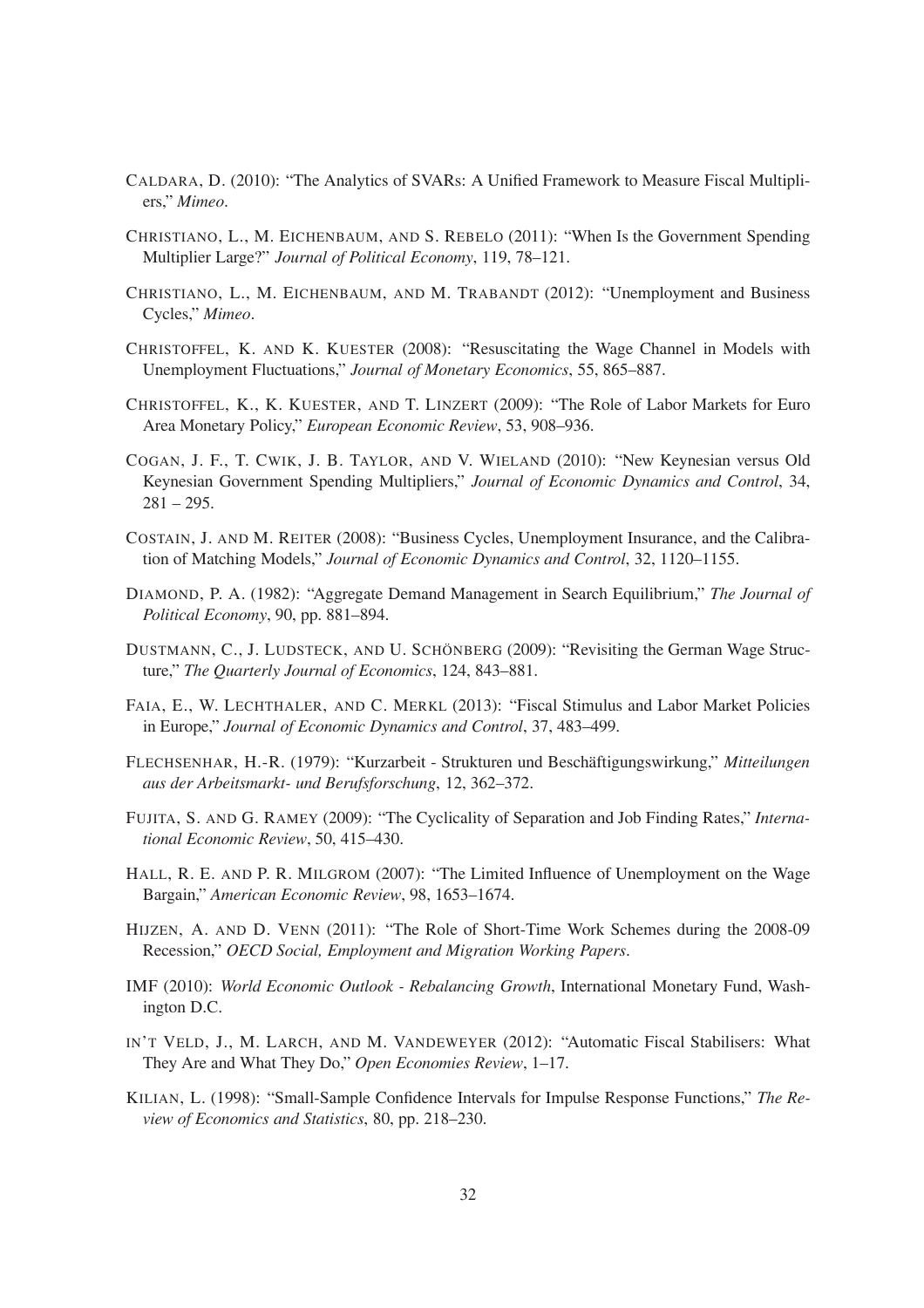- KRAUSE, M. AND H. UHLIG (2012): "Transitions in the German Labor Market: Structure and Crisis," *Journal of Monetary Economics*, 59, 64–79.
- KRAUSE, M. U. AND T. A. LUBIK (2007): "The (Ir)relevance of Real Wage Rigidity in the New Keynesian Model with Search Frictions," *Journal of Monetary Economics*, 54, 706 – 727.
- KRUGMAN, P. (2009): "Free to Lose," *OP-ED Column in New York Times of November 12th, 2009*.
- LECHTHALER, W., C. MERKL, AND D. J. SNOWER (2010): "Monetary Persistence and the Labor Market: A New Perspective," *Journal of Economic Dynamics and Control*, 34, 968–983.
- LJUNGQVIST, L. AND T. SARGENT (2007): "Understanding European Unemployment with Matching and Search-Island Models," *Journal of Monetary Economics*, 54, 2139–2179.
- MÖLLER, J. (2010): "The German Labor Market Response in the World Recession De-mystifying a Miracle," *Zeitschrift für ArbeitsmarktForschung*, 42, 325–336.
- MORTENSEN, D. T. AND C. A. PISSARIDES (1994): "Job Creation and Job Destruction in the Theory of Unemployment," *The Review of Economic Studies*, 61, 397–415.
- MOUNTFORD, A. AND H. UHLIG (2009): "What are the Effects of Fiscal Policy Shocks?" *Journal of Applied Econometrics*, 24, 960–992.
- MUNDLAK, Y. (1978): "On the Pooling of Time Series and Cross Section Data," *Econometrica*, 46, pp. 69–85.
- OECD (2010): *OECD Employment Outlook 2010 Moving Beyond the Jobs Crisis*, Organization for Economic Cooperation and Development, Paris.
- ——— (2012a): *OECD Employment Outlook 2012*, Organization for Economic Cooperation and Development, Paris.
- ——— (2012b): *Revenue Statistics 2012*.
- REICHER, C. (2012): "A Simple Decomposition of the Variance of Output Growth Across Countries," *Applied Economics Letters*, 19, 869–872.
- SHIMER, R. (2005): "The Cyclical Behavior of Equilibrium Unemployment and Vacancies," *American Economic Review*, 95, pp. 25–49.
- SPECKESSER, S. (2010): "Employment Retention in the Recession: Microeconomic Effects of the Short-time Work Programme in Germany," *Mimeo*.
- WILL, H. (2010): "Short Time Compensation Macroeconom(etr)ic Insight," *IMK Working Paper*, 1/2011.
- WOOLDRIDGE, J. (2010): *Econometric Analysis of Cross Section and Panel Data*, MIT press.
- WOOLDRIDGE, J. M. (1995): "Selection Corrections for Panel Data Models under Conditional Mean Independence Assumptions," *Journal of Econometrics*, 68, 115–132.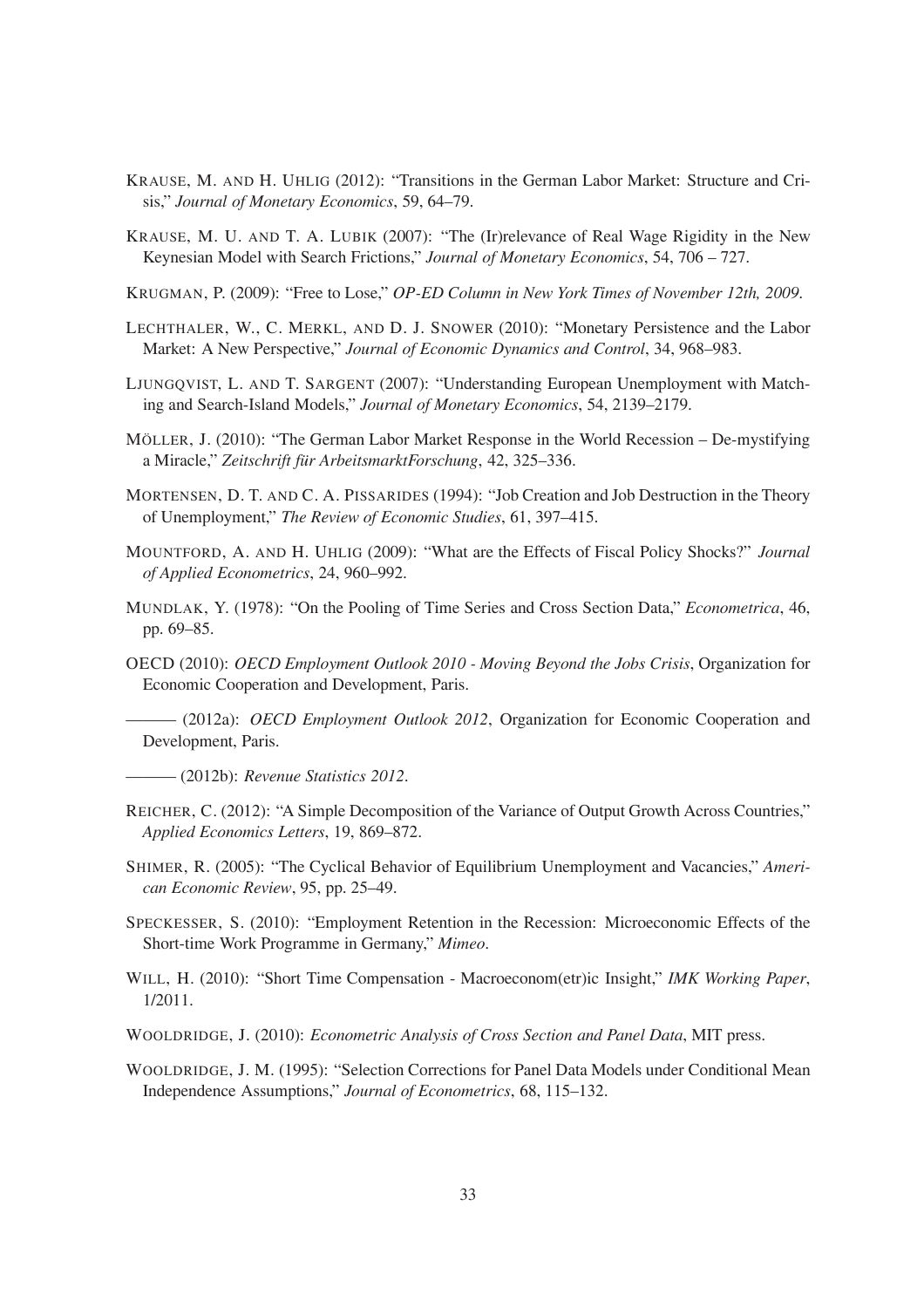# **Appendix**

| Source                                   |
|------------------------------------------|
| German Federal Employment Agency         |
| German Federal Employment Agency         |
| German Federal Employment Agency         |
| <b>Institute for Employment Research</b> |
| Deutsche Bundesbank                      |
| German Federal Statistical Office        |
| German Federal Statistical Office        |
| ifo Institute for Economic Research      |
| Deutsche Bundesbank                      |
| German Federal Statistical Office        |
| German Federal Statistical Office        |
|                                          |

**Table 5:** Data sources. We take quarterly averages of all monthly series, since not all data is available at monthly frequency. All series are seasonally adjusted using Census' X12-ARIMA procedure.

|                                       | All    | 2003   | 2006   | 2009   | 2010   |
|---------------------------------------|--------|--------|--------|--------|--------|
| <b>Observations</b>                   | 64.056 | 16,067 | 15.912 | 15,909 | 16.168 |
| Firms using STW                       | 4202   | 622    | 231    | 1648   | 1701   |
| Mean of STW/EMP, in %                 | 3.34   | 2.03   | 0.74   | 5.63   | 4.93   |
| Mean of STW/EMP, in %, only STW firms | 50.90  | 52.41  | 51.55  | 54.37  | 46.90  |

**Table 6:** Descriptives on STW data in IAB establishment panel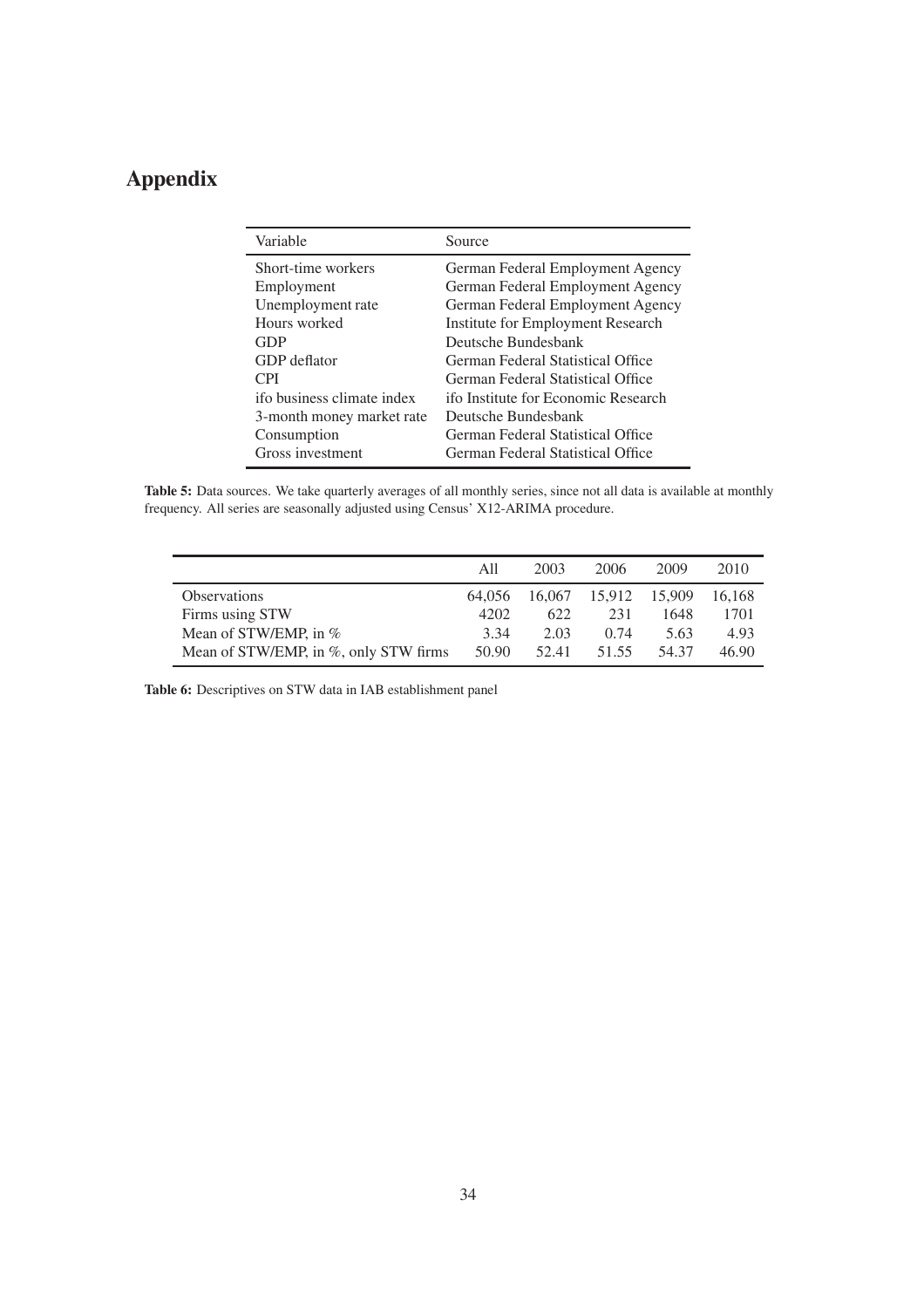|                                           | Sign                                       | (qrt.)            | Response in output<br>Significant in qrt. | Sign                               | (qrt.)            | Response in unemployment<br>Significant in qrt. |
|-------------------------------------------|--------------------------------------------|-------------------|-------------------------------------------|------------------------------------|-------------------|-------------------------------------------------|
| Baseline (1993-2010)                      |                                            |                   |                                           |                                    |                   |                                                 |
| baseline                                  | $\overline{\phantom{a}}$<br>$+$            | (1)<br>$(2-)$     | none<br>$\overline{c}$                    | $^{+}$                             |                   | none                                            |
| with recession dummies                    | $^{+}$                                     | (0)<br>$(1-)$     | none<br>$\overline{c}$                    | $^{+}$                             |                   | none                                            |
| with legal change dummies                 | $\overline{\phantom{a}}$<br>$\overline{+}$ | $(0-1)$<br>$(2-)$ | none<br>$\mathfrak{2}$                    | $^{+}$                             |                   | none                                            |
| with labor productivity instead of output | $^{+}$                                     | (0)<br>$(1-)$     | none<br>$\overline{2}$                    | $^{+}$                             |                   | none                                            |
| with GDP deflator                         | $\bar{\phantom{a}}$<br>$\ddot{}$           | $(0-1)$<br>$(2-)$ | none<br>$\mathfrak{2}$                    | $\overline{\phantom{a}}$<br>$^{+}$ | $(0-5)$<br>$(6-)$ | none<br>none                                    |
| with employment instead of unemployment   | $\overline{\phantom{a}}$<br>$\overline{+}$ | $(0-1)$<br>$(2-)$ | none<br>none                              | $^{+}$<br>$\blacksquare$           | $(0-1)$<br>$(2-)$ | none<br>none                                    |
| with total hours instead of unemployment  | $\overline{\phantom{a}}$<br>$^{+}$         | $(0-1)$<br>$(2-)$ | none<br>none                              | $\overline{\phantom{a}}$<br>$^{+}$ | $(0-5)$<br>$(6-)$ | none<br>none                                    |
| with ifo index as control                 | $\overline{\phantom{a}}$<br>$\mathrm{+}$   | (0)<br>$(1-)$     | none<br>none                              | $^{+}$                             |                   | none                                            |
| with interest rate as control             | $^{+}$                                     | (0)<br>$(1-)$     | none<br>$\mathfrak{2}$                    | $^{+}$                             |                   | none                                            |
| with consumption growth as control        | $\overline{\phantom{a}}$<br>$^{+}$         | (0)<br>$(1-)$     | none<br>none                              | $^{+}$                             |                   | none                                            |
| with investment growth as control         | $\ddot{}$                                  | (0)<br>$(1-)$     | none<br>2                                 | $^{+}$                             |                   | none                                            |
| Long sample (1975-2010)                   |                                            |                   |                                           |                                    |                   |                                                 |
| baseline                                  | $\overline{\phantom{a}}$<br>$^{+}$         | $(0-1)$<br>$(2-)$ | 1<br>none                                 | $^{+}$                             |                   | none                                            |
| with recession dummies                    | $^{+}$                                     | $(0-1)$<br>$(2-)$ | none<br>none                              | $\mathrm{+}$                       |                   | none                                            |

Table 7: Summary of robustness checks. The table reports the sign and significance of the responses in output and unemployment to a STW policy shock. Significance is based on 90% bootstrapped confidence bands. Each row reports the sign of the response, the corresponding horizon (in quarters) in which the sign occurs, and whether the response is significant or not. When the sign of the respective impulse-response changes, the next row indicates this change, the corresponding horizon and the signicance.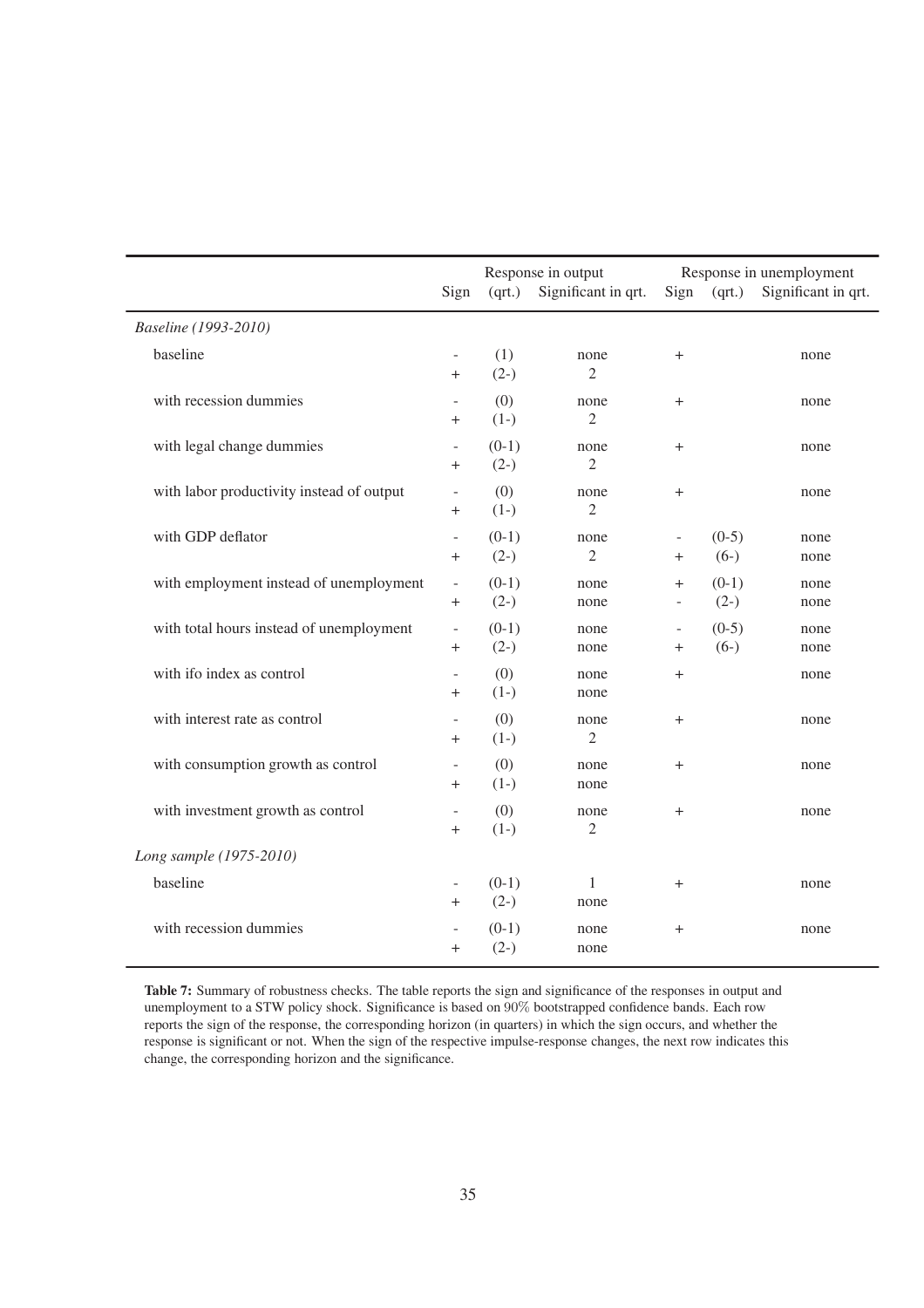| Parameter            |                                               | Value       |                        |  |  |
|----------------------|-----------------------------------------------|-------------|------------------------|--|--|
|                      |                                               | German type | US type                |  |  |
|                      |                                               | economy     | economy                |  |  |
| ß                    | discount factor                               | 0.99        |                        |  |  |
| $\kappa$             | cost of posting a vacancy                     | 1.21        | 0.34                   |  |  |
| $\alpha$             | matching elasticity w.r.t unemployment        | 0.60        |                        |  |  |
| $\mu$                | matching efficiency                           | 0.43        | 0.77                   |  |  |
| b/w                  | replacement rate                              | 0.65        | 0.4                    |  |  |
|                      | linear firing costs                           | 2.40        | $\left( \right)$       |  |  |
| S                    | scale parameter of profitability distribution | 1.03        | 0.32(0.34)             |  |  |
| $c_K$                | shift parameter in STW cost function          | 20.22       | 20.22(3.50)            |  |  |
| $\alpha$             | productivity                                  | 1           |                        |  |  |
| $c_f$                | fixed cost of production                      | 0.23        |                        |  |  |
| Steady state targets |                                               |             | Value                  |  |  |
| q                    | worker finding rate                           | 0.70        |                        |  |  |
| Ф                    | overall job destruction rate                  | 0.03        | 0.1                    |  |  |
|                      | endogenous 1/3, exogenous 2/3                 |             |                        |  |  |
| $\eta$               | job finding rate                              | 0.31        | 0.81                   |  |  |
| $\overline{u}$       | unemployment rate                             | 0.09        | 0.12                   |  |  |
| $\chi$               | short-time work rate                          | 0.007       | not targeted $(0.007)$ |  |  |

**Table 8:** Calibration of US type economy.



Figure 7: STW as a percentage of total employment across OECD countries in 2009 (Cahuc and Carcillo, 2011). We thank Pierre Cahuc for providing the data set.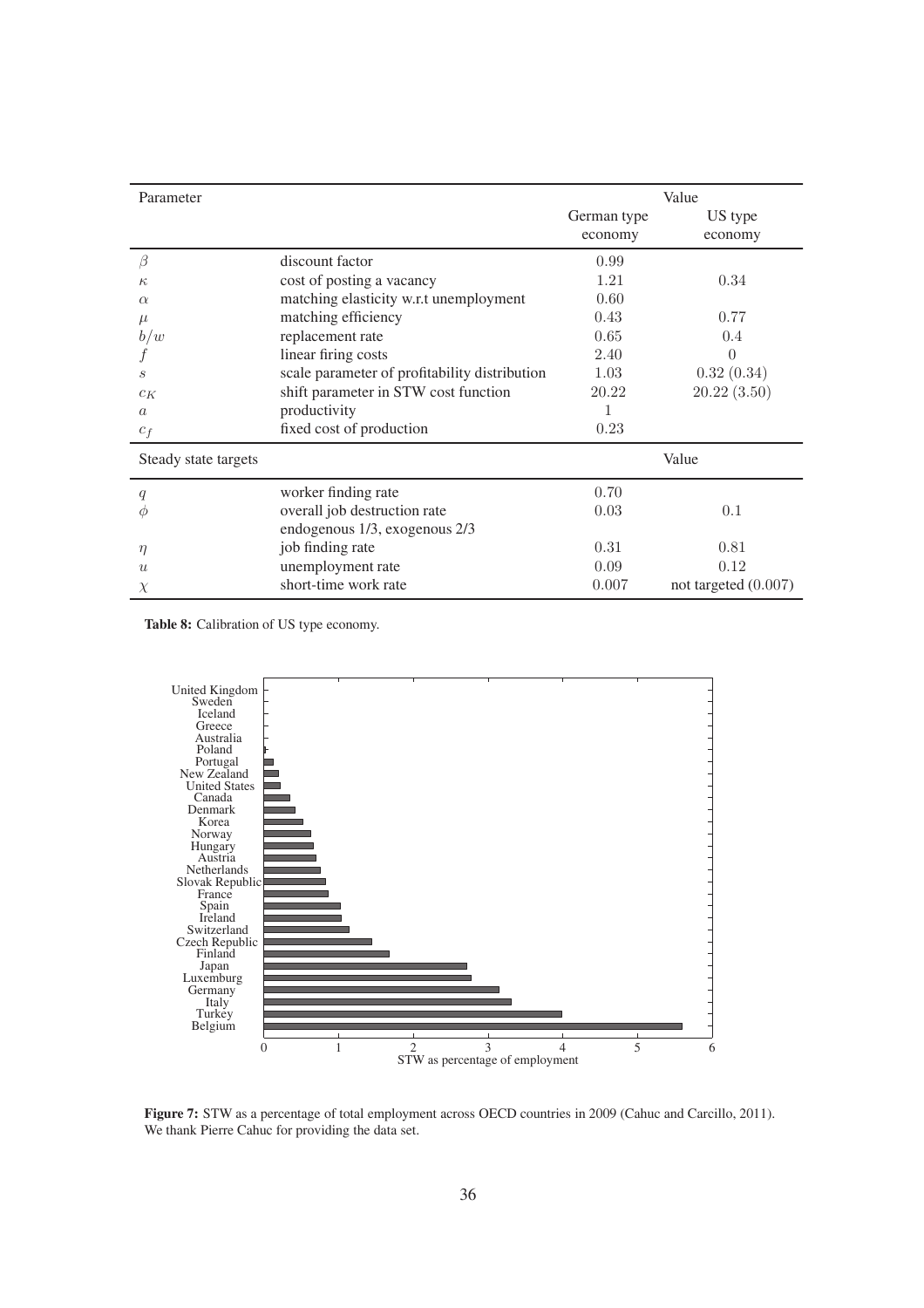

**Figure 8:** Short-time work in Germany 1975-2012. The series depicts the log of the number of short-time workers as a fraction of total employment.



**Figure 9:** Correlation of number of short-time workers as a fraction of employment with GDP and employment. Leads/lags depict the correlation of STW/EMP in period t with GDP or employment in period  $t + i/t - i$ . Black bars show correlations over the long sample corresponding to 1975 to 2010, gray bars show the short post-reunification sample corresponding to 1993-2010. White bars show correlations over the long sample without STW peaks in the 4 recessions.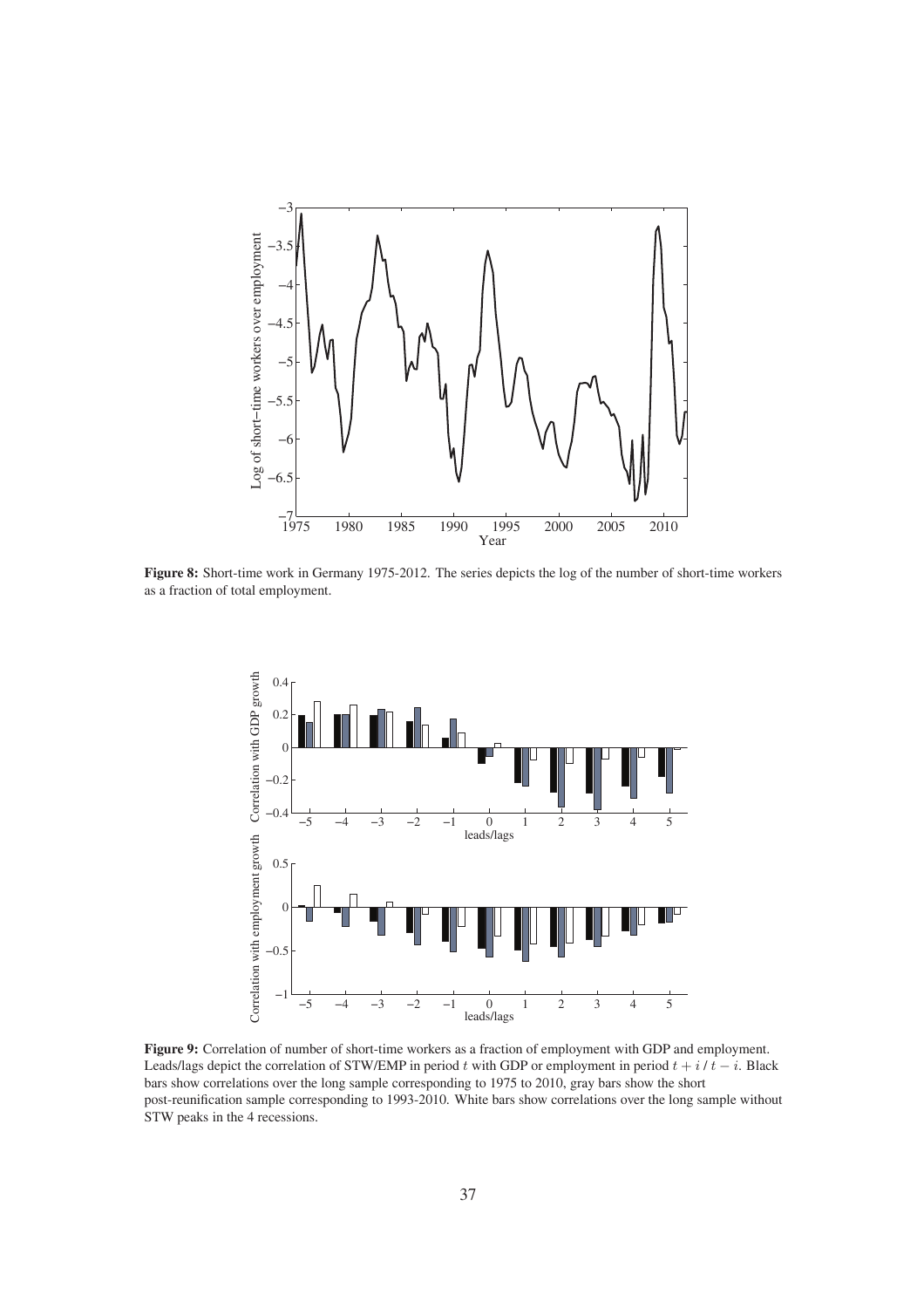

**Figure 10:** Estimated output and STW shocks from baseline VAR. The solid series shows the actual shock, the dashed series is smoothed with a centered moving average with four leads and lags and triangularly declining weights. SVAR estimated with STW per employed workers, GDP growth and unemployment (all in logs) for 1993Q1 to 2010Q4.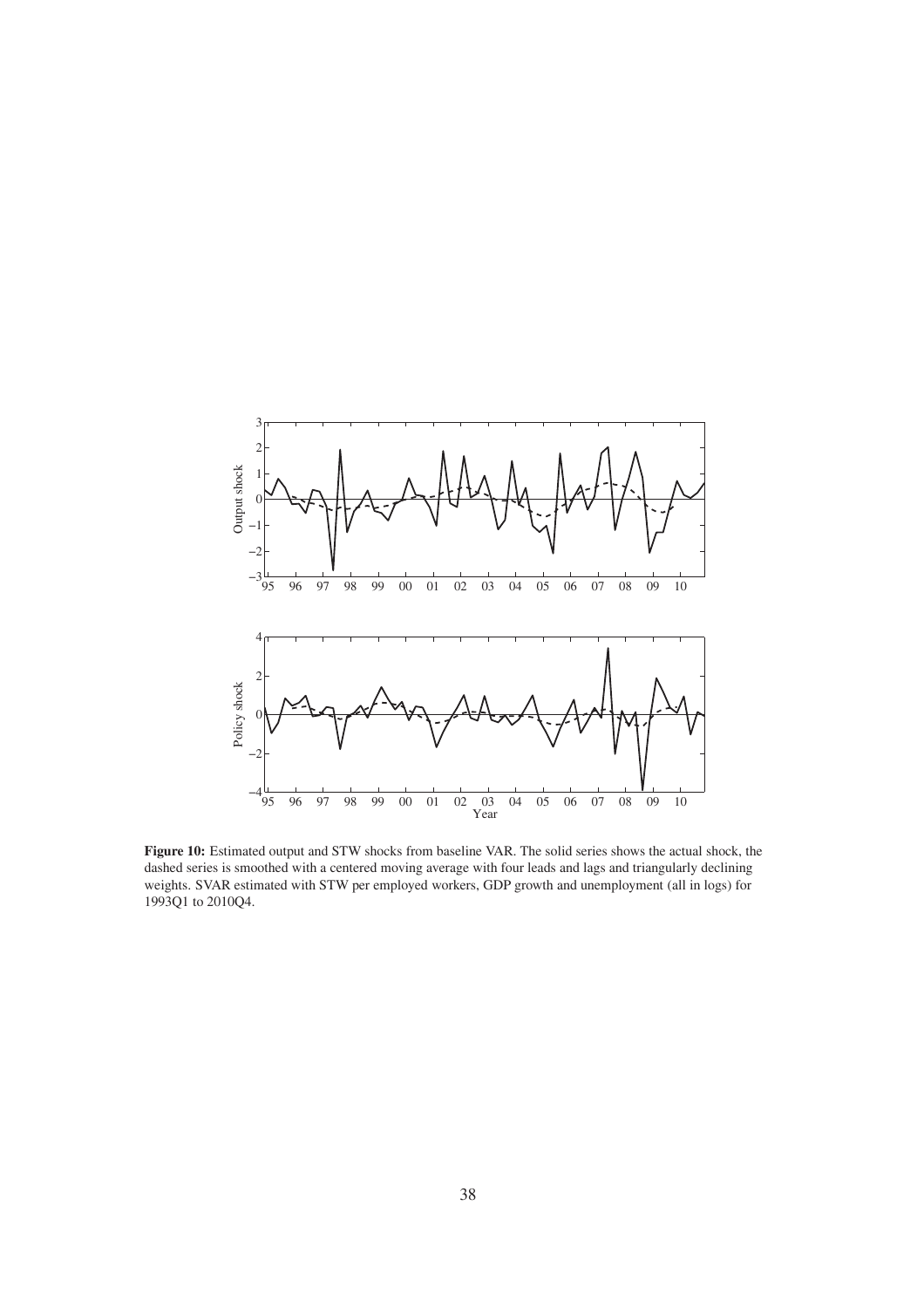

**Figure 11:** Impulse responses to policy shocks for different output elasticities of STW η. SVAR estimated with STW per employed workers, GDP growth and unemployment (all in logs) for 1993Q1 to 2010Q4. Quarterly responses to a positive one-standard deviation shock. Confidence intervals are 90% bootstrapped bands with 10,000 draws.